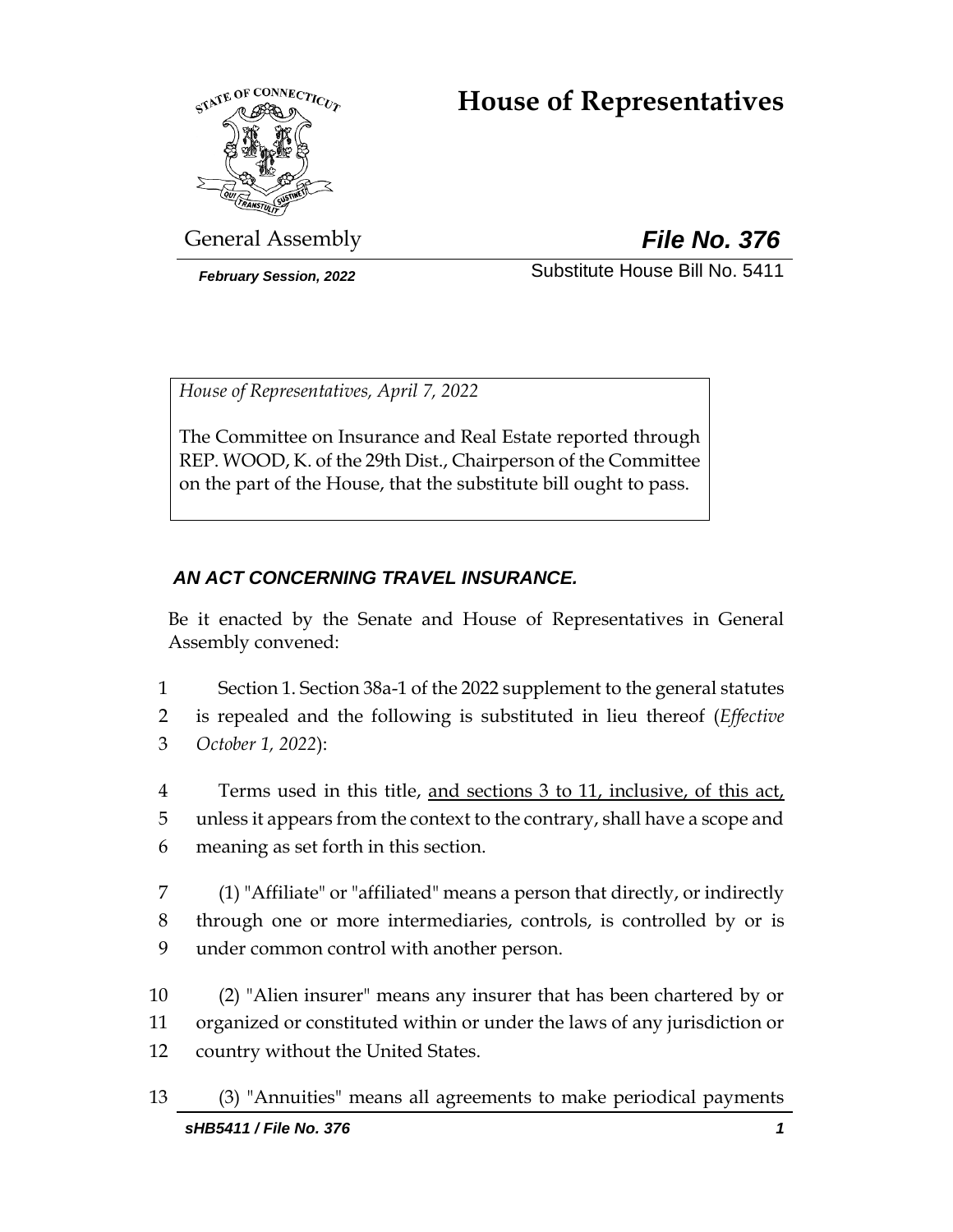where the making or continuance of all or some of the series of the payments, or the amount of the payment, is dependent upon the continuance of human life or is for a specified term of years. This definition does not apply to payments made under a policy of life insurance.

(4) "Commissioner" means the Insurance Commissioner.

 (5) "Control", "controlled by" or "under common control with" means the possession, direct or indirect, of the power to direct or cause the direction of the management and policies of a person, whether through the ownership of voting securities, by contract other than a commercial contract for goods or nonmanagement services, or otherwise, unless the power is the result of an official position with the person.

 (6) "Domestic insurer" means any insurer that has been chartered by, incorporated, organized or constituted within or under the laws of this state.

 (7) "Domestic surplus lines insurer" means any domestic insurer that has been authorized by the commissioner to write surplus lines insurance.

 (8) "Foreign country" means any jurisdiction not in any state, district or territory of the United States.

 (9) "Foreign insurer" means any insurer that has been chartered by or organized or constituted within or under the laws of another state or a territory of the United States.

 (10) "Insolvency" or "insolvent" means, for any insurer, that it is unable to pay its obligations when they are due, or when its admitted assets do not exceed its liabilities plus the greater of: (A) Capital and surplus required by law for its organization and continued operation; or (B) the total par or stated value of its authorized and issued capital stock. For purposes of this subdivision "liabilities" shall include but not be limited to reserves required by statute or by regulations adopted by the commissioner in accordance with the provisions of chapter 54 or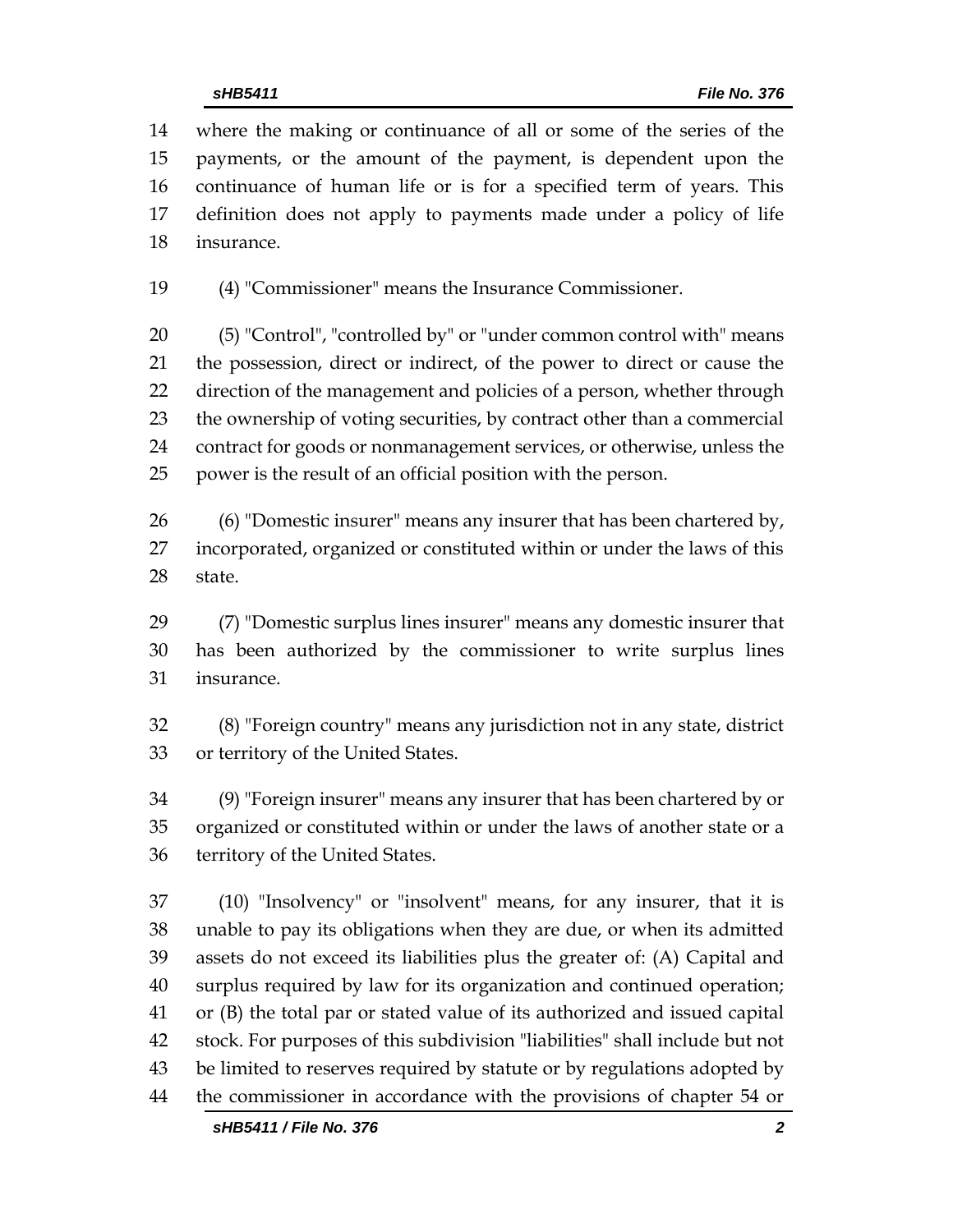specific requirements imposed by the commissioner upon a subject company at the time of admission or subsequent thereto.

 (11) "Insurance" means any agreement to pay a sum of money, provide services or any other thing of value on the happening of a particular event or contingency or to provide indemnity for loss in respect to a specified subject by specified perils in return for a consideration. In any contract of insurance, an insured shall have an interest which is subject to a risk of loss through destruction or impairment of that interest, which risk is assumed by the insurer and such assumption shall be part of a general scheme to distribute losses among a large group of persons bearing similar risks in return for a ratable contribution or other consideration.

 (12) "Insurer" or "insurance company" includes any person or combination of persons doing any kind or form of insurance business other than a fraternal benefit society, and shall include a receiver of any insurer when the context reasonably permits.

 (13) "Insured" means a person to whom or for whose benefit an insurer makes a promise in an insurance policy. The term includes policyholders, subscribers, members and beneficiaries. This definition applies only to the provisions of this title and does not define the meaning of this word as used in insurance policies or certificates.

 (14) "Life insurance" means insurance on human lives and insurances pertaining to or connected with human life. The business of life insurance includes granting endowment benefits, granting additional benefits in the event of death by accident or accidental means, granting additional benefits in the event of the total and permanent disability of the insured, and providing optional methods of settlement of proceeds. Life insurance includes burial contracts to the extent provided by section 38a-464.

 (15) "Mutual insurer" means any insurer without capital stock, the managing directors or officers of which are elected by its members.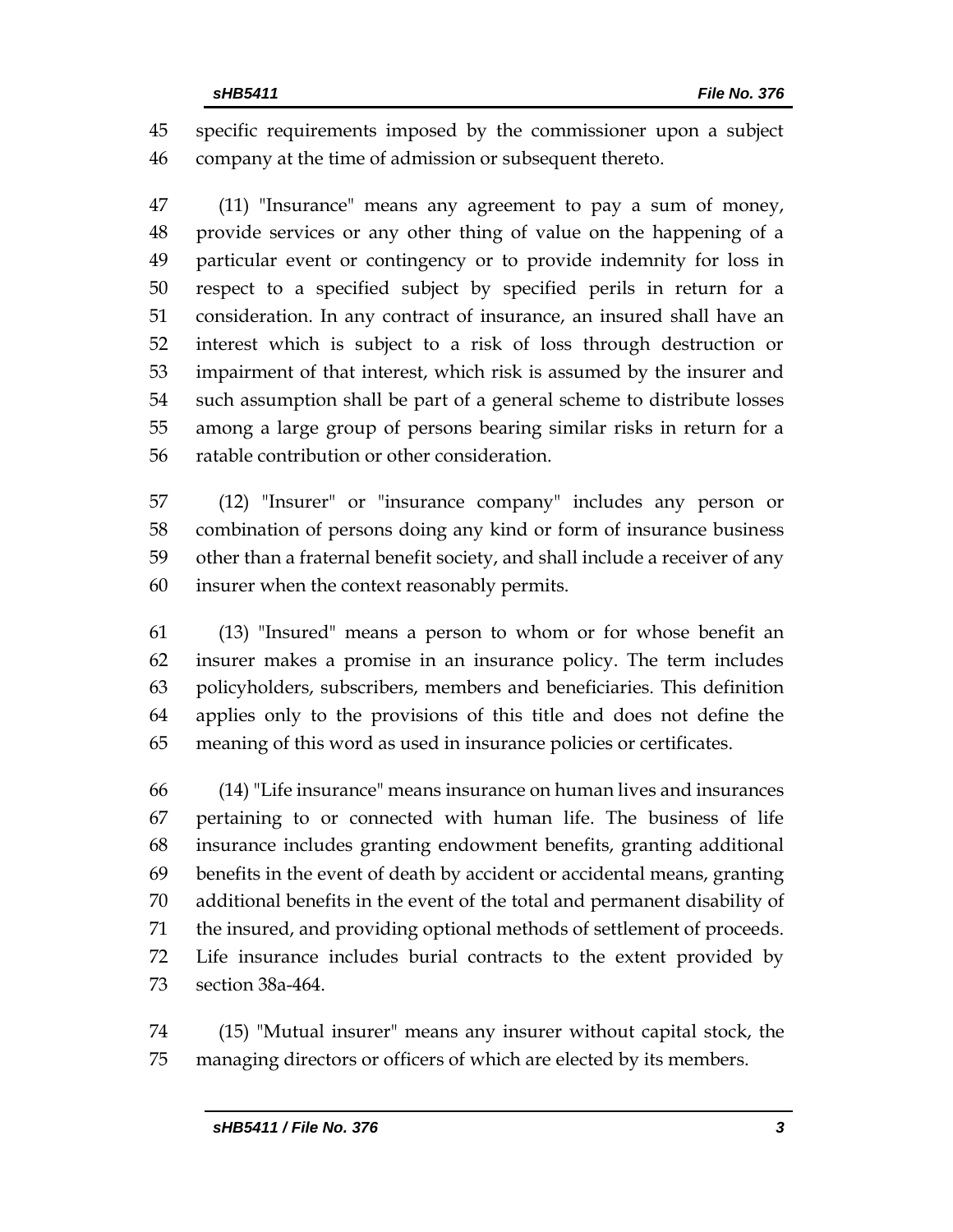(16) "Person" means an individual, a corporation, a partnership, a limited liability company, an association, a joint stock company, a business trust, an unincorporated organization or other legal entity. (17) "Policy" means any document, including attached endorsements and riders, purporting to be an enforceable contract, which memorializes in writing some or all of the terms of an insurance contract. (18) "State" means any state, district, or territory of the United States. (19) "Subsidiary" of a specified person means an affiliate controlled by the person directly, or indirectly through one or more intermediaries. (20) "Unauthorized insurer" or "nonadmitted insurer" means an insurer that has not been granted a certificate of authority by the commissioner to transact the business of insurance in this state or an insurer transacting business not authorized by a valid certificate. (21) "United States" means the United States of America, its territories and possessions, the Commonwealth of Puerto Rico and the District of Columbia. Sec. 2. Section 38a-398 of the general statutes is repealed and the following is substituted in lieu thereof (*Effective October 1, 2022*): **[**(a) As used in**]** For the purposes of this section and sections 3 to 11, inclusive, of this act: **[**(1) "Travel insurance" means insurance, provided under an individual or a group or master insurance policy, for the following personal risks incident to planned travel: (A) Interruption or cancellation of a trip or an event; (B) loss of baggage or personal effects; (C) damage to accommodations or rental vehicles; or (D) sickness, accident, disability or death occurring during travel;**]** (1) "Aggregator web site" means an Internet web site that provides

access to information concerning insurance products from more than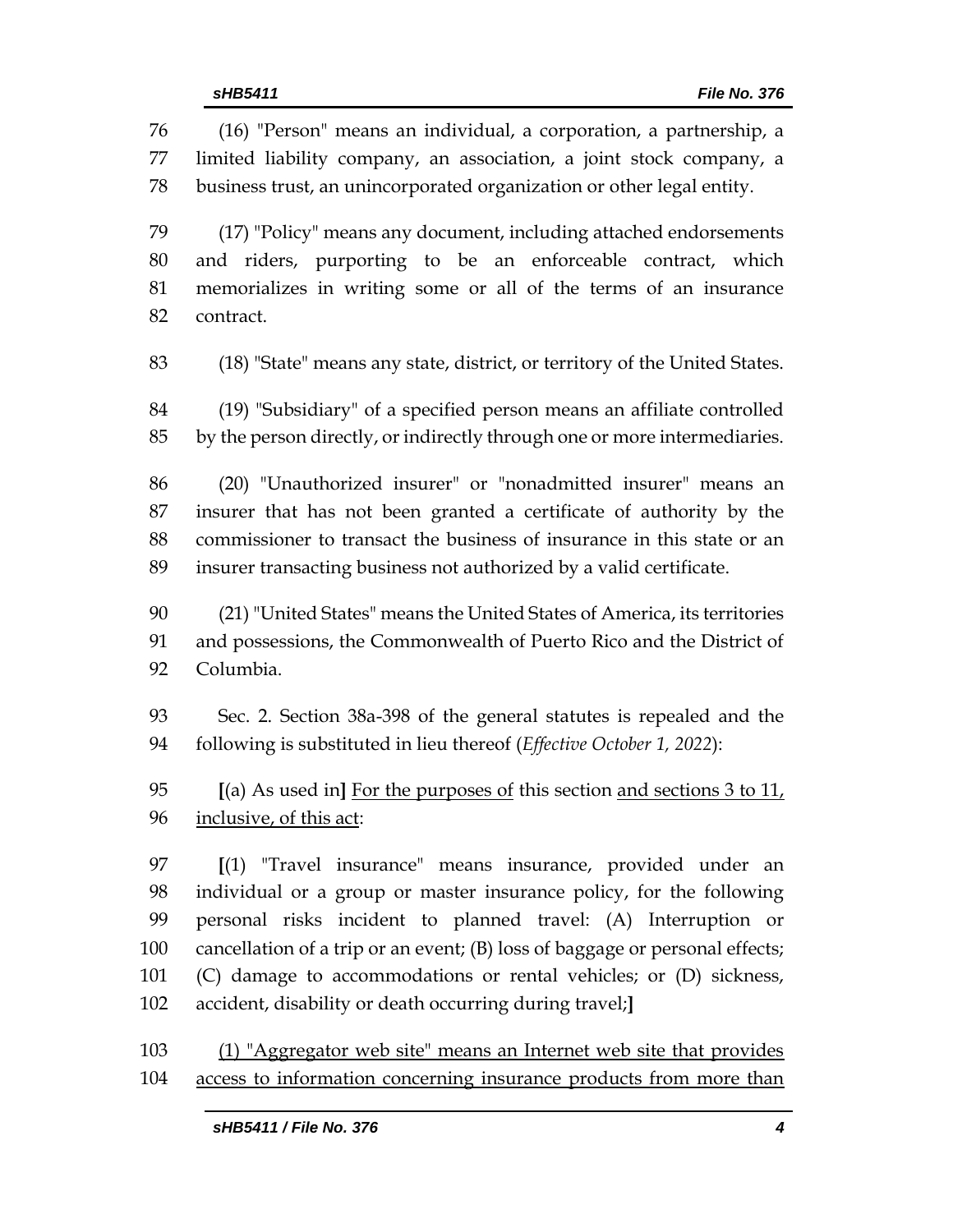| sHB5411 |  |
|---------|--|
|         |  |

| 105 | one insurer, including, but not limited to, product and insurer             |
|-----|-----------------------------------------------------------------------------|
| 106 | information, for use in insurance product comparison shopping.              |
| 107 | (2) "Blanket travel insurance policy" means a policy of travel              |
| 108 | insurance issued to an eligible group that provides coverage: (A) For       |
| 109 | specific classes of persons defined in such policy of travel insurance; and |
| 110 | (B) to all members of such eligible group without imposing a separate       |
| 111 | charge on any individual member of such eligible group.                     |
| 112 | (3) "Cancellation fee waiver" means a contractual agreement between         |
| 113 | a supplier of travel services and a consumer to waive some or all of the    |
| 114 | nonrefundable cancellation fee provisions of such supplier's underlying     |
| 115 | travel contract regardless of the reason for the cancellation or form of    |
| 116 | reimbursement.                                                              |
| 117 | (4) "Designated travel retailer" means a travel retailer designated by      |
| 118 | a limited lines travel insurance producer to offer and disseminate travel   |
| 119 | insurance to residents of this state on behalf of the limited lines travel  |
| 120 | insurance producer.                                                         |
| 121 | (5) "Eligible group" means, with respect to travel insurance, a group       |
| 122 | of two or more persons who are engaged in a common enterprise or            |
| 123 | have an economic, educational or social affinity or relationship,           |
| 124 | including, but not limited to: (A) A group of entities that are engaged in  |
| 125 | the business of providing travel or travel services, including, but not     |
| 126 | limited to, tour operators, lodging providers, vacation property owners,    |
| 127 | hotels, resorts, travel clubs, travel agencies, property managers, cultural |
| 128 | exchange programs and common carriers, including, but not limited to,       |
| 129 | airlines, cruise lines, railroads, steamship companies and public bus       |
| 130 | carriers, provided all members or customers of such group have a            |
| 131 | common exposure to risk attendant to travel with respect to a particular    |
| 132 | type of travel or traveler; (B) a college, school or other institution of   |
| 133 | learning, provided any blanket travel insurance policy issued to the        |
| 134 | college, school or other institution of learning provides coverage for the  |
| 135 | students, teachers, employees or volunteers of such college, school or      |
| 136 | institution of higher learning; (C) an employer, provided any blanket       |
| 137 | travel insurance policy issued to the employer provides coverage for a      |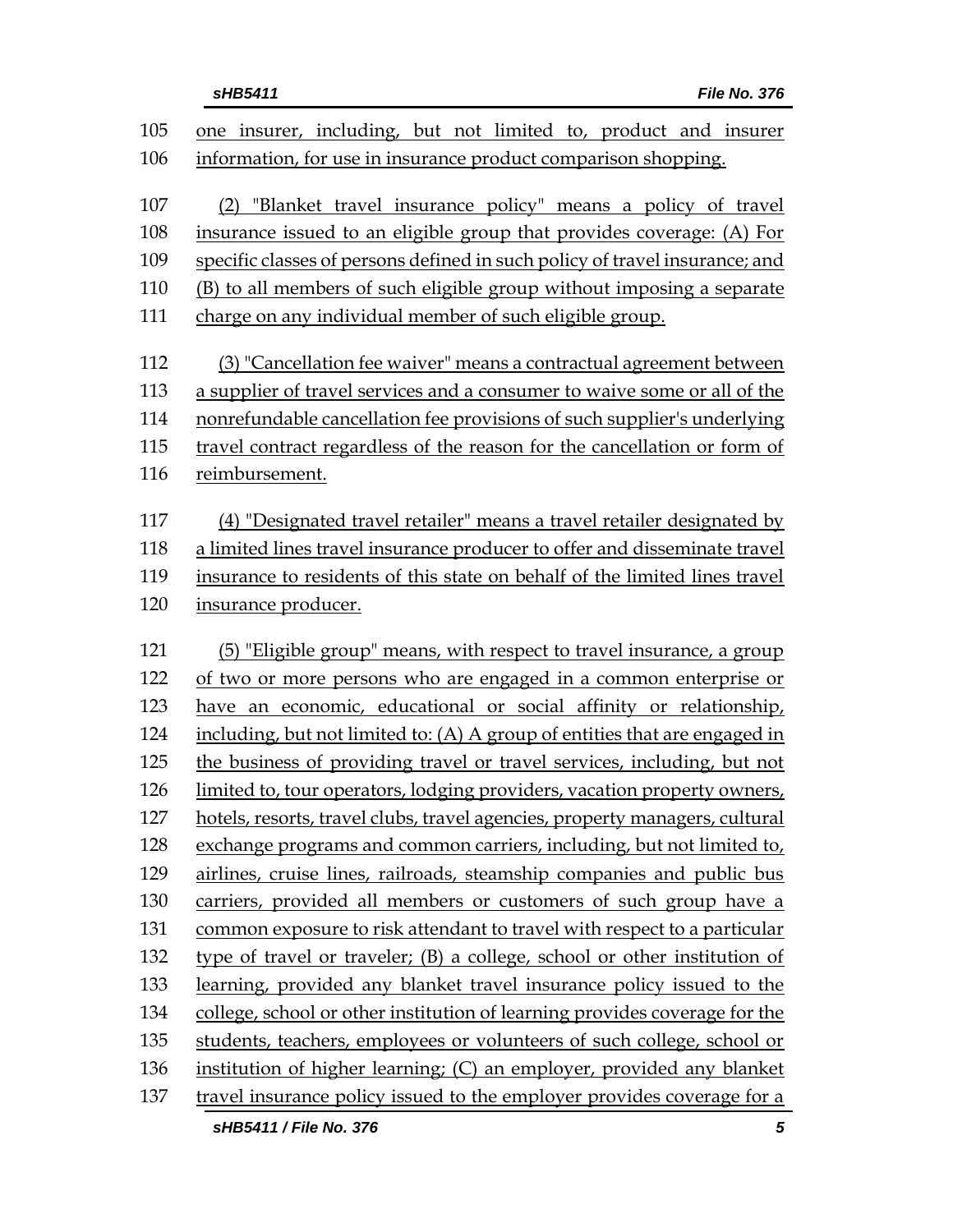group of employees, volunteers, contractors, directors, dependents or guests of such employer; (D) a sports team, camp or sponsor of such sports team or camp, provided any blanket travel insurance policy issued to such team, camp or sponsor provides coverage for participants, members, campers, employees, officials, supervisors or volunteers of such team, camp or sponsor; (E) a religious, charitable, recreational, educational or civic organization, or branch of such religious, charitable, recreational, educational or civic organization, provided any blanket travel insurance policy issued to such organization or branch provides coverage for a group of members, participants or volunteers of such organization or branch; (F) a financial institution or financial institution vendor, or a parent holding company, trustee or agent of, or designated by, one or more financial institutions or financial institution vendors, including, but not limited to, account holders, credit card holders, debtors, guarantors or purchasers; (G) an incorporated or unincorporated association, including, but not limited to, a labor union, that has a common interest, constitution and bylaws and is maintained, in good faith, for a purpose other than obtaining insurance for members of, or participants in, such association covering the members of such association; (H) a trust or the trustees of a fund approved by the commissioner and established, created or maintained for the benefit of, and covering, members, employees or customers of one or more of the associations described in subparagraph (G) of this subdivision; (I) an entertainment production company, provided any blanket travel insurance policy issued to the entertainment production company provides coverage for a group of participants, volunteers, audience members, contestants or workers of such entertainment production company; (J) a volunteer fire department, police department, ambulance service, first aid service, rescue service, court or civil defense organization, or any similar voluntary group; (K) a preschool, daycare institution for children or adults or a senior citizen club; (L) an automobile or truck rental or leasing company covering, under a blanket travel insurance policy, a group of individuals who may become renters or lessees of, or passengers on, a rented or leased automobile or truck due to their travel status on such rented or leased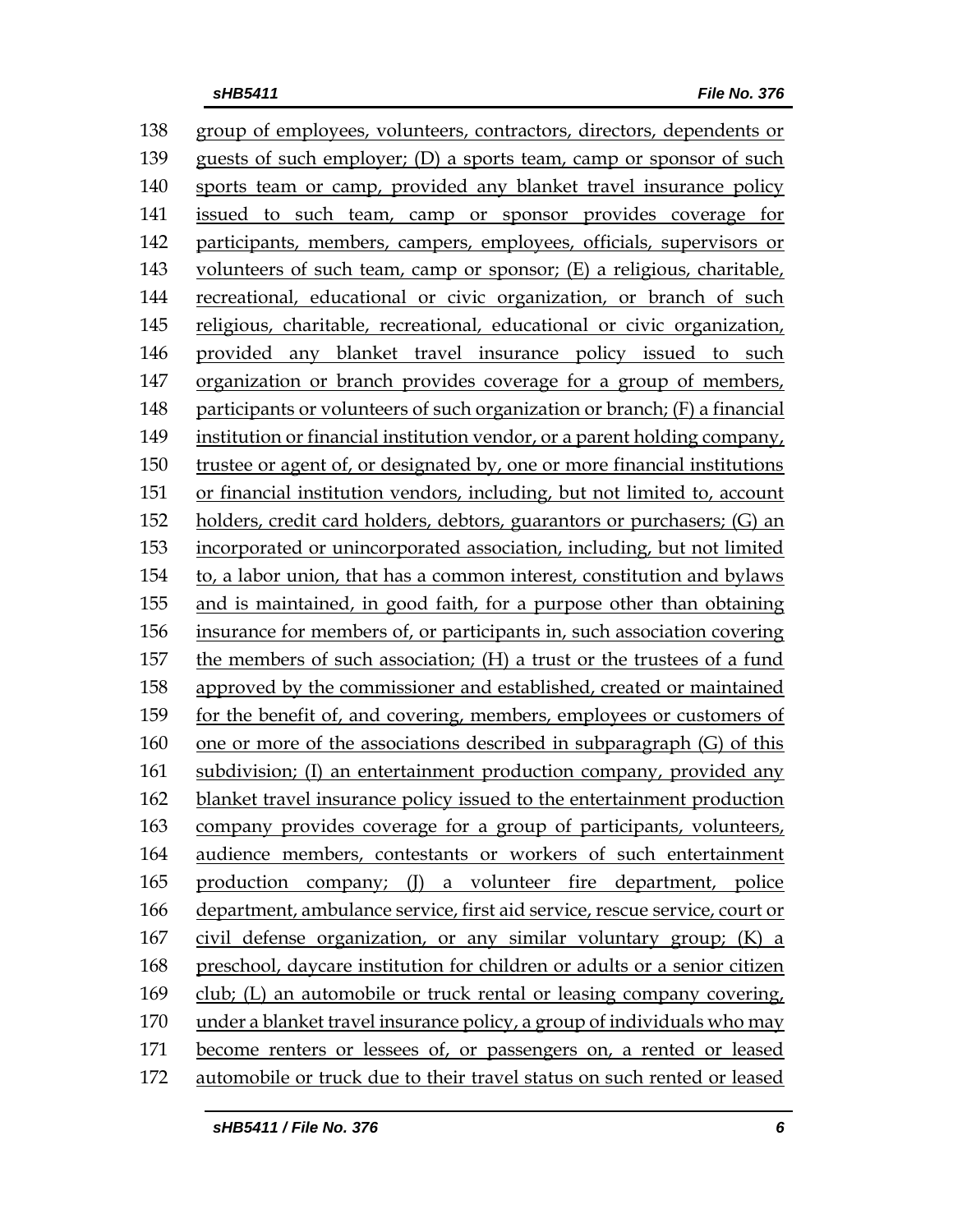automobile or truck, provided the common carrier, operator, owner or lessor of the rented or leased automobile or truck, or the automobile or truck rental or leasing company, is the policyholder of the blanket travel insurance policy providing such coverage; and (M) any other group if the commissioner determines, in the commissioner's discretion, that issuing a blanket travel insurance policy to such group is consistent with the public interest. (6) "Fulfillment materials" means documents sent to a consumer who purchases a travel protection plan that (A) confirms purchase of such travel protection plan, and (B) discloses the coverage and assistance details for such travel protection plan. (7) "Group travel insurance" means travel insurance issued to an eligible group. **[**(2)**]** (8) "Limited lines travel insurance producer" means an individual who, or business entity that, is authorized under subsection (b) of **[**this**]** section 4 of this act to sell, solicit or negotiate travel insurance. **[**;**] [**(3) "Offer and disseminate,"**]** (9) "Offer and disseminate" means, with respect to travel insurance, **[**means**]** the provision of general information about or general services for travel insurance, including: (A) A description of the coverage and price of a policy of travel insurance; **[**policy;**]** (B) the processing of an application for a policy of travel insurance; **[**policy;**]** (C) the collection of a premium for a policy of travel insurance; **[**policy;**]** or (D) the performance of other activities not requiring a license and permitted in this state concerning a policy of travel insurance. **[**policy;**]**

 (10) "Primary certificate holder" means an individual who elects coverage under and purchases travel insurance provided under a policy of group travel insurance.

 (11) "Primary policyholder" means an individual who elects and purchases travel insurance provided under an individual policy of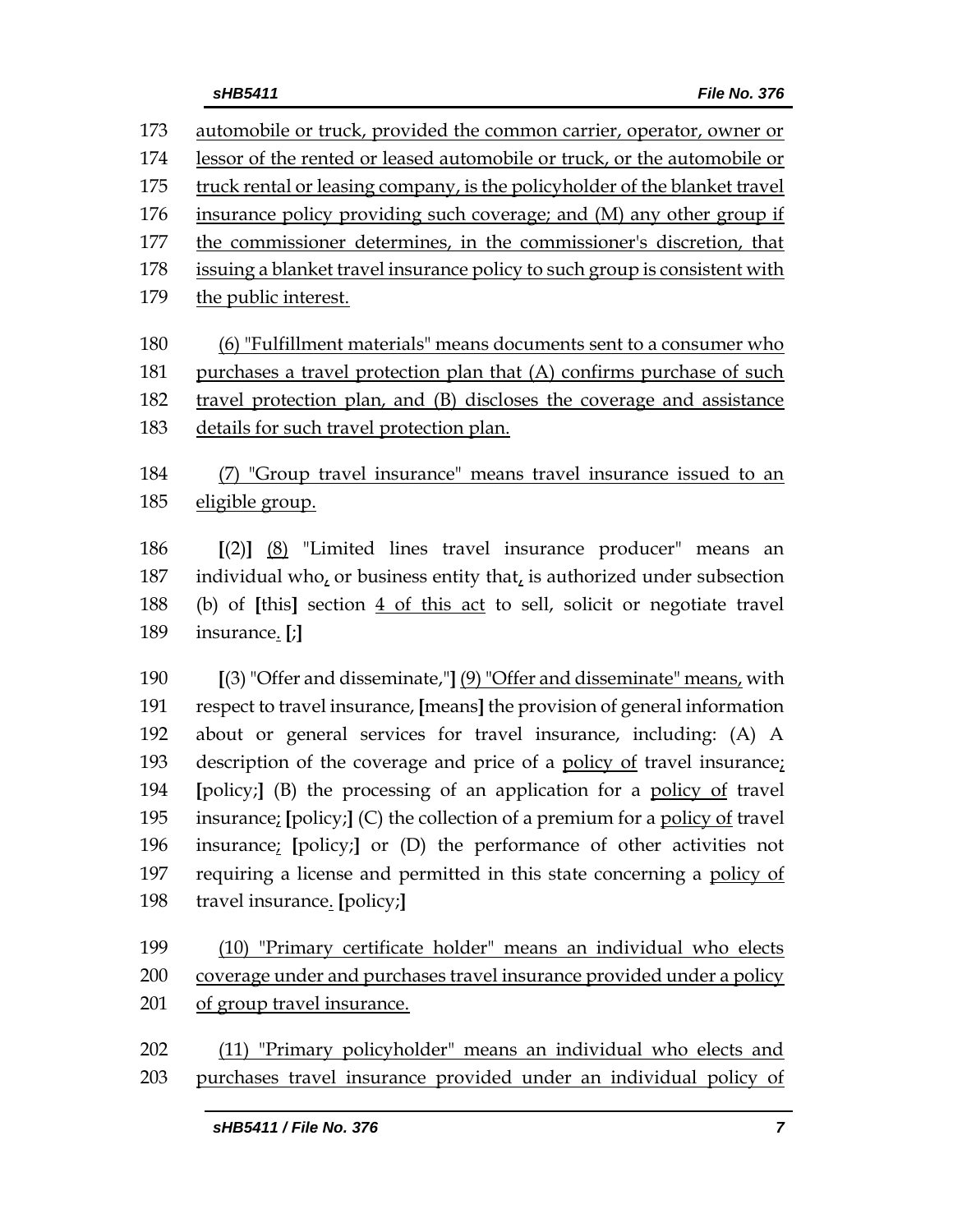## 204 travel insurance.

| 205 | (12) "Travel administrator" means a person who, directly or                    |
|-----|--------------------------------------------------------------------------------|
| 206 | indirectly, underwrites travel insurance, collects charges, collateral or      |
| 207 | premiums in connection with travel insurance or adjusts or settles travel      |
| 208 | insurance claims for residents of this state, unless such person: (A)          |
| 209 | Works for, and to the extent that such person's activities are subject to      |
| 210 | the supervision and control of, a travel administrator; (B) is a licensed      |
| 211 | insurance producer selling insurance or engaged in administrative and          |
| 212 | claims-related activities within the scope of such insurance producer's        |
| 213 | license; $(C)$ is a designated travel retailer; $(D)$ is a public adjuster, as |
| 214 | defined in section 38a-723, or a lawyer settling a client's claim; or (E) is   |
| 215 | a business entity affiliated with a licensed insurer and administering the     |
| 216 | direct and assumed travel insurance business of such licensed affiliated       |
| 217 | insurer.                                                                       |
|     |                                                                                |
| 218 | (13) "Travel assistance services" means any noninsurance services for          |
| 219 | which a consumer is not indemnified based on a fortuitous event and            |
| 220 | where providing such noninsurance services does not transfer or shift          |
| 221 | any risk in a manner that constitutes the business of insurance,               |
| 222 | including, but not limited to: (A) Security advisories; (B) destination        |
| 223 | information; (C) vaccination and immunization information services;            |
| 224 | (D) travel reservation services; (E) entertainment; (F) activity and event     |
| 225 | planning; (G) translation assistance; (H) emergency messaging;<br>(I)          |
| 226 | international legal and medical referrals; (J) medical case monitoring;        |
| 227 | transportation arrangement coordination; (L) emergency cash<br>(K)             |
| 228 | transfer assistance; (M) medical prescription replacement assistance; (N)      |
| 229 | passport and other travel document replacement assistance; (O) lost            |
| 230 | luggage assistance; (P) concierge services; and (Q) any service furnished      |
| 231 | in connection with a planned trip or travel.                                   |
|     |                                                                                |
| 232 | (14) (A) "Travel insurance" means insurance, provided under an                 |
| 233 | individual, group or blanket insurance policy, for the following               |
| 234 | personal risks incident to a planned trip or travel: (i) Interruption or       |
| 235 | cancellation of a trip, travel or an event; (ii) loss of baggage or personal   |
| 236 | effects; (iii) damage to accommodations or rental vehicles; (iv) sickness,     |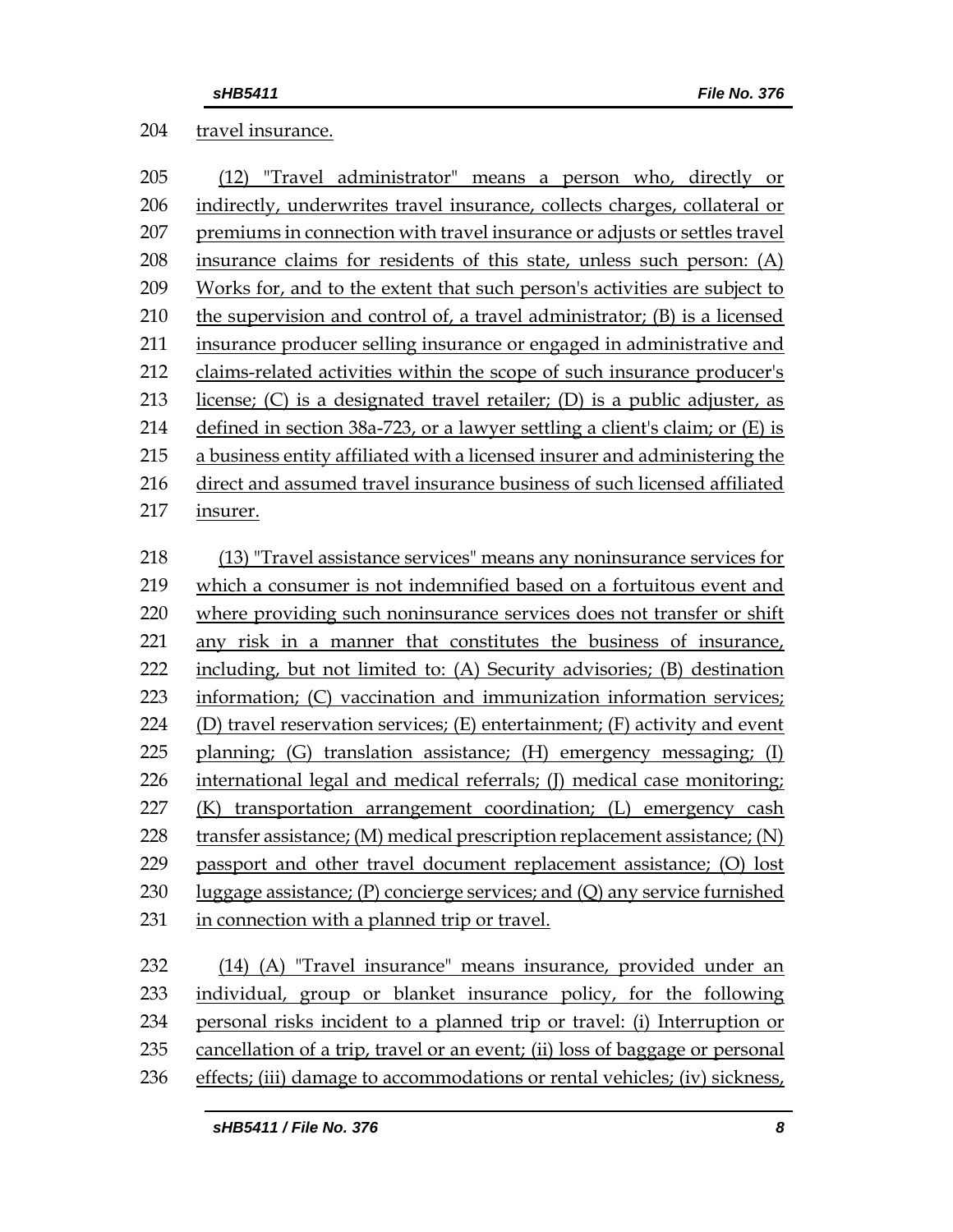| 237 | accident, disability or death occurring during a trip or travel; (v)           |
|-----|--------------------------------------------------------------------------------|
| 238 | emergency evacuation; (vi) repatriation of remains; or (vii) any other         |
| 239 | contractual obligation to indemnify or pay a specified amount to a             |
| 240 | traveler upon determinable contingencies that are related to travel and        |
| 241 | prescribed in regulations adopted by the commissioner pursuant to              |
| 242 | section 11 of this act.                                                        |
| 243 | (B) "Travel insurance" does not include: (i) Major medical plans that          |
| 244 | provide comprehensive medical protection for a traveler with a trip or         |
| 245 | travel lasting longer than six months, including, but not limited to, a        |
| 246 | traveler working or residing outside of the United States as an                |
| 247 | expatriate; (ii) a product that requires a specific insurance producer         |
| 248 | license; or (iii) a cancellation fee waiver.                                   |
| 249 | (15) "Travel protection plan" means a plan that includes travel                |
| 250 | insurance, travel assistance services or a cancellation fee waiver.            |
| 251 | $[(4)]$ (16) "Travel retailer" means a business entity that makes,             |
| 252 | arranges or offers travel services. [; and]                                    |
|     |                                                                                |
| 253 | [(5) "Designated travel retailer" means a travel retailer designated by        |
| 254 | a limited lines travel insurance producer to offer and disseminate travel      |
| 255 | insurance to residents of this state on such producer's behalf.                |
| 256 | (b) (1) (A) Any individual or business entity that wishes to act as a          |
| 257 | limited lines travel insurance producer in this state may apply to the         |
| 258 | Insurance Commissioner for authorization to act as a limited lines travel      |
| 259 | insurance producer and to sell, solicit or negotiate travel insurance          |
| 260 | through an insurance company licensed or authorized to do business in          |
| 261 | this state. Such application shall be submitted on such form and in such       |
| 262 | manner as prescribed by the commissioner and shall be accompanied              |
| 263 | by the fee required under section 38a-11. The commissioner shall not           |
| 264 | approve such application unless (i) the applicant has paid all applicable      |
| 265 | filing and licensing fees required under this title, and (ii) for an applicant |
| 266 | that is a business entity, the employee designated pursuant to                 |
| 267 | subparagraph (A) of subdivision (3) of this subsection and the president,      |
| 268 | secretary, treasurer and any other officer or individual who directs or        |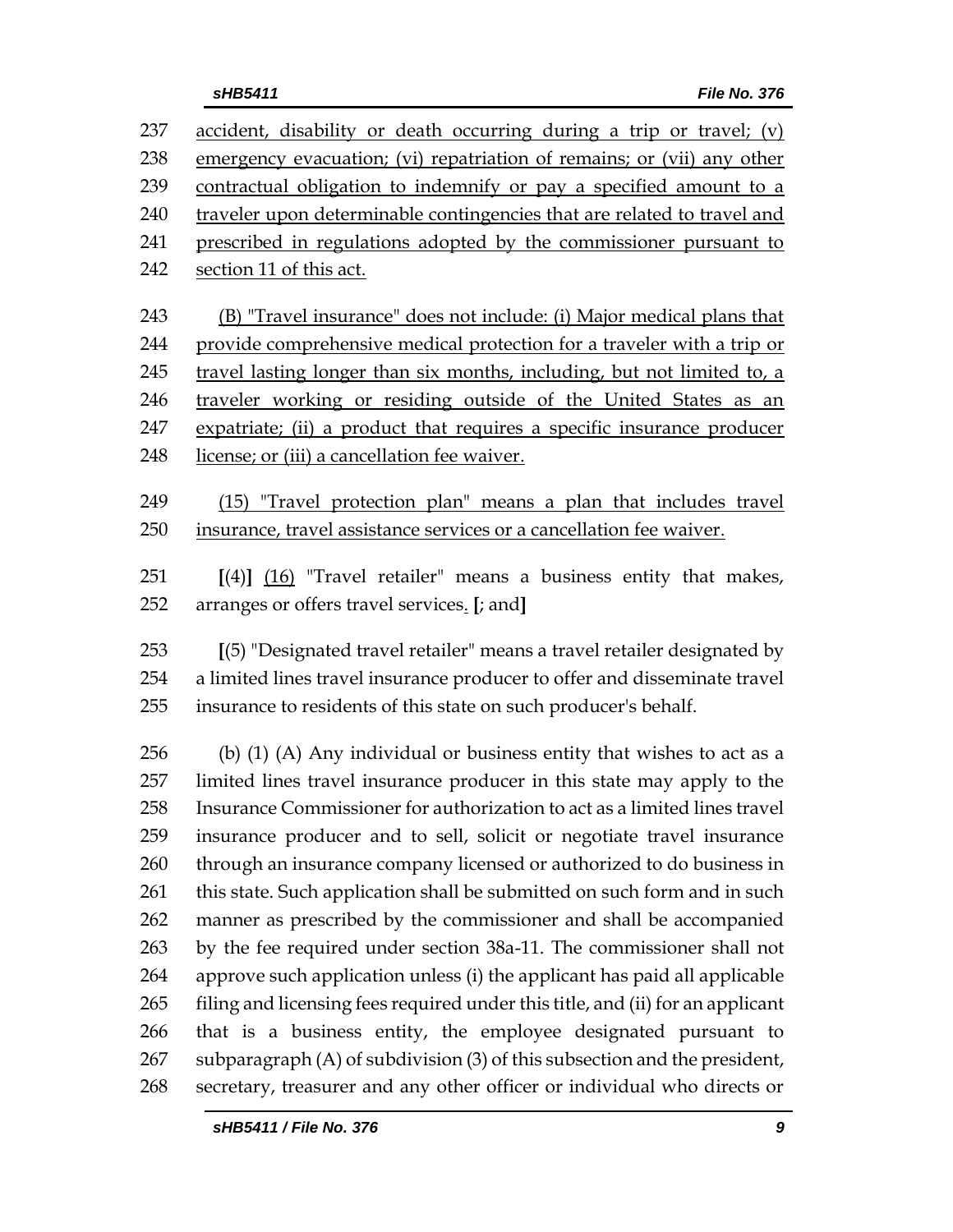controls the insurance operations of the applicant has complied with any fingerprinting requirements applicable to insurance producers in the resident state of the applicant.

 (B) The commissioner may approve or deny such application. Any such authorization shall be in force until the commissioner suspends or revokes such authorization or the commissioner suspends, revokes or refuses to renew the individual's or insurance company's license or authorization to do business in this state.

 (2) Each limited lines travel insurance producer that is a business entity shall, at the time such application is approved by the commissioner, establish and maintain a registry, on a form prescribed by the commissioner, of its designated travel retailers. Such producer shall update the registry annually and shall include: (A) The name, address and contact information of each designated travel retailer; (B) the name, address and contact information of an officer or individual who directs or controls each designated travel retailer's operations; (C) the federal tax identification number of each designated travel retailer; and (D) a certification by such producer that the designated travel retailer has not engaged in conduct prohibited under 18 USC 1033, as amended from time to time. Upon request by the commissioner, a limited lines travel insurance producer shall make such registry available to the commissioner or the commissioner's designee for inspection and examination during the regular business hours of such limited lines travel insurance producer.

 (3) (A) Each limited lines travel insurance producer that is a business entity shall designate an employee, who is an insurance producer licensed in this state, as the individual responsible for the limited lines travel insurance producer's compliance with this section, including supervision of its designated travel retailers.

 (B) Each limited lines travel insurance producer that is a business entity shall be responsible for the acts of its designated travel retailers and shall use reasonable means to ensure each designated travel retailer's compliance with this section.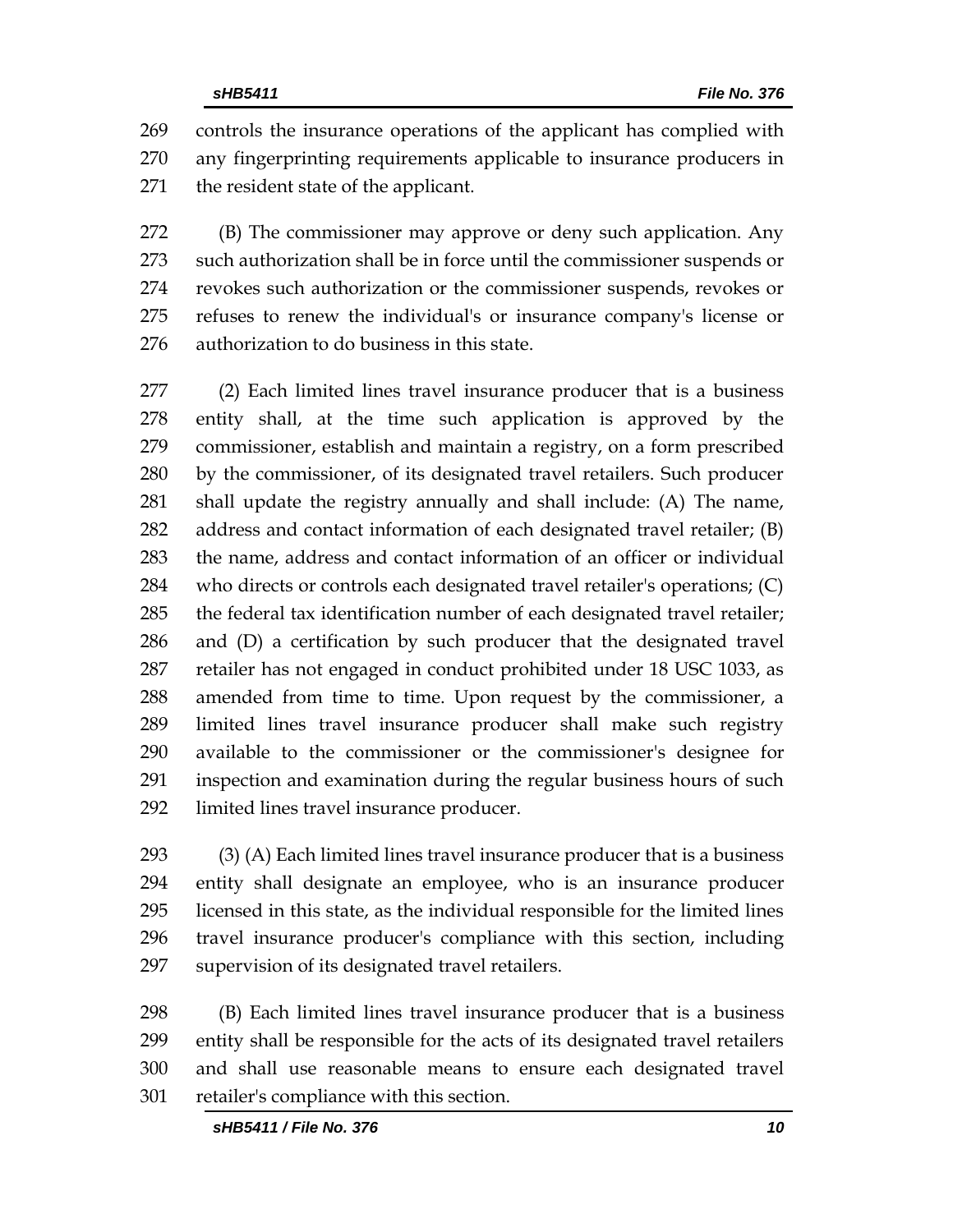(4) Each limited lines travel insurance producer that is a business entity shall require each employee and authorized representative of its designated travel retailers to receive instruction or training on the offer and dissemination of travel insurance. Such instruction or training may be subject to review by the commissioner and shall include, at a minimum, information about (A) the types of travel insurance offered through the travel retailer, (B) ethical sales practices, and (C) required disclosures to prospective insureds.

 (5) Each limited lines travel insurance producer that is a business entity or designated travel retailer shall provide to purchasers of a travel insurance policy: (A) A description or a copy of the material terms of such policy; (B) a description of the process for filing a claim under such policy; (C) a description of the process for the review or cancellation of such policy; and (D) the identity of and contact information for the insurance company issuing such policy and the limited lines travel insurance producer.

 (c) (1) A travel retailer that does not employ a licensed insurance producer or is not licensed or authorized to transact the business of insurance in this state may offer and disseminate travel insurance to residents of this state, if (A) it is a designated travel retailer, and (B) its travel insurance-related activities are limited to those authorized under this section.

 (2) A travel retailer shall make available to prospective insureds brochures or other written materials that: (A) Provide the identity of and contact information for the insurance company issuing the travel insurance policy and the limited lines travel insurance producer; (B) explain that the purchase of travel insurance is not required to purchase any other product or service from the travel retailer; and (C) explain that such travel retailer is permitted to provide general information about the travel insurance offered through the travel retailer, including a description of the coverage and price, but is not qualified or authorized to answer questions about the terms and conditions of such travel insurance or evaluate the adequacy of the prospective insured's existing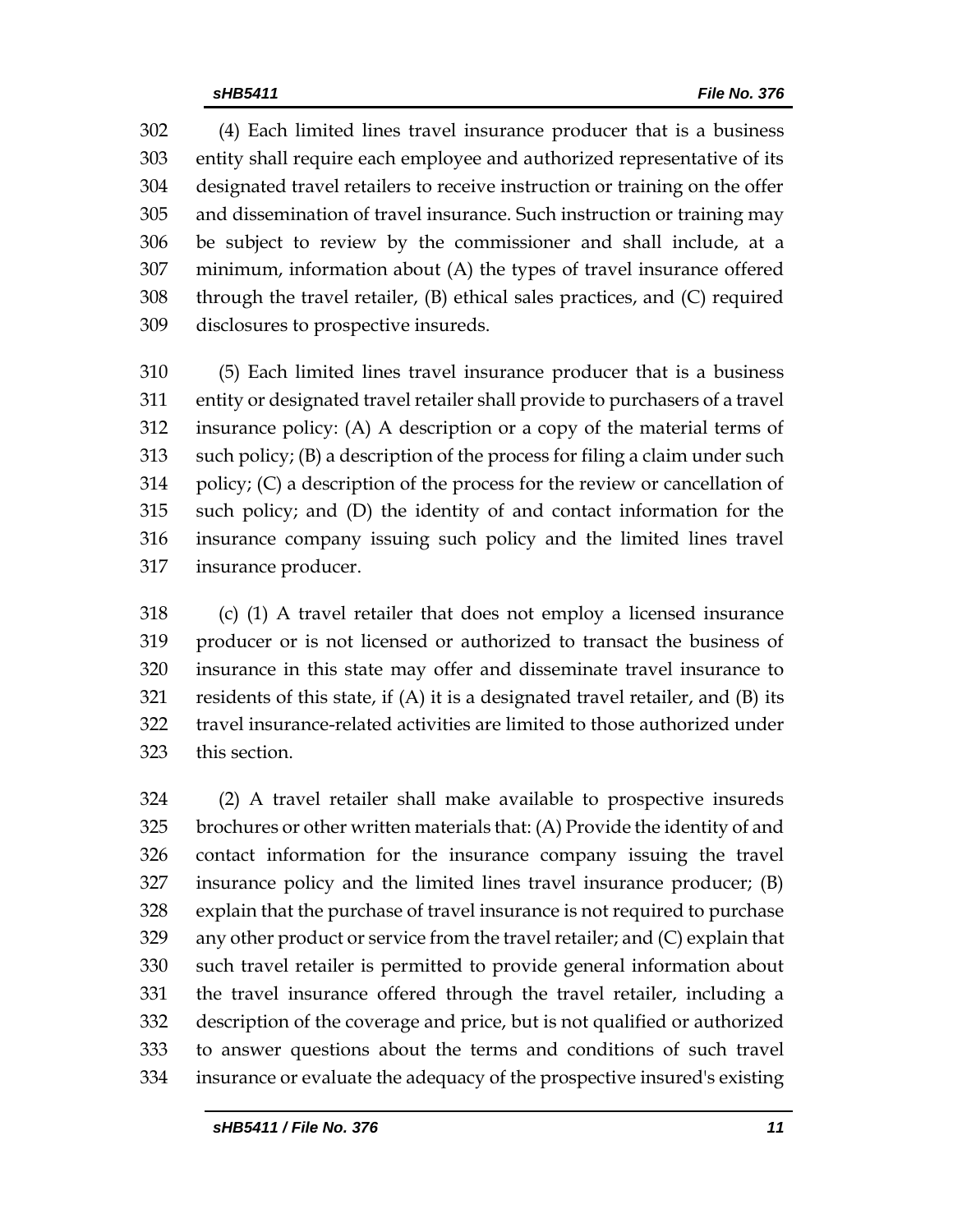insurance coverage.

 (3) A designated travel retailer may receive compensation from a limited lines travel insurance producer or the insurance company issuing a travel insurance policy for services related to the offer and dissemination of travel insurance as agreed to by such designated travel retailer and such limited lines travel insurance producer or insurance company.

 (4) An employee or authorized representative of a travel retailer shall not be required to be licensed as an insurance producer unless such employee or authorized representative: (A) Evaluates or interprets the terms, benefits or conditions of travel insurance offered by the travel retailer; (B) evaluates or provides advice regarding a prospective insured's existing insurance coverage; or (C) holds himself or herself out as a licensed insurance producer or an insurance expert.

 (d) (1) A violation of this section by a limited lines travel insurance producer shall be deemed an unfair or deceptive insurance practice under section 38a-816.

 (2) A violation of this section by a travel retailer shall be deemed an unfair or deceptive trade practice under subsection (a) of section 42- 110b.**]**

 Sec. 3. (NEW) (*Effective October 1, 2022*) (a) Travel insurance shall be classified and filed in this state, for the purposes of rates and forms, under an inland marine line of insurance, except if travel insurance provides coverage for sickness, accident, disability or death occurring during a trip or travel, either exclusively or in conjunction with related coverages of emergency evacuation or repatriation of remains, or incidental limited property and casualty benefits such as baggage or trip or travel cancellation, such travel insurance may be filed in this state under either an accident and health line of insurance or an inland marine line of insurance.

(b) The commissioner may prescribe eligibility and underwriting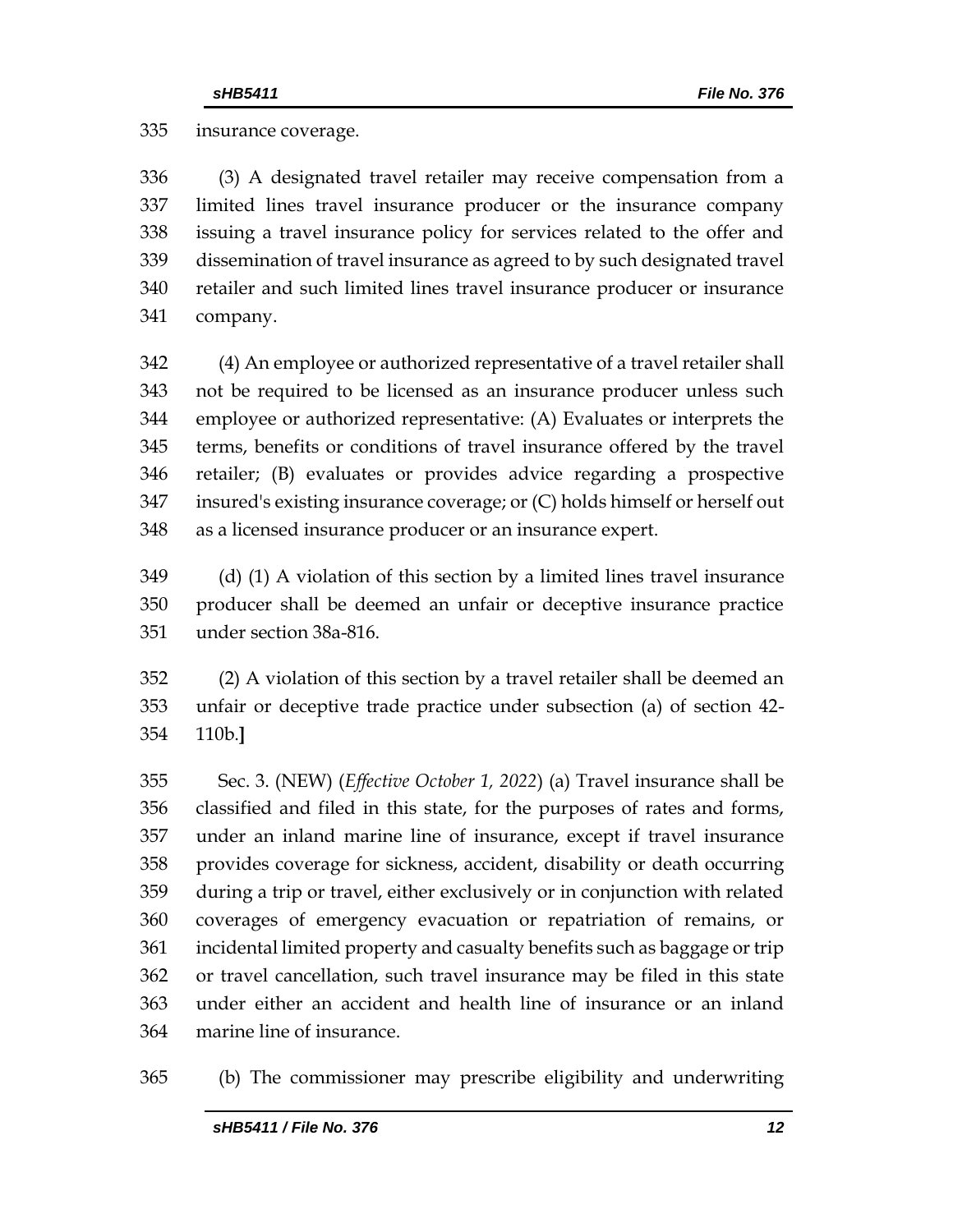standards for travel insurance, provided such standards are based on travel protection plans designed for individual or identified marketing or distribution channels and meet this state's underwriting standards for inland marine lines of insurance.

 Sec. 4. (NEW) (*Effective October 1, 2022*) (a) (1) Except as provided in subdivision (2) of this subsection, no individual or business entity shall act as a limited lines travel insurance producer, and no travel retailer shall act as a designated travel retailer, in this state except in accordance with the provisions of this section and sections 5, 7, 9 and 10 of this act.

 (2) Notwithstanding any provision of this section, each insurance producer licensed for a major line of authority in this state shall be deemed to have been authorized to sell, solicit and negotiate travel insurance in this state, and no insurance producer licensed for property and casualty insurance lines in this state shall be required to seek authorization to sell, solicit or negotiate travel insurance through an insurer licensed or authorized to do insurance business in this state.

 (b) (1) (A) Except as provided in subdivision (2) of subsection (a) of this section, any individual or business entity that wishes to act as a limited lines travel insurance producer in this state may apply to the commissioner for annual authorization to act as a limited lines travel insurance producer and to sell, solicit or negotiate travel insurance through an insurer licensed or authorized to do insurance business in this state. Such application shall be submitted on such form and in such manner as prescribed by the commissioner and shall be accompanied by the fee required under section 38a-11 of the general statutes, as amended by this act. The commissioner shall not approve such application unless: (i) The applicant has paid (I) all applicable filing fees and licensing fees required under title 38a of the general statutes, and (II) the licensing fee under section 38a-11 of the general statutes, as amended by this act, and (ii) for an applicant that is a business entity, the employee designated pursuant to subparagraph (A) of subdivision (3) of this subsection and the president, secretary, treasurer and any other officer or individual who directs or controls the insurance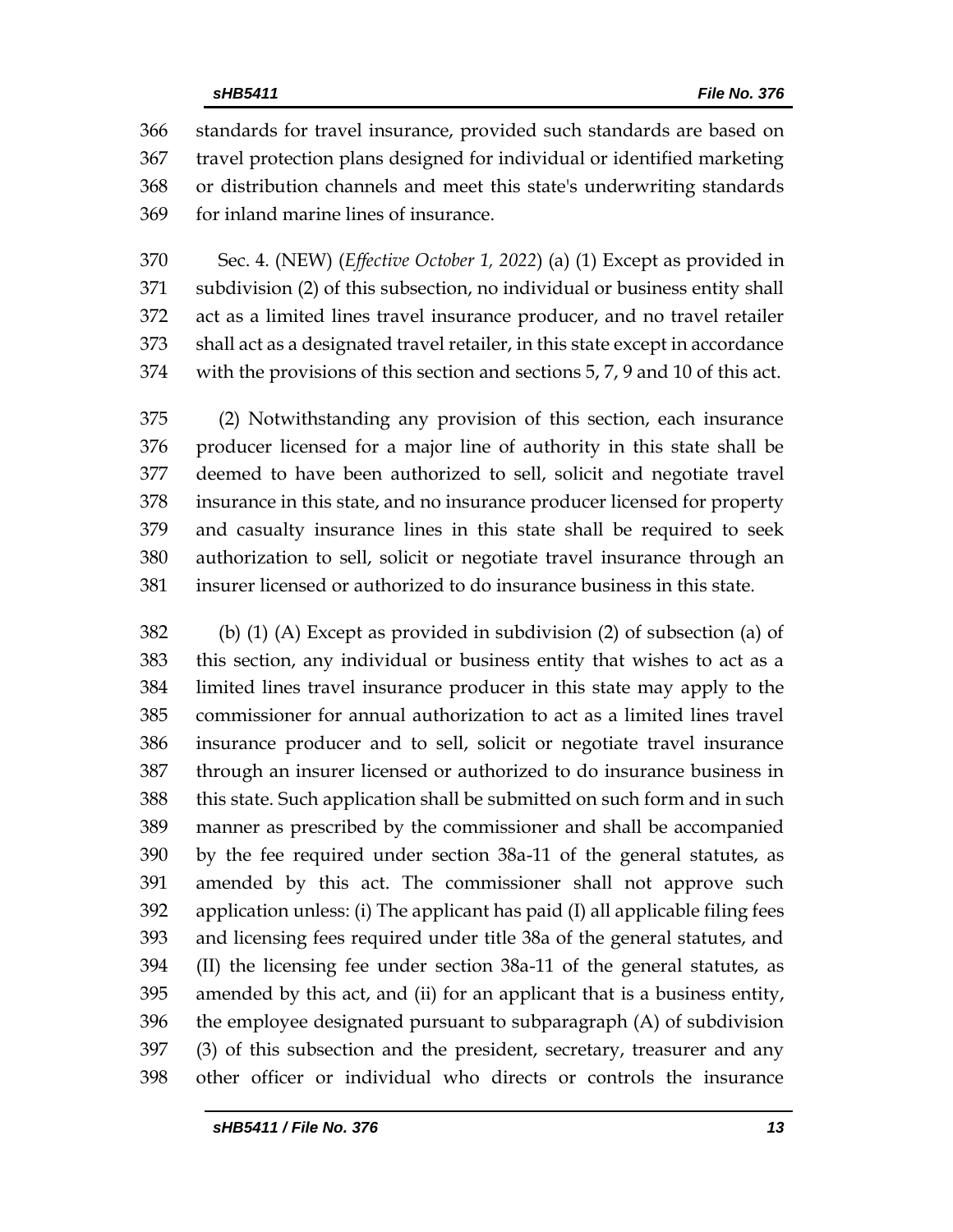operations of the applicant has complied with any fingerprinting requirements applicable to insurance producers in the resident state of the applicant.

 (B) The commissioner may approve or deny any application submitted pursuant to subparagraph (A) of this subdivision. Any authorization approved by the commissioner shall be in force until the day immediately preceding the anniversary date of such authorization, the date on which the commissioner suspends or revokes such authorization in accordance with the provisions of section 9 of this act or the commissioner suspends, revokes or refuses to renew the license of the insurer through which the limited lines travel insurance producer is selling, soliciting or negotiating travel insurance in this state, whichever first occurs.

 (2) Each limited lines travel insurance producer that is a business entity shall, at the time such application is approved by the commissioner, establish and maintain a registry, on a form prescribed by the commissioner, of its designated travel retailers. Such limited lines travel insurance producer shall update the registry annually and shall include: (A) The name, address and contact information of each designated travel retailer; (B) the name, address and contact information of an officer or individual who directs or controls each designated travel retailer's operations; (C) the federal tax identification number of each designated travel retailer; and (D) a certification by such limited lines travel insurance producer that the designated travel retailer has not engaged in conduct prohibited under 18 USC 1033, as amended from time to time. Upon request by the commissioner, a limited lines travel insurance producer shall make such registry available to the commissioner or the commissioner's designee for inspection and examination during the regular business hours of such limited lines travel insurance producer.

 (3) (A) Each limited lines travel insurance producer that is a business entity shall designate an employee, who is an insurance producer licensed in this state, as the individual responsible for the limited lines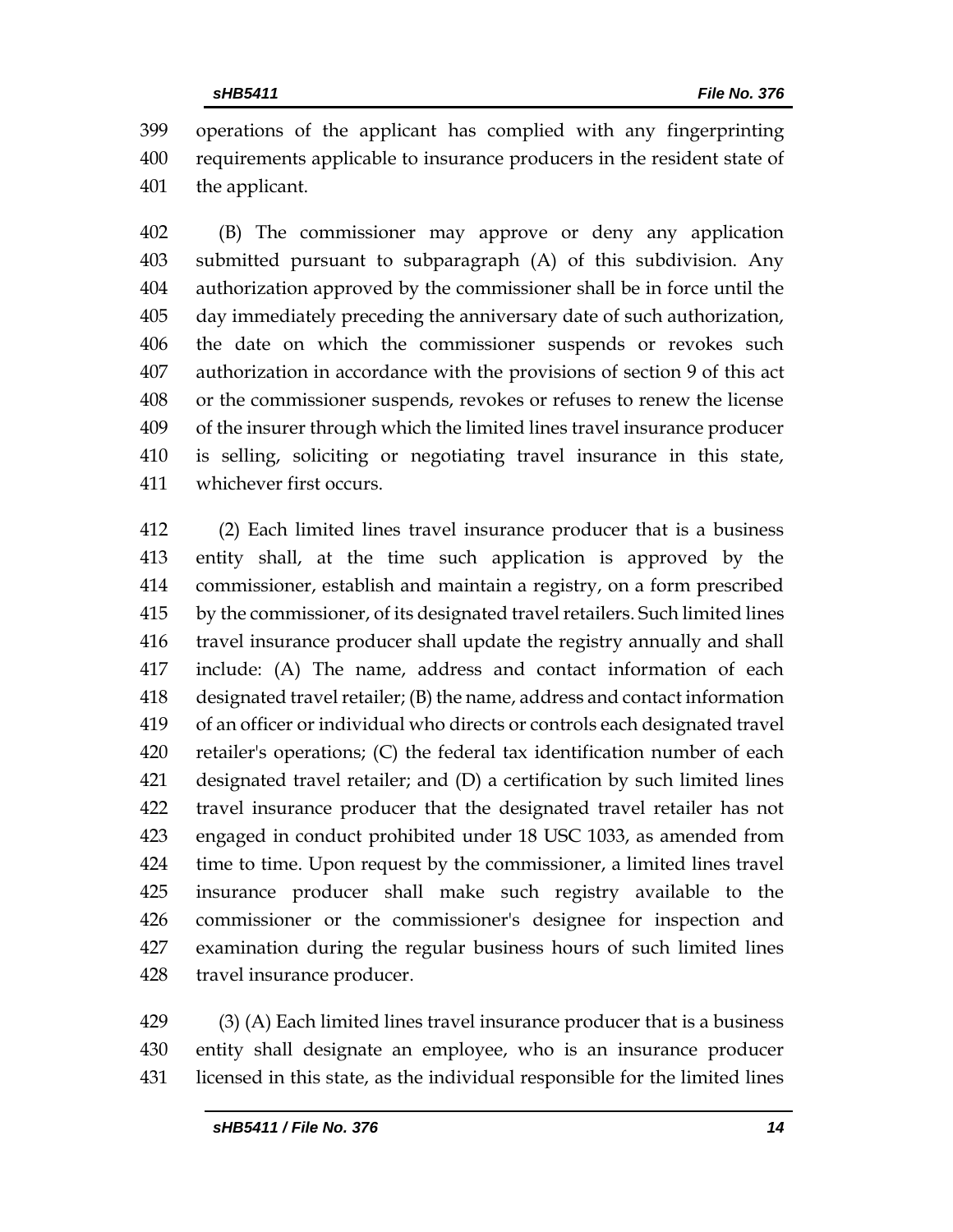travel insurance producer's compliance with this section and sections 5,

 7, 9 and 10 of this act, including supervision of its designated travel retailers.

 (B) Each limited lines travel insurance producer that is a business entity shall be responsible for the acts of such limited lines travel insurance producer's designated travel retailers and shall use reasonable means to ensure each designated travel retailer's compliance with this section and sections 5, 7, 9 and 10 of this act.

 (4) Each limited lines travel insurance producer that is a business entity shall require each employee and authorized representative of its designated travel retailers to receive instruction or training on the offer and dissemination of travel insurance. Such instruction or training may be subject to review by the commissioner and shall include, at a minimum, information about: (A) The types of travel insurance offered 446 through the designated travel retailer;  $(B)$  ethical sales practices; and  $(C)$ required disclosures to consumers.

 (5) Each limited lines travel insurance producer that is a business entity or designated travel retailer shall provide to purchasers of a policy of travel insurance: (A) A description or a copy of the material terms of such policy; (B) a description of the process for filing a claim under such policy; (C) a description of the process for the review or cancellation of such policy; and (D) the identity of and contact information for the insurer issuing such policy and the limited lines travel insurance producer.

 (c) (1) A travel retailer that does not employ a licensed insurance producer or is not licensed or authorized to transact the business of insurance in this state may offer and disseminate travel insurance to residents of this state, if: (A) Such travel retailer is a designated travel retailer, and (B) such designated travel retailer's travel insurance-related activities are limited to those authorized under this section.

 (2) A designated travel retailer shall make available to consumers brochures or other written materials that: (A) Provide the identity of,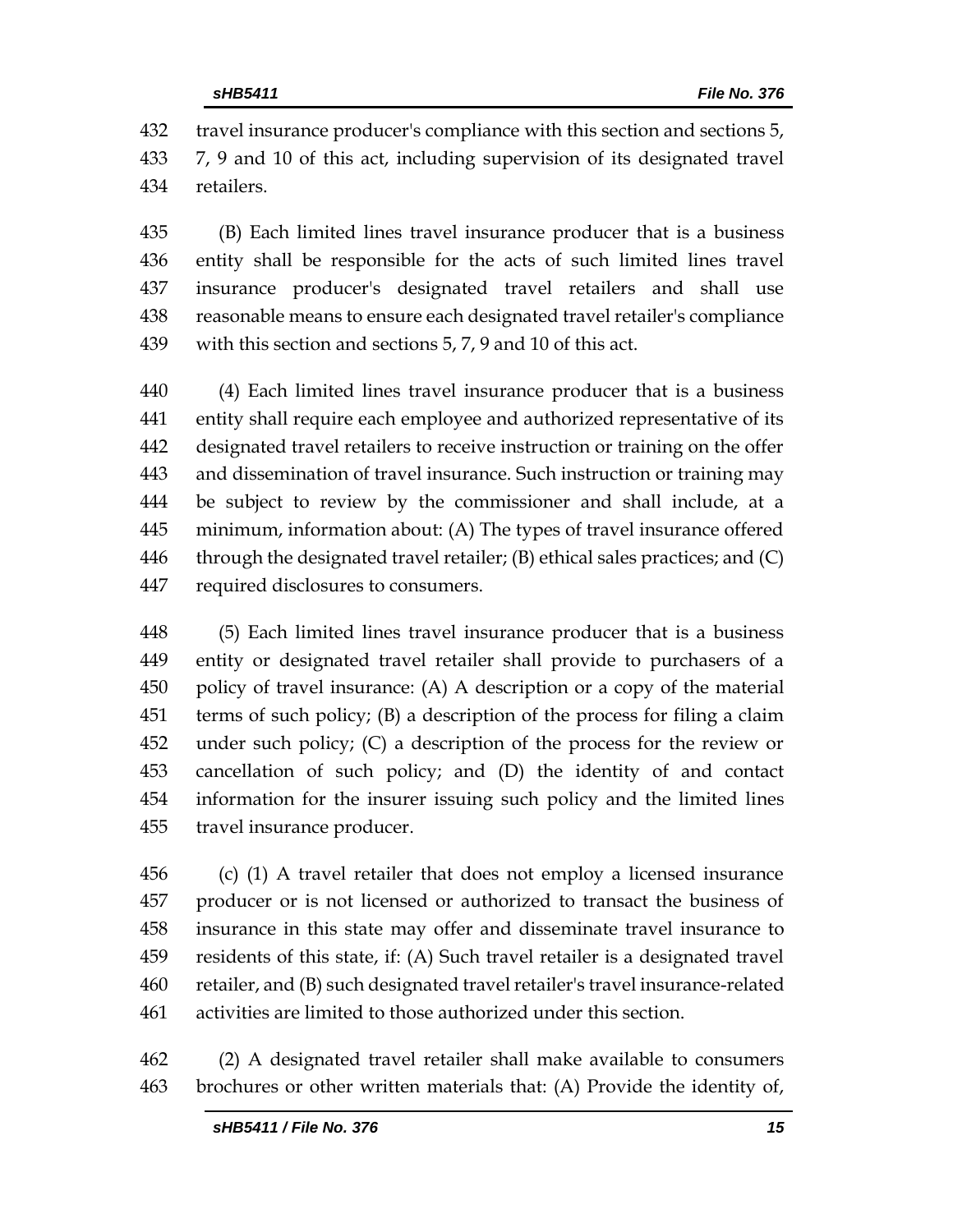and contact information for, the insurer issuing the policy of travel insurance and the limited lines travel insurance producer; (B) explain that the purchase of travel insurance is not required to purchase any other product or service from the designated travel retailer; and (C) explain that such designated travel retailer is permitted to provide general information about the travel insurance offered through such designated travel retailer, including, but not limited to, a description of the coverage and price, but is not qualified or authorized to answer questions about the terms and conditions of such travel insurance or evaluate the adequacy of the consumer's existing insurance coverage.

 (3) A designated travel retailer may receive compensation from a limited lines travel insurance producer or the insurer issuing a policy of travel insurance for services related to the offer and dissemination of travel insurance as agreed to by such designated travel retailer and such limited lines travel insurance producer or insurer.

 (4) An employee or authorized representative of a travel retailer shall not be required to be licensed as an insurance producer unless such employee or authorized representative: (A) Evaluates or interprets the technical terms, benefits or conditions of travel insurance offered by the travel retailer; (B) evaluates or provides advice regarding a consumer's existing insurance coverage; or (C) holds himself or herself out as a licensed insurance producer or an insurance expert.

 Sec. 5. (NEW) (*Effective October 1, 2022*) (a) (1) All documents provided to a consumer prior to the purchase of a policy of travel insurance, including, but not limited to, sales materials, advertising materials and marketing materials, shall be consistent with the policy of travel insurance, including, but not limited to, forms, endorsements, policies, rate filings and certificates of insurance.

 (2) If a policy or certificate of travel insurance contains any preexisting condition exclusion, information concerning, and an opportunity to learn more about, such preexisting condition exclusion shall be provided to a consumer at any time prior to the time that the consumer purchases such policy or certificate of travel insurance, and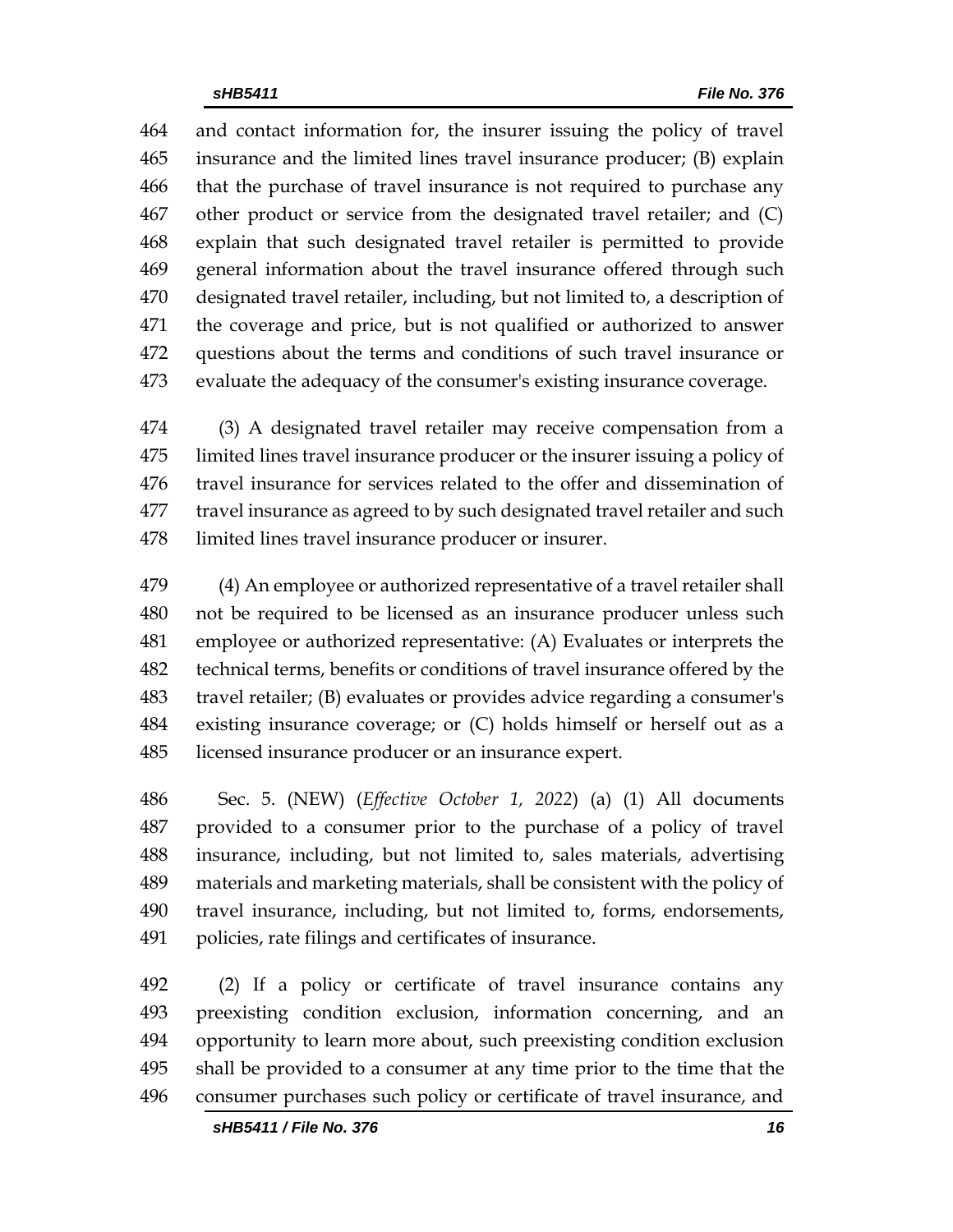| 497 | any such preexisting condition exclusion shall be provided to a           |
|-----|---------------------------------------------------------------------------|
| 498 | consumer in the fulfillment materials for a travel protection plan that   |
| 499 | includes travel insurance.                                                |
| 500 | (3) (A) If a consumer purchases a travel protection plan in this state,   |
| 501 | the following shall be provided to the consumer as soon as practicable    |
| 502 | following the time that such consumer purchases such travel protection    |
| 503 | plan:                                                                     |
| 504 | (i) The fulfillment materials for such travel protection plan;            |
| 505 | (ii) A description, or a copy of, the material terms of any travel        |
| 506 | insurance coverage included in such travel protection plan;               |
| 507 | (iii) A description of the process for filing a claim under any travel    |
| 508 | insurance coverage included in such travel protection plan;               |
| 509 | (iv) A description of the process for review or cancellation of any       |
| 510 | travel insurance coverage included in such travel protection plan; and    |
| 511 | (v) The identity of, and contact information for, the insurer issuing     |
| 512 | any travel insurance coverage included in such travel protection plan.    |
| 513 | (B) Unless a consumer insured under travel insurance coverage             |
| 514 | included in a travel protection plan departs on a covered trip or travel, |
| 515 | or files a claim under such coverage, the consumer may cancel such        |
| 516 | travel insurance coverage and receive a full refund of the travel         |
| 517 | protection plan price from the date that such consumer purchased such     |
| 518 | travel protection plan until at least:                                    |
| 519 | (i) Fifteen days following the date of delivery of such travel protection |
| 520 | plan's fulfillment materials by mail; or                                  |
| 521 | (ii) Ten days following the date of delivery of such travel protection    |
| 522 | plan's fulfillment materials by any means other than mail.                |
| 523 | (4) The fulfillment materials for a travel protection plan, and the       |
| 524 | documents concerning any travel insurance coverage included in the        |
| 525 | travel protection plan, shall disclose whether the travel insurance       |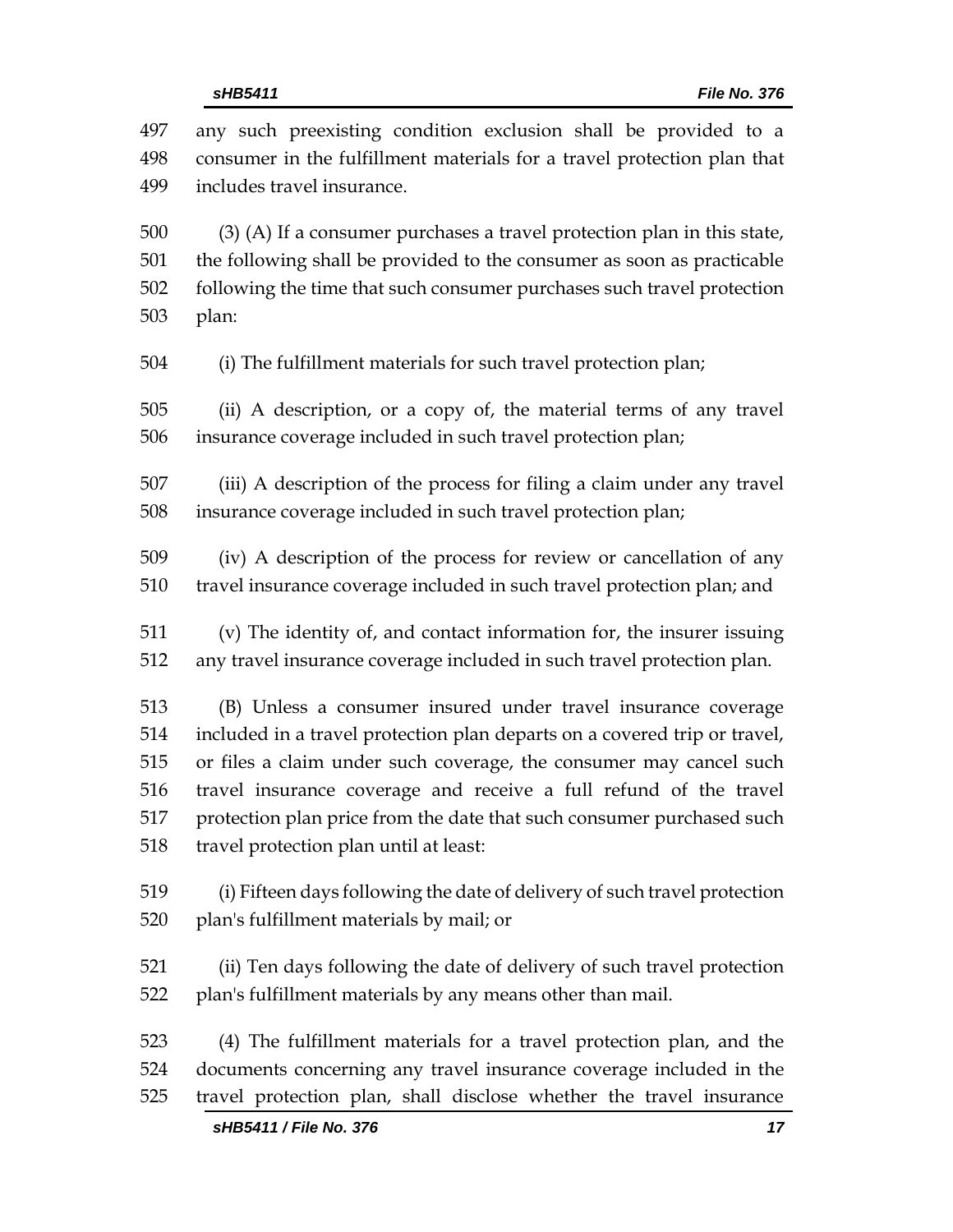coverage included in such travel protection plan is primary or secondary to other applicable coverage. (b) No person offering, soliciting or negotiating travel insurance or travel protection plans to consumers in this state on an individual or group basis may do so by using a negative option or opt-out, which would require a consumer to take an affirmative action to deselect travel insurance coverage, by, for example, unchecking a box on an electronic form, when the consumer purchases a trip or travel package. Sec. 6. (NEW) (*Effective October 1, 2022*) (a) No person shall act as, or hold itself out to be, a travel administrator in this state unless such person is: (1) An insurance producer licensed for property and casualty insurance lines in this state; (2) A managing general agent, as defined in section 38a-90a of the general statutes, that is licensed as an insurance producer and holds an appointment by an insurer in this state; or (3) A third-party administrator licensed pursuant to section 38a-720j of the general statutes. (b) Each insurer shall be responsible for the conduct of each travel administrator administering travel insurance in this state underwritten by such insurer, and shall ensure that each such travel administrator maintains, and makes available to the commissioner upon request, all books and records concerning such insurer. Sec. 7. (NEW) (*Effective October 1, 2022*) A travel protection plan may be offered to a consumer in this state for a single price reflecting any combined features offered by the travel protection plan if: (1) Such travel protection plan: (A) Discloses to the consumer, at or before the time of purchase, that such travel protection plan includes travel insurance, travel assistance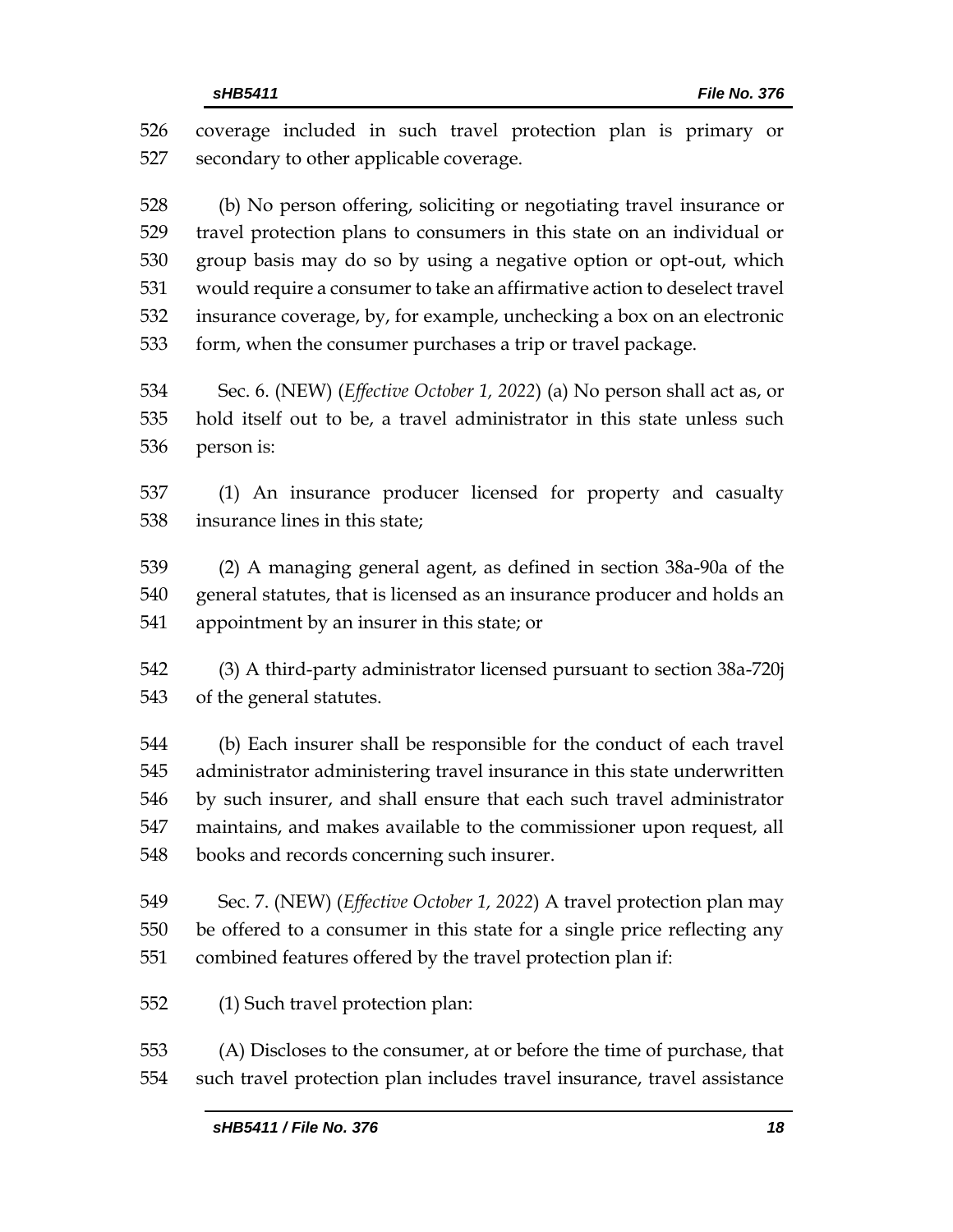services and cancellation fee waivers, as applicable, and that such consumer may obtain additional information regarding the individual features and pricing of such travel insurance, travel assistance services and cancellation fee waivers, as applicable; and

 (B) Provides to the consumer, at or before the time of purchase, an opportunity to obtain the additional information described in subparagraph (A) of this subdivision; and

(2) The fulfillment materials for such travel protection plan:

 (A) Describe and delineate the travel insurance, travel assistance services and cancellation fee waivers, if any, in such travel protection plan; and

 (B) Include any required disclosure concerning the travel insurance coverage included in such travel protection plan, if any, and the contact information for the persons providing the travel assistance services and cancellation fee waivers included in such travel protection plan, if any.

 Sec. 8. (NEW) (*Effective October 1, 2022*) (a) (1) Except as provided in subdivision (2) of this subsection, travel insurance written by a domestic insurer shall be subject to the tax imposed under section 12-202 of the general statutes, and travel insurance written by an alien insurer or foreign insurer shall be subject to the tax imposed under section 12-210 of the general statutes, for travel insurance premiums paid by:

 (A) The primary policyholder of an individual policy of travel insurance if such primary policyholder is a resident of this state;

 (B) The primary certificate holder of a policy of group travel insurance if such primary certificate holder is a resident of this state; or

 (C) A policyholder of a blanket travel insurance policy if the policyholder is a resident of this state, maintains such policyholder's principal place of business in this state or an affiliate or subsidiary of such policyholder maintains such affiliate's or subsidiary's principal place of business in this state.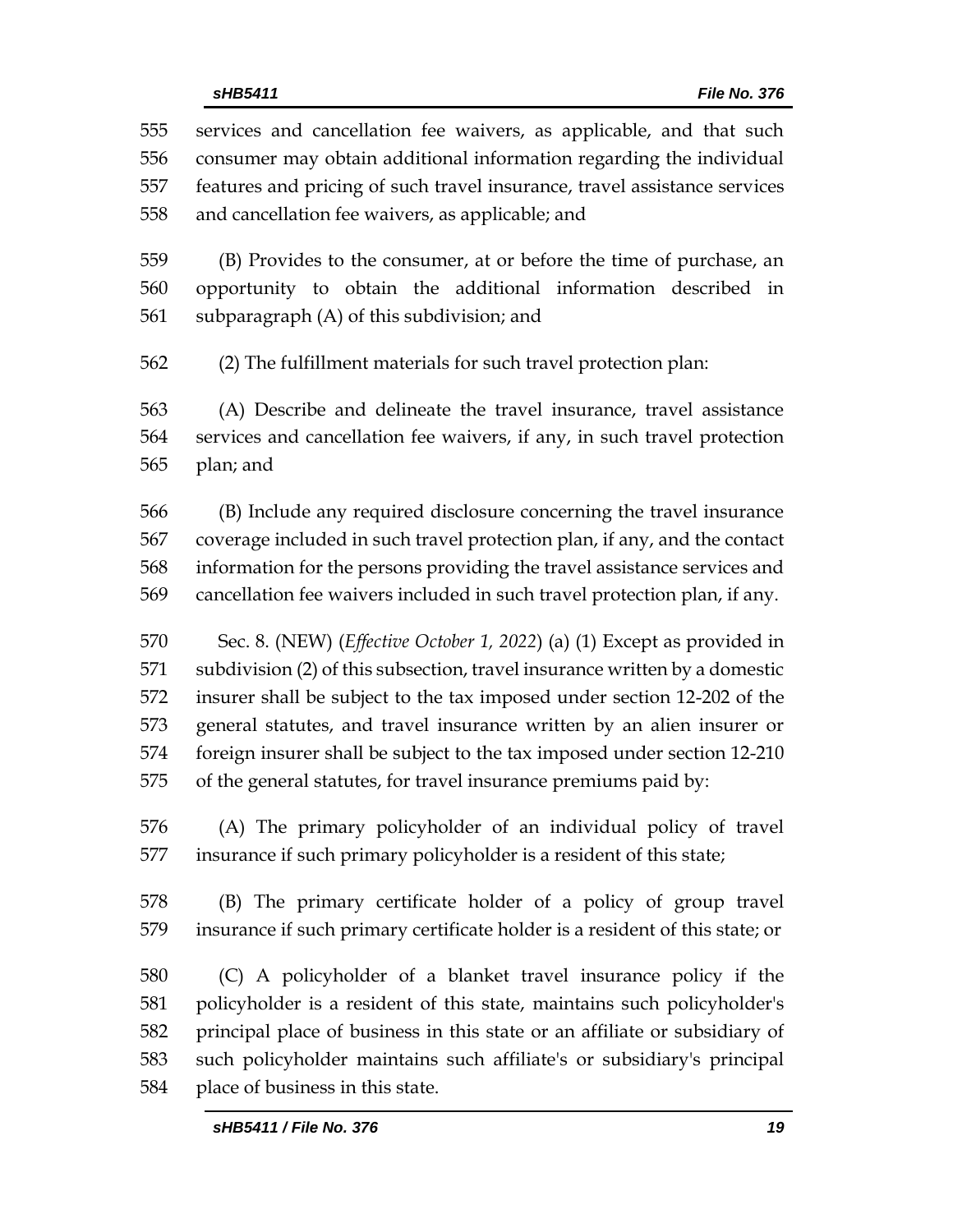(2) If a domestic insurer, alien insurer or foreign insurer that writes a blanket travel insurance policy described in subparagraph (C) of subdivision (1) of this subsection is subject to rules across multiple taxing jurisdictions that permit such insurer to allocate premiums across such jurisdictions on an apportioned basis and in a reasonable and equitable manner, such insurer's liability under said subparagraph shall be subject to such premium allocation.

 (b) Each domestic insurer, alien insurer and foreign insurer that is subject to the provisions of subsection (a) of this section shall:

 (1) Document the state in which each primary policyholder, primary certificate holder, policyholder, affiliate or subsidiary described in subsection (a) of this section maintains such primary policyholder's, primary certificate holder's, policyholder's, affiliate's or subsidiary's primary residence or principal place of business, as applicable; and

(2) Report as premium only the amount allocable to travel insurance.

 Sec. 9. (NEW) (*Effective October 1, 2022*) (a) The commissioner may suspend, revoke or refuse to issue or renew authorization to act as a limited lines travel insurance producer, or prohibit a travel retailer from acting as a designated travel retailer, in this state or may levy a civil penalty in accordance with the provisions of title 38a of the general statutes, or may take any combination of such actions, for any one or more of the following causes:

 (1) For a limited lines travel insurance producer, providing incorrect, misleading, incomplete or materially untrue information to the commissioner in an application for authorization to act as a limited lines travel insurance producer;

 (2) Violating any insurance law, or violating any regulation, subpoena or order of the commissioner or of another state's insurance commissioner;

 (3) For a limited lines travel insurance producer, obtaining or attempting to obtain authorization from the commissioner to act as a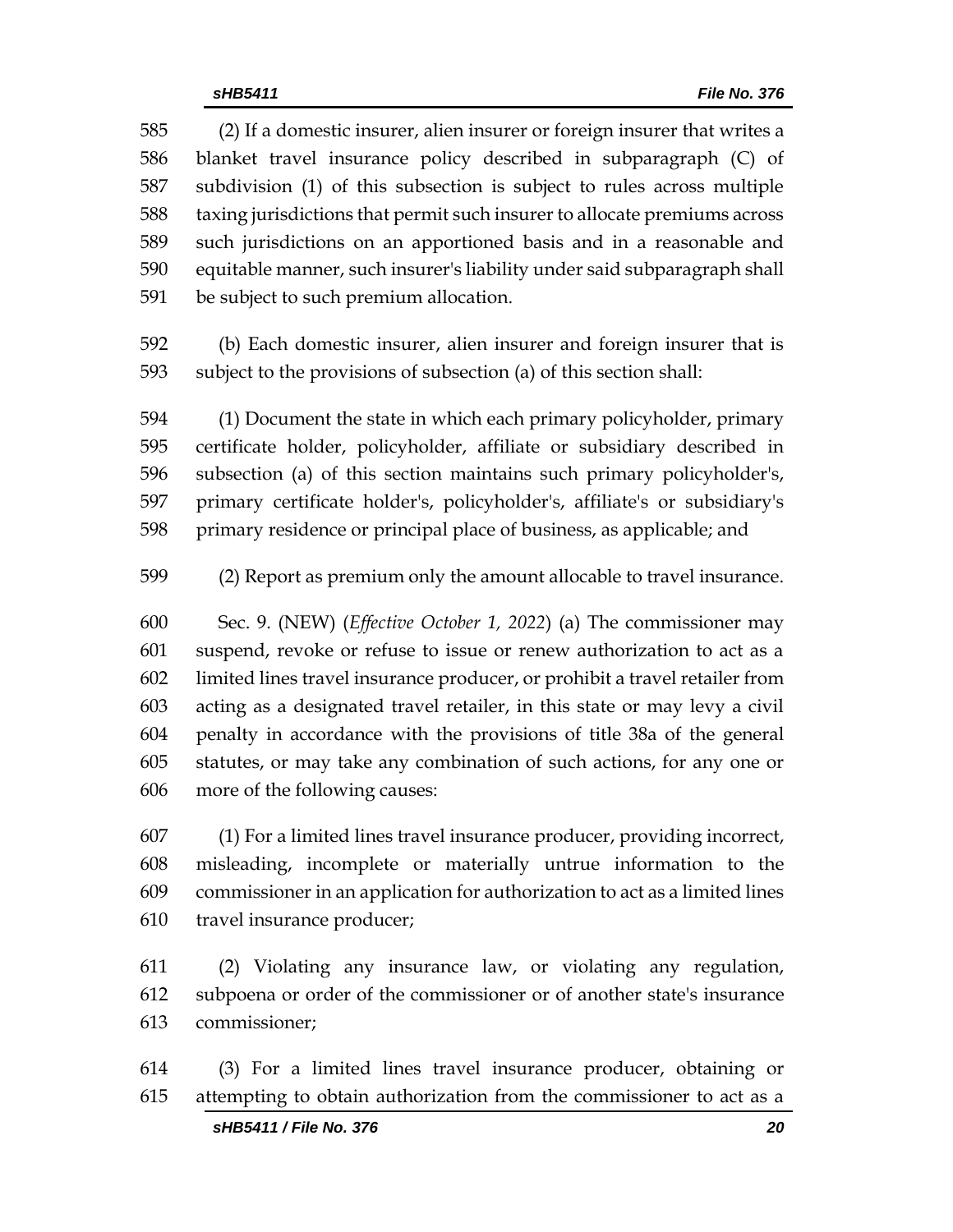| 616               | limited lines travel insurance producer through misrepresentation or                                                                                                                                           |  |  |
|-------------------|----------------------------------------------------------------------------------------------------------------------------------------------------------------------------------------------------------------|--|--|
| 617               | fraud;                                                                                                                                                                                                         |  |  |
| 618               | (4) Improperly withholding, misappropriating or converting any                                                                                                                                                 |  |  |
| 619               | moneys or properties received in the course of doing business in this                                                                                                                                          |  |  |
| 620               | state;                                                                                                                                                                                                         |  |  |
| 621               | (5) Intentionally misrepresenting the terms of actual or proposed                                                                                                                                              |  |  |
| 622               | travel insurance coverage or an application for such coverage;                                                                                                                                                 |  |  |
| 623               | (6) Having been convicted of a felony;                                                                                                                                                                         |  |  |
| 624               | (7) Having admitted or been found to have committed any insurance                                                                                                                                              |  |  |
| 625               | unfair trade practice or fraud;                                                                                                                                                                                |  |  |
| 626<br>627<br>628 | Using fraudulent, coercive or dishonest practices,<br>(8)<br>or<br>demonstrating incompetence, untrustworthiness<br>financial<br>or<br>irresponsibility in the conduct of business in this state or elsewhere; |  |  |
| 629               | (9) For a limited lines travel insurance producer, having                                                                                                                                                      |  |  |
| 630               | authorization to act as a limited lines travel insurance producer, or its                                                                                                                                      |  |  |
| 631               | equivalent, denied, suspended or revoked in any other state, province,                                                                                                                                         |  |  |
| 632               | district or territory;                                                                                                                                                                                         |  |  |
| 633               | (10) Forging another's name to an application for travel insurance                                                                                                                                             |  |  |
| 634               | coverage or to any document related to a travel insurance transaction;                                                                                                                                         |  |  |
| 635               | (11) Failing to comply with an administrative or court order imposing                                                                                                                                          |  |  |
| 636               | a child support obligation; or                                                                                                                                                                                 |  |  |
| 637               | (12) Failing to pay income tax pursuant to chapter 229 of the general                                                                                                                                          |  |  |
| 638               | statutes or comply with any administrative or court order directing                                                                                                                                            |  |  |
| 639               | payment of state income tax.                                                                                                                                                                                   |  |  |
| 640               | (b) If the action by the commissioner is to refuse to renew                                                                                                                                                    |  |  |
| 641               | authorization to act as a limited lines travel insurance producer or to                                                                                                                                        |  |  |
| 642               | deny an application for an authorization to act as a limited lines travel                                                                                                                                      |  |  |
| 643               | insurance producer, the commissioner shall notify the applicant or                                                                                                                                             |  |  |
| 644               | limited lines travel insurance producer, as applicable, and advise, in                                                                                                                                         |  |  |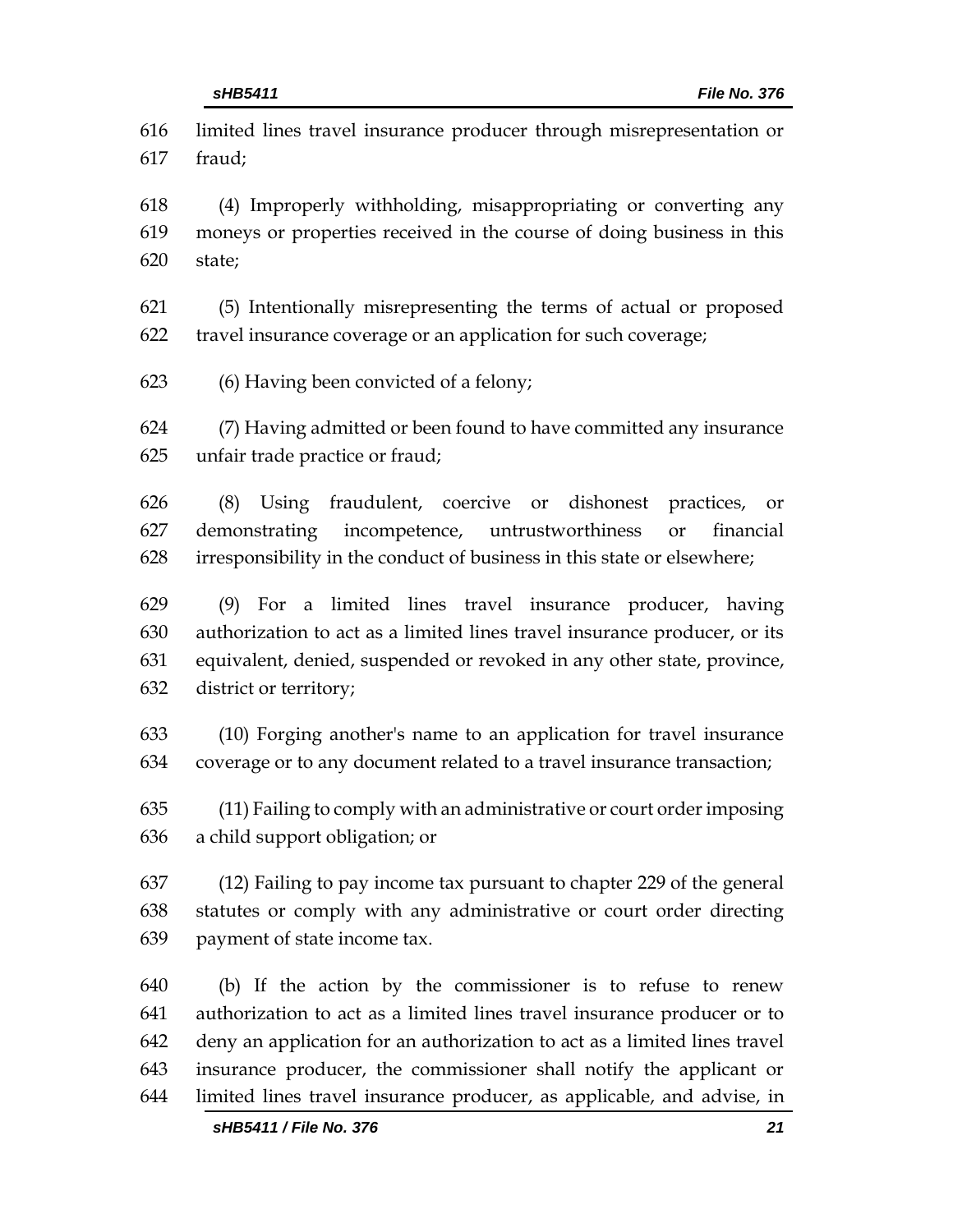writing, the applicant or limited lines travel insurance producer, as applicable, of the reason for the commissioner's denial or refusal to renew such authorization. The applicant or limited lines travel insurance producer, as applicable, may make written demand upon the commissioner, not later than thirty days after the notice, for a hearing before the commissioner to determine the reasonableness of the commissioner's action. The hearing shall be held not later than twenty days after receipt of such request and shall be held in accordance with section 38a-19 of the general statutes.

 (c) A business entity's authority to act as a limited lines travel insurance producer or designated travel retailer in this state may be suspended, revoked or refused if the commissioner finds, after a hearing, that an individual employee's or authorized representative's violation was known or should have been known by one or more of the partners, officers or managers acting on behalf of the business entity and the violation was neither reported to the commissioner nor was any corrective action taken.

 (d) The commissioner shall retain the authority to enforce the provisions of, and impose any penalty or remedy authorized by, any provision of title 38a of the general statutes against any person who is under investigation for or charged with a violation of title 38a of the general statutes even if the person's license, authorization, designation or registration has been surrendered or has lapsed by operation of law.

 Sec. 10. (NEW) (*Effective October 1, 2022*) (a) Except as provided in subsections (b) and (c) of this section, each of the following shall be deemed an unfair or deceptive insurance practice under section 38a-816 of the general statutes:

 (1) Any violation of a provision of section 4, 5, 7 or 9 of this act by a limited lines travel insurance producer if such provision is applicable to the limited lines travel insurance producer;

 (2) Any violation of a provision of section 6 or 8 of this act by an insurer if such provision is applicable to such insurer;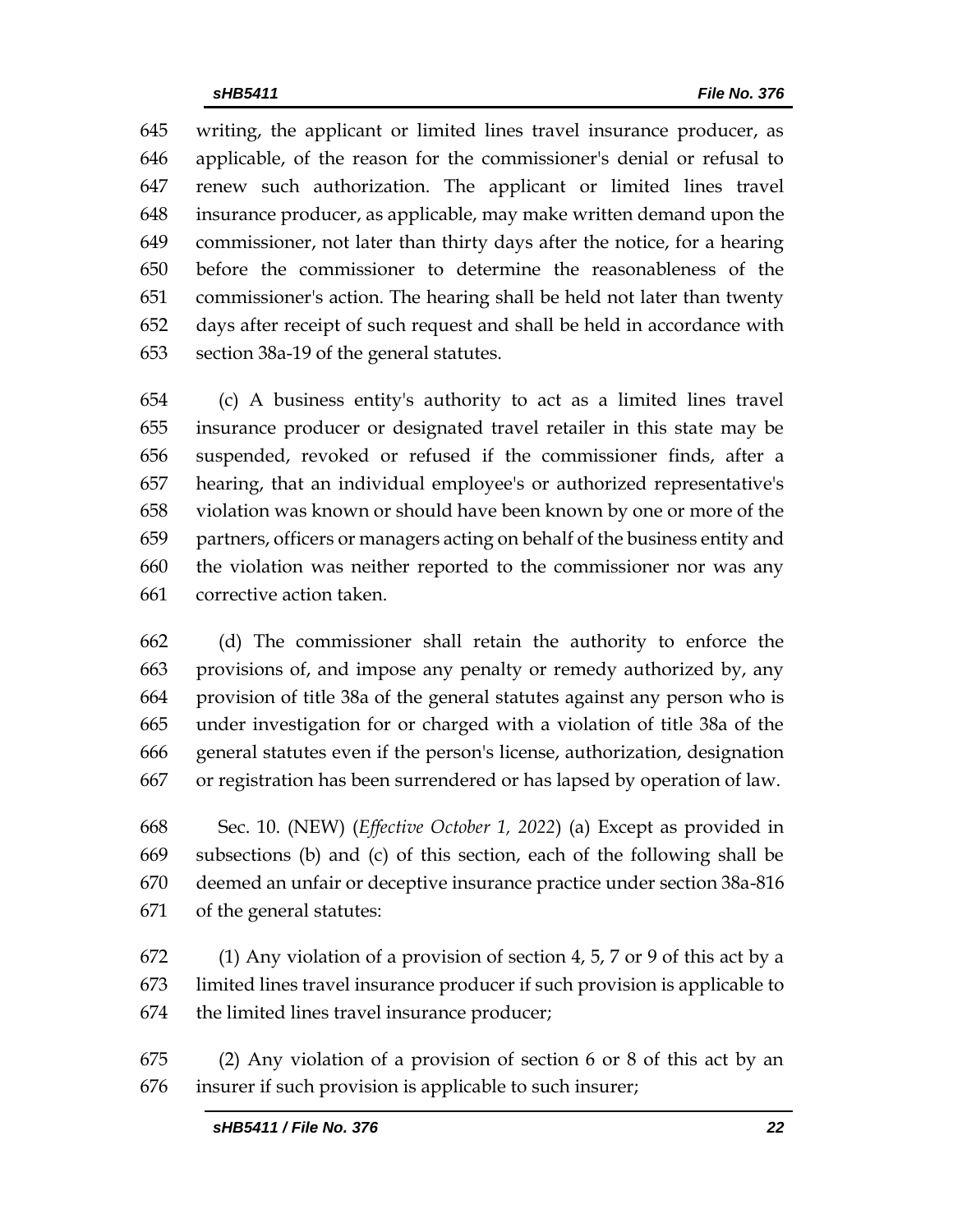|            | sHB5411<br>File No. 376                                                                                          |
|------------|------------------------------------------------------------------------------------------------------------------|
| 677<br>678 | (3) Offering or selling a policy of travel insurance in this state that is<br>never required to pay a claim; and |
| 679        | (4) Representing to a consumer that coverage under a blanket travel                                              |
| 680        | insurance policy is provided free of charge.                                                                     |
| 681        | (b) Except as provided in subsection (c) of this section, each of the                                            |
| 682        | following shall be deemed an unfair or deceptive trade practice under                                            |
| 683        | subsection (a) of section 42-110b of the general statutes:                                                       |
| 684        | (1) Any violation of a provision of section 4, 5, 7 or 9 of this act by a                                        |
| 685        | travel retailer or designated travel retailer if such provision is applicable                                    |
| 686        | to the travel retailer or designated travel retailer; and                                                        |
| 687        | (2) Any violation of a provision of section 6 of this act by a travel                                            |
| 688        | administrator if such provision is applicable to the travel administrator.                                       |
| 689        | (c) It shall not be an unfair or deceptive insurance practice under                                              |
| 690        | section 38a-816 of the general statutes or an unfair or deceptive trade                                          |
| 691        | practice under subsection (a) of section 42-110b of the general statutes:                                        |
| 692        | (1) If a consumer's destination jurisdiction requires insurance                                                  |
| 693        | coverage, to require the consumer to choose one of the following options                                         |
| 694        | as a precondition to purchasing a trip or travel package:                                                        |
| 695        | (A) Purchasing the coverage required by such destination jurisdiction                                            |
| 696        | through the designated travel retailer or limited lines travel insurance                                         |
| 697        | producer supplying the trip or travel package; or                                                                |
| 698        | (B) Agreeing to obtain and provide proof of coverage that meets the                                              |
| 699        | destination jurisdiction's requirements prior to the time that the                                               |
| 700        | consumer departs for such trip or travel; or                                                                     |
| 701        | (2) If travel insurance coverage is directly marketed to a consumer                                              |
| 702        | through an insurer's Internet web site or an aggregator web site and the                                         |
| 703        | consumer may access all provisions of such travel insurance coverage                                             |
| 704        | by electronic means, and an accurate summary or short description of                                             |
| 705        | such travel insurance coverage is provided on the insurer's Internet web                                         |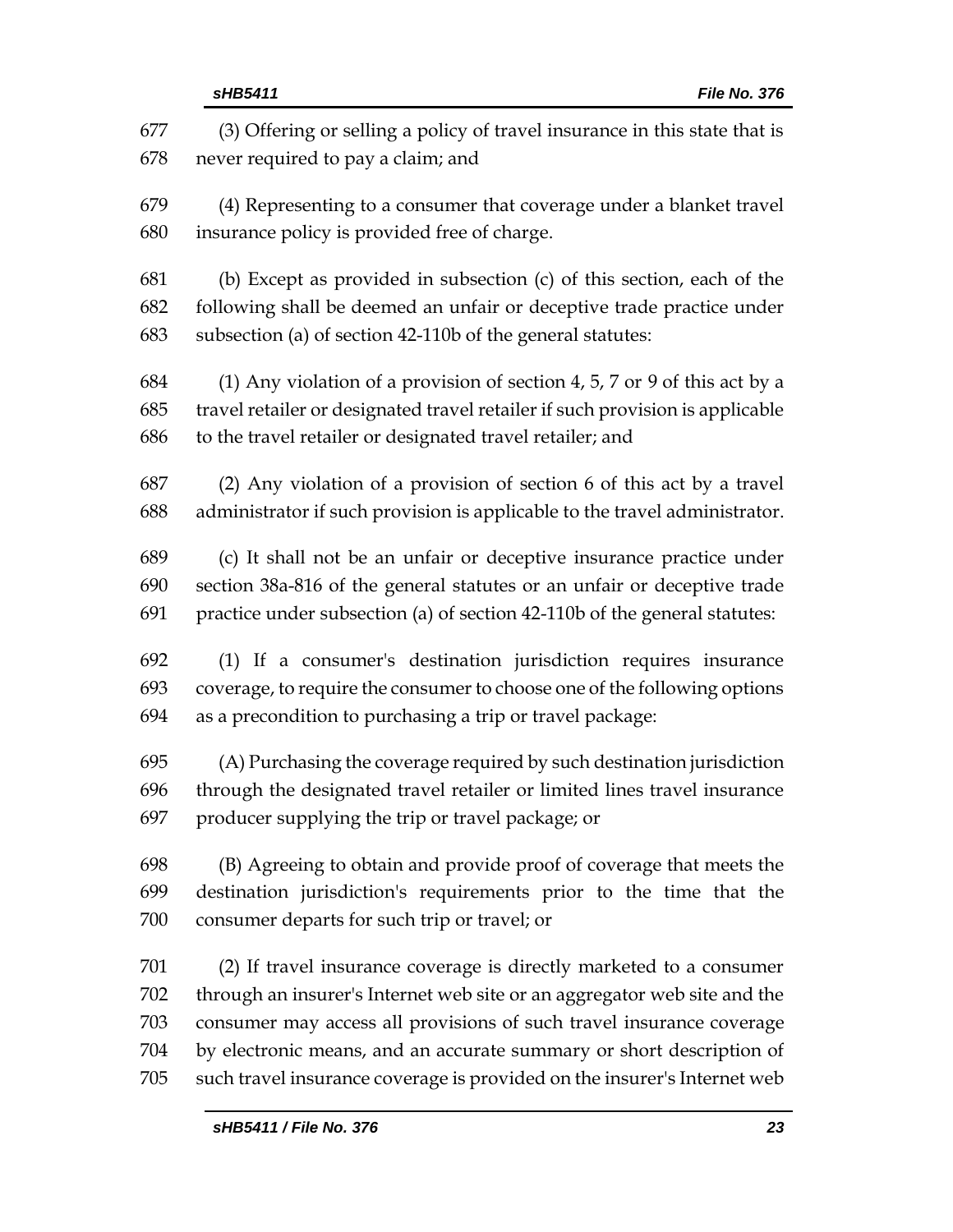site or aggregator web site.

 Sec. 11. (NEW) (*Effective October 1, 2022*) The commissioner shall adopt regulations, in accordance with chapter 54 of the general statutes, to implement the provisions of section 38a-398 of the general statutes, as amended by this act, and sections 3 to 10, inclusive, of this act.

 Sec. 12. Subsection (a) of section 38a-11 of the general statutes is repealed and the following is substituted in lieu thereof (*Effective October 1, 2022*):

 (a) The commissioner shall demand and receive the following fees: (1) For the annual fee for each license issued to a domestic insurance company, two hundred dollars; (2) for receiving and filing annual reports of domestic insurance companies, fifty dollars; (3) for filing all documents prerequisite to the issuance of a license to an insurance company, two hundred twenty dollars, except that the fee for such filings by any health care center, as defined in section 38a-175, shall be one thousand three hundred fifty dollars; (4) for filing any additional paper required by law, thirty dollars; (5) for each certificate of valuation, organization, reciprocity or compliance, forty dollars; (6) for each certified copy of a license to a company, forty dollars; (7) for each certified copy of a report or certificate of condition of a company to be filed in any other state, forty dollars; (8) for amending a certificate of authority, two hundred dollars; (9) for each license issued to a rating organization, two hundred dollars. In addition, insurance companies shall pay any fees imposed under section 12-211; (10) a filing fee of fifty dollars for each initial application for a license made pursuant to section 38a-769; (11) with respect to insurance agents' appointments: (A) A filing fee of fifty dollars for each request for any agent appointment, except that no filing fee shall be payable for a request for agent appointment by an insurance company domiciled in a state or foreign country which does not require any filing fee for a request for agent appointment for a Connecticut insurance company; (B) a fee of one hundred dollars for each appointment issued to an agent of a domestic insurance company or for each appointment continued; and (C) a fee of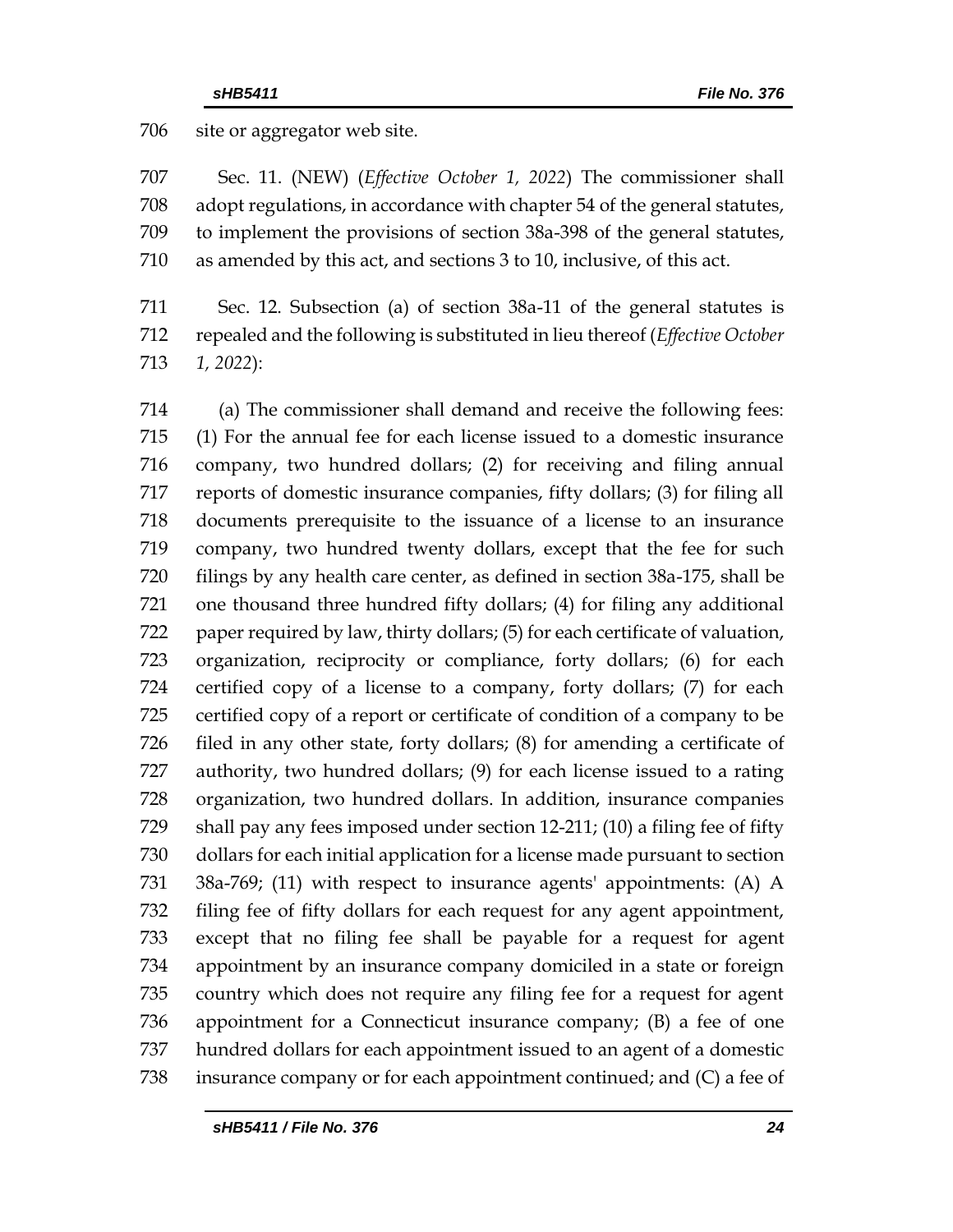eighty dollars for each appointment issued to an agent of any other insurance company or for each appointment continued, except that (i) no fee shall be payable for an appointment issued to an agent of an insurance company domiciled in a state or foreign country which does not require any fee for an appointment issued to an agent of a Connecticut insurance company, and (ii) the fee shall be twenty dollars for each appointment issued or continued to an agent of an insurance company domiciled in a state or foreign country with a premium tax rate below Connecticut's premium tax rate; (12) with respect to insurance producers: (A) An examination fee of fifteen dollars for each examination taken, except when a testing service is used, the testing service shall pay a fee of fifteen dollars to the commissioner for each examination taken by an applicant; (B) a fee of eighty dollars for each license issued; (C) a fee of eighty dollars per year, or any portion thereof, for each license renewed; and (D) a fee of eighty dollars for any license renewed under the transitional process established in section 38a-784; (13) with respect to public adjusters: (A) An examination fee of fifteen dollars for each examination taken, except when a testing service is used, the testing service shall pay a fee of fifteen dollars to the commissioner for each examination taken by an applicant; and (B) a fee of two hundred fifty dollars for each license issued or renewed; (14) with respect to casualty claims adjusters: (A) An examination fee of twenty dollars for each examination taken, except when a testing service is used, the testing service shall pay a fee of twenty dollars to the commissioner for each examination taken by an applicant; (B) a fee of eighty dollars for each license issued or renewed; and (C) the expense of any examination administered outside the state shall be the responsibility of the entity making the request and such entity shall pay to the commissioner two hundred dollars for such examination and the actual traveling expenses of the examination administrator to administer such examination; (15) with respect to motor vehicle physical damage appraisers: (A) An examination fee of eighty dollars for each examination taken, except when a testing service is used, the testing service shall pay a fee of eighty dollars to the commissioner for each examination taken by an applicant; (B) a fee of eighty dollars for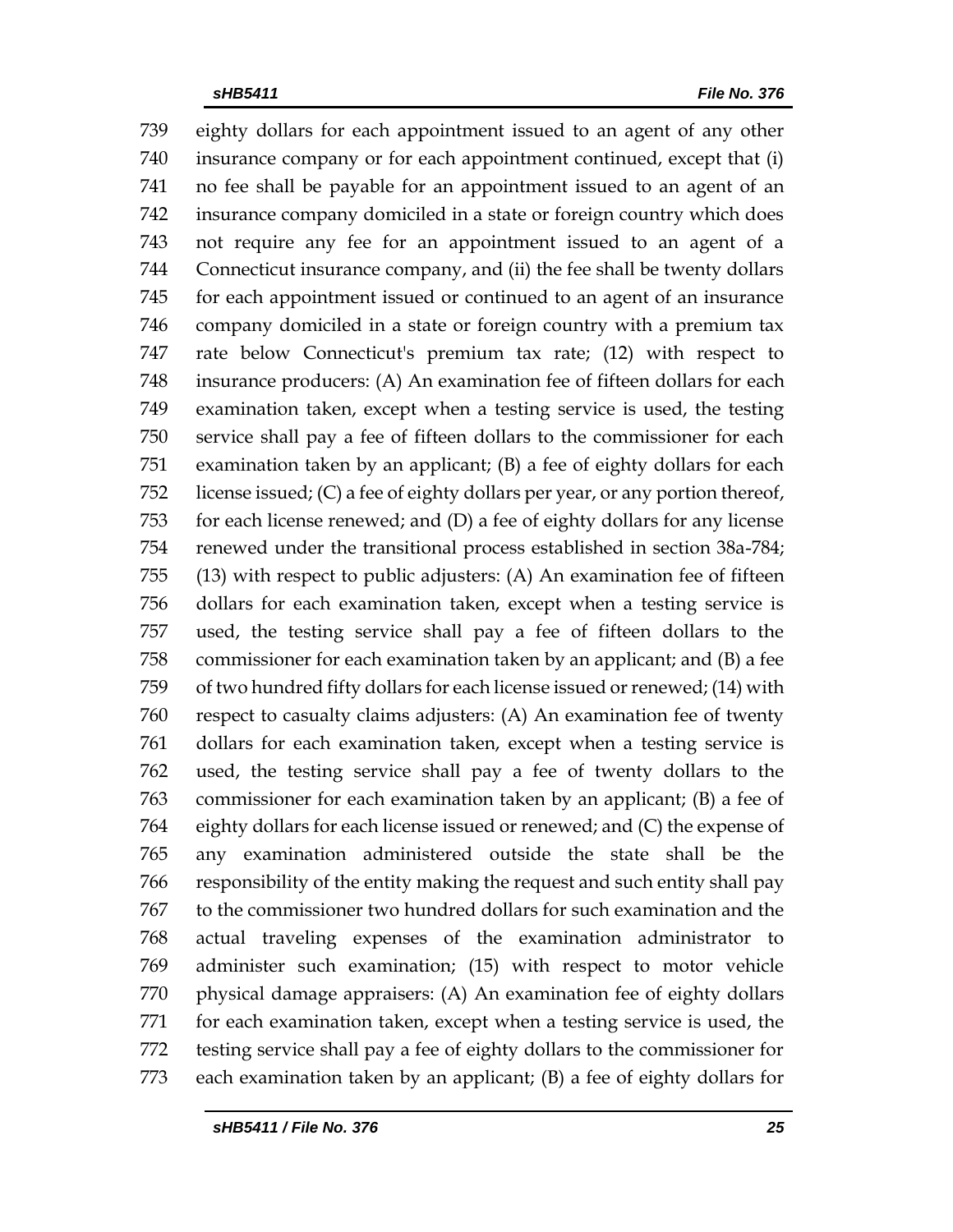each license issued or renewed; and (C) the expense of any examination administered outside the state shall be the responsibility of the entity making the request and such entity shall pay to the commissioner two hundred dollars for such examination and the actual traveling expenses of the examination administrator to administer such examination; (16) with respect to certified insurance consultants: (A) An examination fee of twenty-six dollars for each examination taken, except when a testing service is used, the testing service shall pay a fee of twenty-six dollars to the commissioner for each examination taken by an applicant; (B) a fee of two hundred fifty dollars for each license issued; and (C) a fee of two hundred fifty dollars for each license renewed; (17) with respect to surplus lines brokers: (A) An examination fee of twenty dollars for each examination taken, except when a testing service is used, the testing service shall pay a fee of twenty dollars to the commissioner for each examination taken by an applicant; and (B) a fee of six hundred twenty- five dollars for each license issued or renewed; (18) with respect to fraternal agents, a fee of eighty dollars for each license issued or renewed; (19) a fee of twenty-six dollars for each license certificate requested, whether or not a license has been issued; (20) with respect to domestic and foreign benefit societies shall pay: (A) For service of process, fifty dollars for each person or insurer to be served; (B) for filing a certified copy of its charter or articles of association, fifteen dollars; (C) 796 for filing an annual statement or report, twenty dollars; and (D) for filing any additional paper required by law, fifteen dollars; (21) with respect to foreign benefit societies: (A) For each certificate of organization or compliance, fifteen dollars; (B) for each certified copy of permit, fifteen dollars; and (C) for each copy of a report or certificate of condition of a society to be filed in any other state, fifteen dollars; (22) with respect to reinsurance intermediaries, a fee of six hundred twenty-five dollars for each license issued or renewed; (23) with respect to life settlement providers: (A) A filing fee of twenty-six dollars for each initial application for a license made pursuant to section 38a-465a; and (B) a fee of forty dollars for each license issued or renewed; (24) with respect to life settlement brokers: (A) A filing fee of twenty-six dollars for each initial application for a license made pursuant to section 38a-465a; and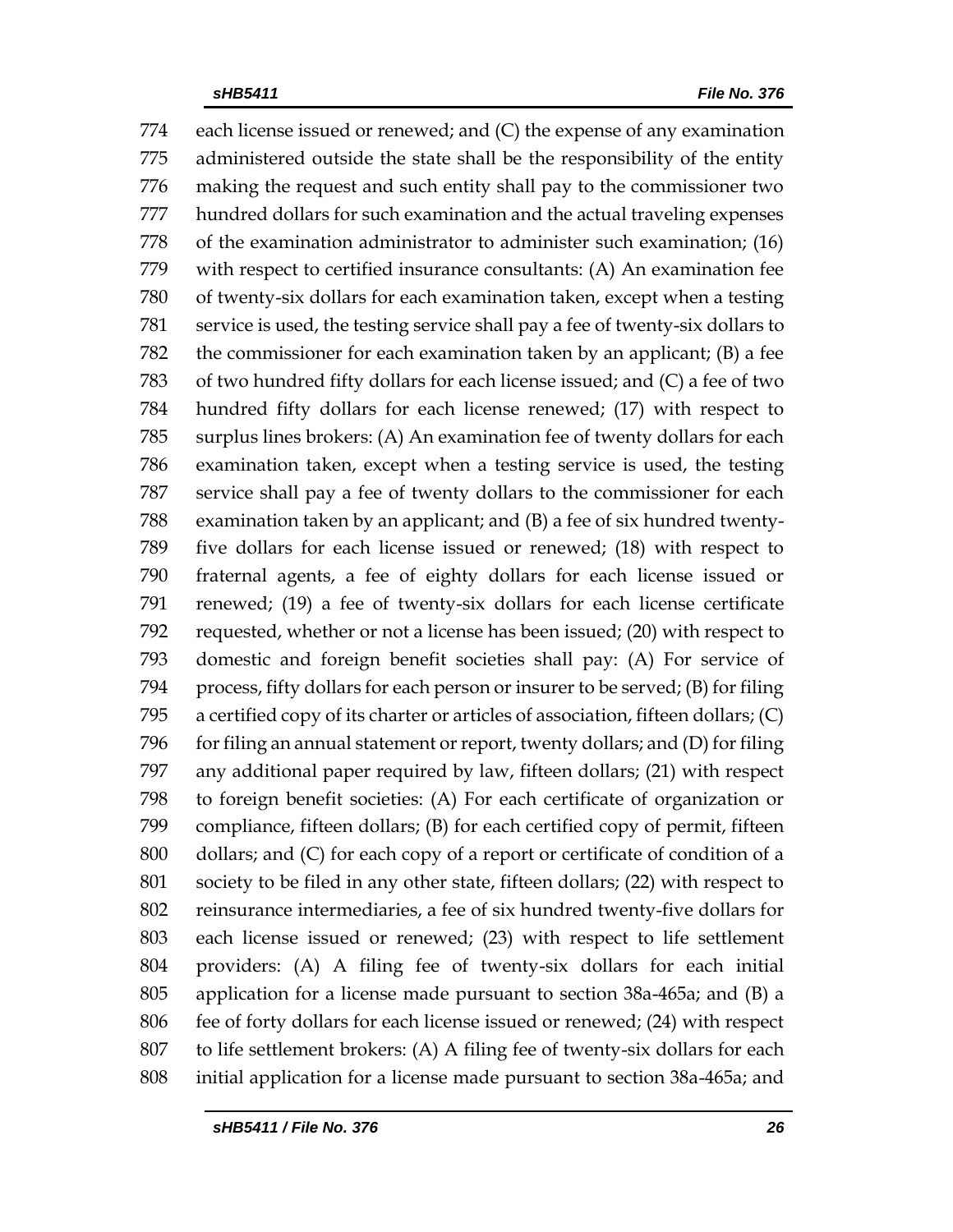(B) a fee of forty dollars for each license issued or renewed; (25) with respect to preferred provider networks, a fee of two thousand seven hundred fifty dollars for each license issued or renewed; (26) with respect to rental companies, as defined in section 38a-799, a fee of eighty dollars for each permit issued or renewed; (27) with respect to medical discount plan organizations licensed under section 38a-479rr, a fee of six hundred twenty-five dollars for each license issued or renewed; (28) with respect to pharmacy benefits managers, an application fee of one hundred dollars for each registration issued or renewed; (29) with respect to captive insurance companies, as defined in section 38a-91aa, a fee of three hundred seventy-five dollars for each license issued or renewed; (30) with respect to each duplicate license issued a fee of fifty dollars for each license issued; (31) with respect to surety bail bond agents, as defined in section 38a-660, (A) a filing fee of one hundred fifty dollars for each initial application for a license, and (B) a fee of one hundred dollars for each license issued or renewed; (32) with respect to 825 third-party administrators, as defined in section 38a-720, (A) a fee of five hundred dollars for each license issued, and (B) a fee of four hundred fifty dollars for each license renewed; (33) with respect to portable electronics insurance licenses under section 38a-397, (A) a filing fee of one hundred dollars for each initial application for a license, (B) a fee of five hundred dollars for each license issued, and (C) a fee of four hundred fifty dollars for each license renewed; and (34) with respect to limited lines travel insurance producer **[**licenses**]** authorizations under section **[**38a-398**]** 4 of this act, (A) a filing fee of one hundred dollars for each initial application for **[**a license**]** authorization, (B) a fee of six hundred fifty dollars for each **[**license**]** authorization issued, and (C) a fee of six hundred fifty dollars for each **[**license**]** authorization renewed.

 Sec. 13. Subsection (d) of section 38a-792 of the general statutes is repealed and the following is substituted in lieu thereof (*Effective October 1, 2022*):

(d) The provisions of this section shall not apply to any:

(1) (A) Individual who, for purposes of claims for portable electronics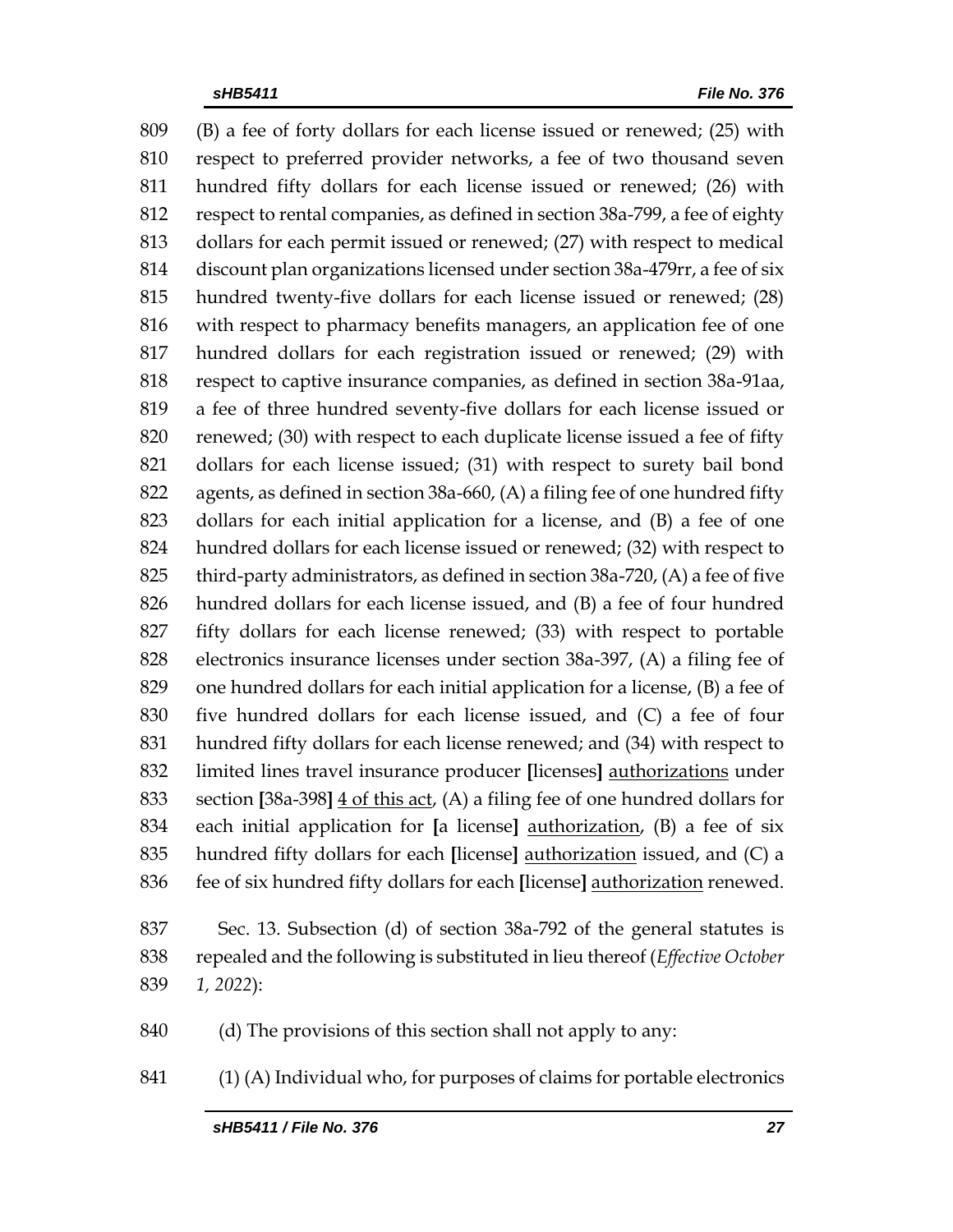insurance, as defined in section 38a-397, only (i) collects claim information from or furnishes claim information to insureds or claimants, and (ii) conducts data entry, including data entry into an automated claims adjudication system, provided (I) such individual is an employee of a casualty insurance company licensed in this state, an employee of a casualty claims adjuster licensed in this state or an employee of an affiliate of such insurance company or adjuster, and (II) not more than twenty-five such individuals are under the supervision of a casualty claims adjuster licensed in this state or an insurance producer who adjusts portable electronics insurance claims and is licensed in this state. A licensed insurance producer who adjusts portable electronics insurance claims or supervises individuals pursuant to this subparagraph shall not be required to be licensed as a casualty claims adjuster.

 (B) For purposes of this subdivision, "automated claims adjudication system" means a preprogrammed computer system, designed for the collection, data entry, calculation and final resolution of portable electronics insurance claims, that (i) is used only by a supervised individual, a casualty claims adjuster licensed in this state or an insurance producer licensed in this state, in accordance with subparagraph (A) of this subdivision, and (ii) complies with all applicable claims payment requirements under this title; **[**or**]**

 (2) Member of the bar of this state in good standing who is engaged in the general practice of the law; **[**.**]** or

- (3) Travel administrator, as defined in section 38a-398, as amended
- by this act, or employee of a travel administrator for travel insurance, as
- defined in said section, administered by such travel administrator.

 Sec. 14. Section 38a-816 of the 2022 supplement to the general statutes is repealed and the following is substituted in lieu thereof (*Effective October 1, 2022*):

 The following are defined as unfair methods of competition and unfair and deceptive acts or practices in the business of insurance: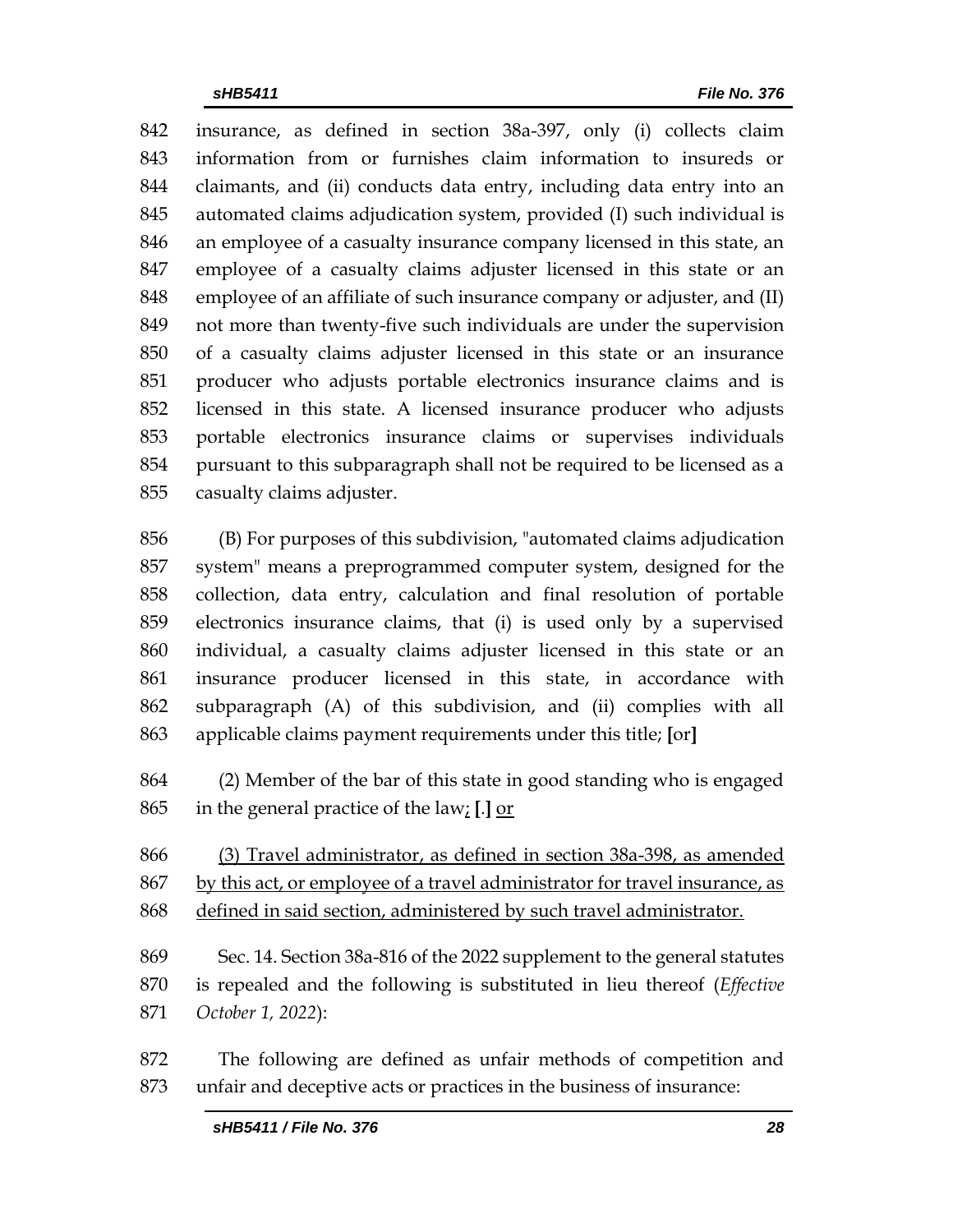(1) Misrepresentations and false advertising of insurance policies. Making, issuing or circulating, or causing to be made, issued or circulated, any estimate, illustration, circular or statement, sales presentation, omission or comparison which: (A) Misrepresents the benefits, advantages, conditions or terms of any insurance policy; (B) misrepresents the dividends or share of the surplus to be received, on any insurance policy; (C) makes any false or misleading statements as to the dividends or share of surplus previously paid on any insurance policy; (D) is misleading or is a misrepresentation as to the financial condition of any person, or as to the legal reserve system upon which any life insurer operates; (E) uses any name or title of any insurance policy or class of insurance policies misrepresenting the true nature thereof; (F) is a misrepresentation, including, but not limited to, an intentional misquote of a premium rate, for the purpose of inducing or tending to induce to the purchase, lapse, forfeiture, exchange, conversion or surrender of any insurance policy; (G) is a misrepresentation for the purpose of effecting a pledge or assignment of or effecting a loan against any insurance policy; or (H) misrepresents any insurance policy as being shares of stock.

 (2) False information and advertising generally. Making, publishing, disseminating, circulating or placing before the public, or causing, directly or indirectly, to be made, published, disseminated, circulated or placed before the public, in a newspaper, magazine or other publication, or in the form of a notice, circular, pamphlet, letter or poster, or over any radio or television station, or in any other way, an advertisement, announcement or statement containing any assertion, representation or statement with respect to the business of insurance or with respect to any person in the conduct of his insurance business, which is untrue, deceptive or misleading.

 (3) Defamation. Making, publishing, disseminating or circulating, directly or indirectly, or aiding, abetting or encouraging the making, publishing, disseminating or circulating of, any oral or written statement or any pamphlet, circular, article or literature which is false or maliciously critical of or derogatory to the financial condition of an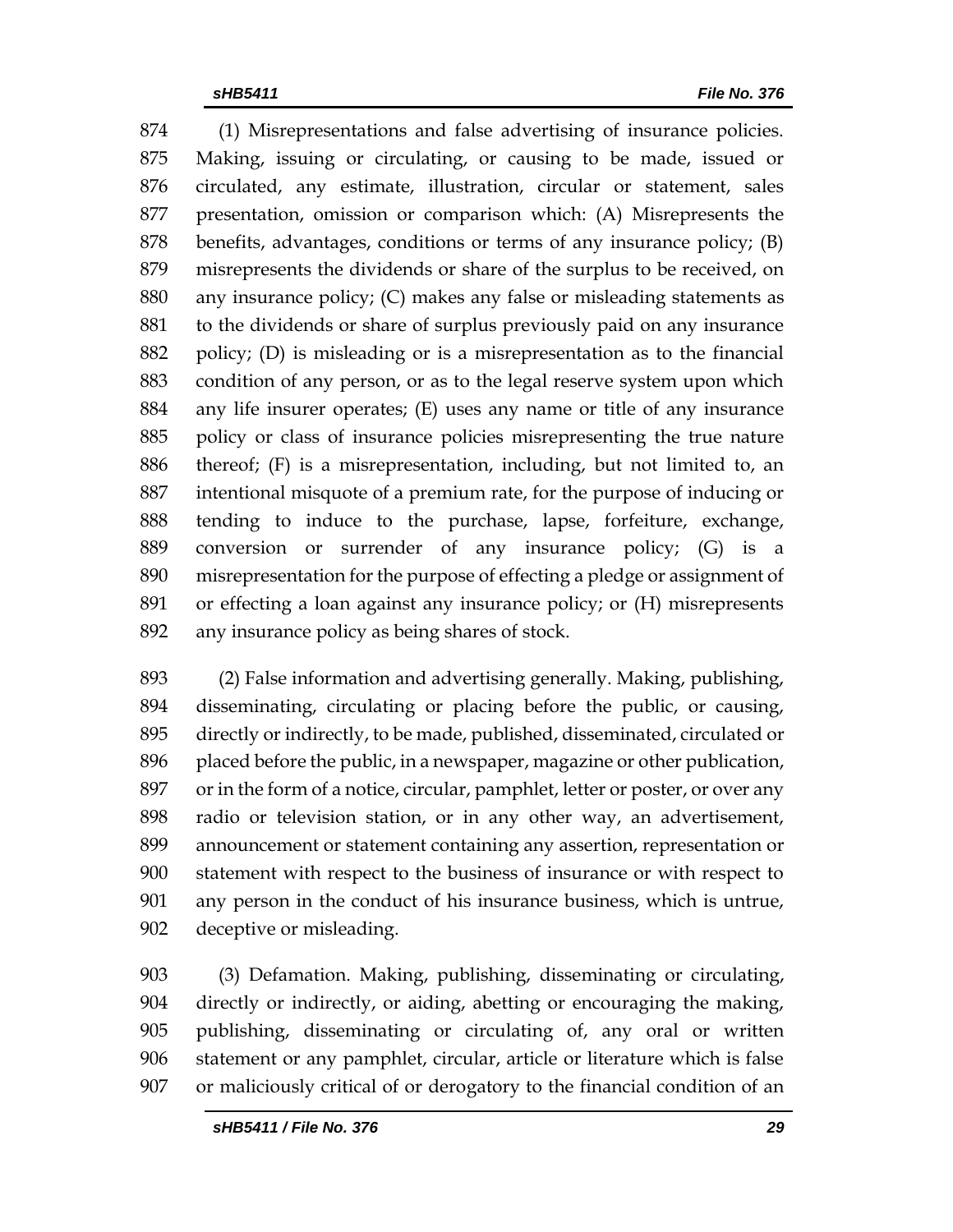insurer, and which is calculated to injure any person engaged in the business of insurance.

 (4) Boycott, coercion and intimidation. Entering into any agreement to commit, or by any concerted action committing, any act of boycott, coercion or intimidation resulting in or tending to result in unreasonable restraint of, or monopoly in, the business of insurance.

 (5) False financial statements. Filing with any supervisory or other public official, or making, publishing, disseminating, circulating or delivering to any person, or placing before the public, or causing, directly or indirectly, to be made, published, disseminated, circulated or delivered to any person, or placed before the public, any false statement of financial condition of an insurer with intent to deceive; or making any false entry in any book, report or statement of any insurer with intent to deceive any agent or examiner lawfully appointed to examine into its condition or into any of its affairs, or any public official to whom such insurer is required by law to report, or who has authority by law to examine into its condition or into any of its affairs, or, with like intent, wilfully omitting to make a true entry of any material fact pertaining to the business of such insurer in any book, report or statement of such insurer.

 (6) Unfair claim settlement practices. Committing or performing with such frequency as to indicate a general business practice any of the following: (A) Misrepresenting pertinent facts or insurance policy provisions relating to coverages at issue; (B) failing to acknowledge and act with reasonable promptness upon communications with respect to claims arising under insurance policies; (C) failing to adopt and implement reasonable standards for the prompt investigation of claims arising under insurance policies; (D) refusing to pay claims without conducting a reasonable investigation based upon all available information; (E) failing to affirm or deny coverage of claims within a reasonable time after proof of loss statements have been completed; (F) not attempting in good faith to effectuate prompt, fair and equitable settlements of claims in which liability has become reasonably clear; (G)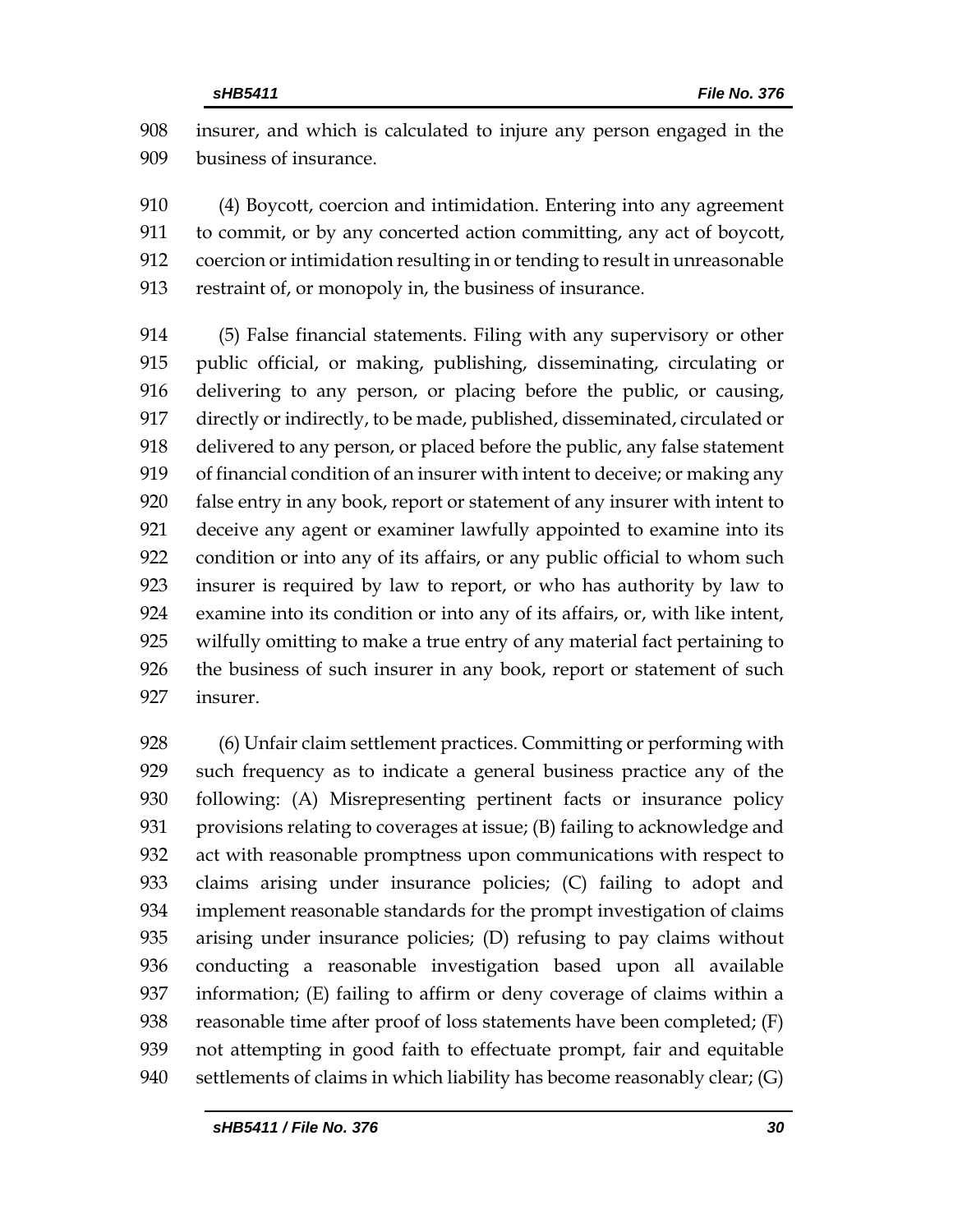compelling insureds to institute litigation to recover amounts due under an insurance policy by offering substantially less than the amounts ultimately recovered in actions brought by such insureds; (H) attempting to settle a claim for less than the amount to which a reasonable man would have believed he was entitled by reference to written or printed advertising material accompanying or made part of an application; (I) attempting to settle claims on the basis of an application which was altered without notice to, or knowledge or consent of the insured; (J) making claims payments to insureds or beneficiaries not accompanied by statements setting forth the coverage under which the payments are being made; (K) making known to insureds or claimants a policy of appealing from arbitration awards in favor of insureds or claimants for the purpose of compelling them to accept settlements or compromises less than the amount awarded in arbitration; (L) delaying the investigation or payment of claims by requiring an insured, claimant, or the physician of either to submit a preliminary claim report and then requiring the subsequent submission of formal proof of loss forms, both of which submissions contain substantially the same information; (M) failing to promptly settle claims, where liability has become reasonably clear, under one portion of the insurance policy coverage in order to influence settlements under other portions of the insurance policy coverage; (N) failing to promptly provide a reasonable explanation of the basis in the insurance policy in relation to the facts or applicable law for denial of a claim or for the offer of a compromise settlement; (O) using as a basis for cash settlement with a first party automobile insurance claimant an amount which is less than the amount which the insurer would pay if repairs were made unless such amount is agreed to by the insured or provided for by the insurance policy.

 (7) Failure to maintain complaint handling procedures. Failure of any person to maintain complete record of all the complaints which it has received since the date of its last examination. This record shall indicate the total number of complaints, their classification by line of insurance, the nature of each complaint, the disposition of these complaints, and the time it took to process each complaint. For purposes of this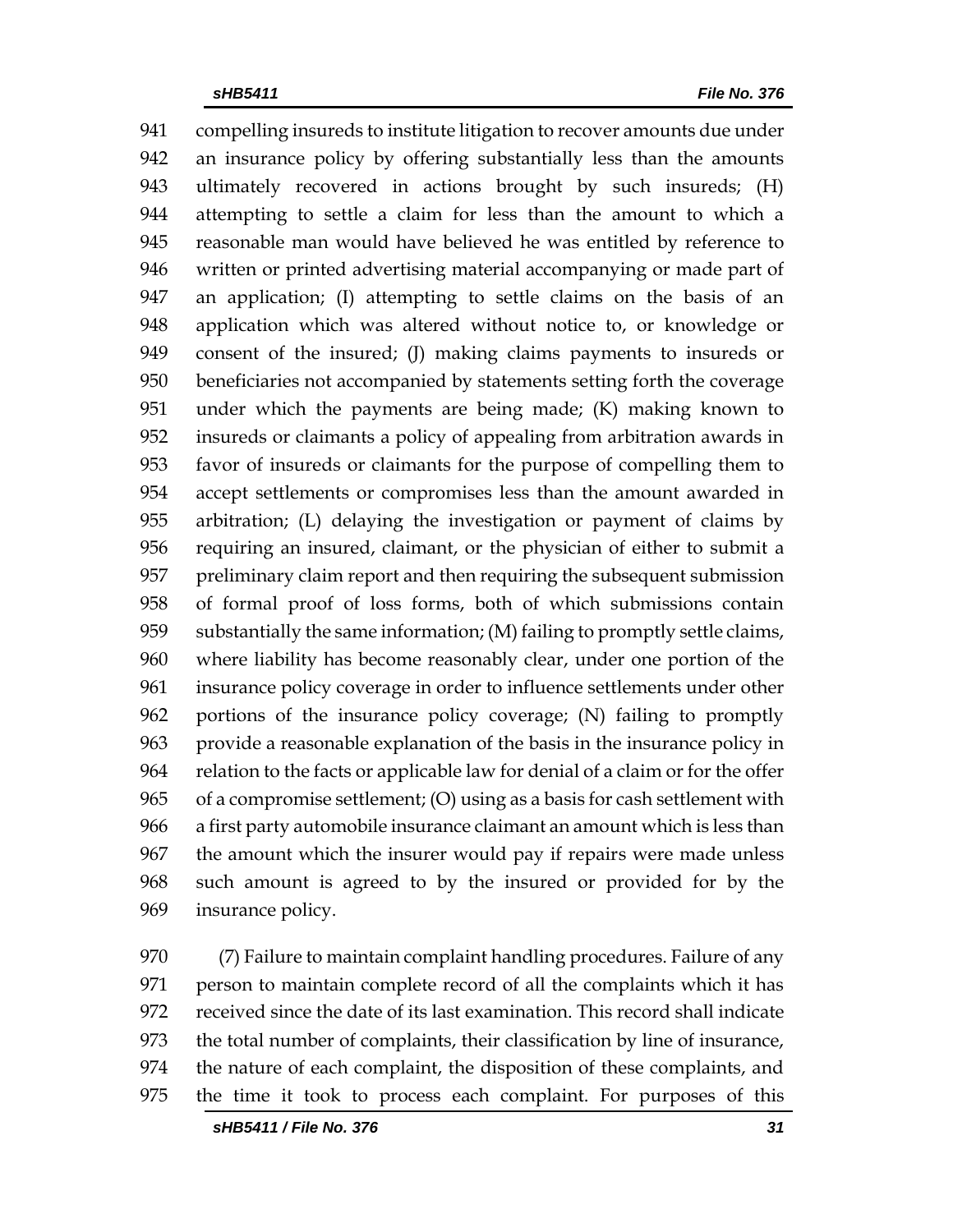subdivision "complaint" means any written communication primarily expressing a grievance.

 (8) Misrepresentation in insurance applications. Making false or fraudulent statements or representations on or relative to an application for an insurance policy for the purpose of obtaining a fee, commission, money or other benefit from any insurer, producer or individual.

 (9) Any violation of any one of sections 38a-358, 38a-446, 38a-447, 38a- 488, 38a-825, 38a-826, 38a-828 and 38a-829. None of the following practices shall be considered discrimination within the meaning of section 38a-446 or 38a-488 or a rebate within the meaning of section 38a- 825: (A) Paying bonuses to policyholders or otherwise abating their premiums in whole or in part out of surplus accumulated from nonparticipating insurance, provided any such bonuses or abatement of premiums shall be fair and equitable to policyholders and for the best interests of the company and its policyholders; (B) in the case of policies issued on the industrial debit plan, making allowance to policyholders who have continuously for a specified period made premium payments directly to an office of the insurer in an amount which fairly represents 994 the saving in collection expense;  $(C)$  readjustment of the rate of premium for a group insurance policy based on loss or expense experience, or both, at the end of the first or any subsequent policy year, which may be made retroactive for such policy year.

 (10) Notwithstanding any provision of any policy of insurance, certificate or service contract, whenever such insurance policy or certificate or service contract provides for reimbursement for any services which may be legally performed by any practitioner of the healing arts licensed to practice in this state, reimbursement under such insurance policy, certificate or service contract shall not be denied because of race, color or creed nor shall any insurer make or permit any unfair discrimination against particular individuals or persons so licensed.

 (11) Favored agent or insurer: Coercion of debtors. (A) No person may (i) require, as a condition precedent to the lending of money or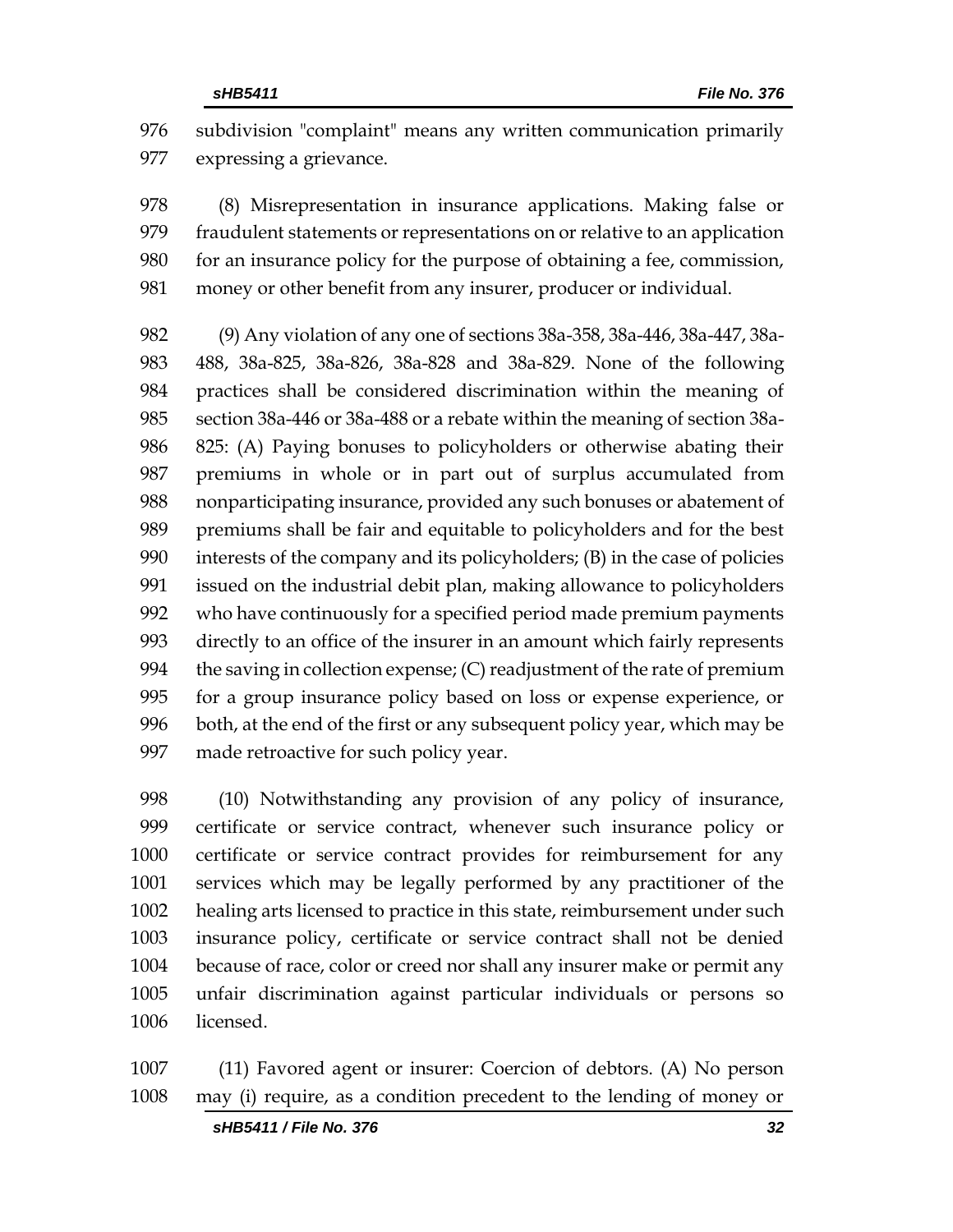extension of credit, or any renewal thereof, that the person to whom such money or credit is extended or whose obligation the creditor is to acquire or finance, negotiate any policy or contract of insurance through a particular insurer or group of insurers or producer or group of producers; (ii) unreasonably disapprove the insurance policy provided by a borrower for the protection of the property securing the credit or lien; (iii) require directly or indirectly that any borrower, mortgagor, purchaser, insurer or producer pay a separate charge, in connection with the handling of any insurance policy required as security for a loan on real estate or pay a separate charge to substitute the insurance policy of one insurer for that of another; or (iv) use or disclose information resulting from a requirement that a borrower, mortgagor or purchaser furnish insurance of any kind on real property being conveyed or used as collateral security to a loan, when such information is to the advantage of the mortgagee, vendor or lender, or is to the detriment of the borrower, mortgagor, purchaser, insurer or the producer complying with such a requirement.

 (B) (i) Subparagraph (A)(iii) of this subdivision shall not include the interest which may be charged on premium loans or premium advancements in accordance with the security instrument. (ii) For purposes of subparagraph (A)(ii) of this subdivision, such disapproval shall be deemed unreasonable if it is not based solely on reasonable standards uniformly applied, relating to the extent of coverage required and the financial soundness and the services of an insurer. Such standards shall not discriminate against any particular type of insurer, nor shall such standards call for the disapproval of an insurance policy because such policy contains coverage in addition to that required. (iii) The commissioner may investigate the affairs of any person to whom this subdivision applies to determine whether such person has violated this subdivision. If a violation of this subdivision is found, the person in violation shall be subject to the same procedures and penalties as are applicable to other provisions of section 38a-815, subsections (b) and (e) of section 38a-817 and this section. (iv) For purposes of this section, "person" includes any individual, corporation, limited liability company, association, partnership or other legal entity.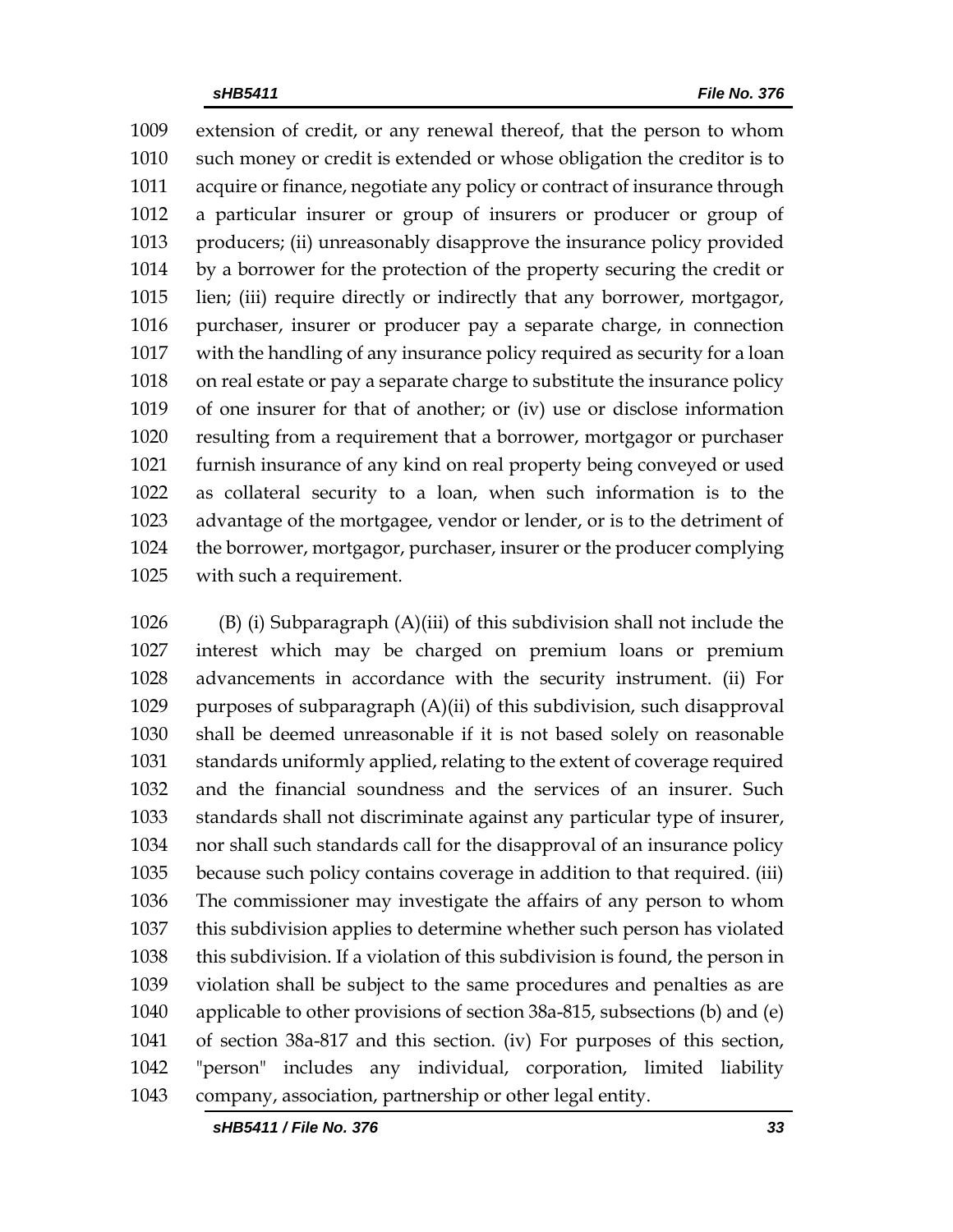(12) Refusing to insure, refusing to continue to insure or limiting the amount, extent or kind of coverage available to an individual or charging an individual a different rate for the same coverage because of physical disability, mental or nervous condition as set forth in section 38a-488a or intellectual disability, except where the refusal, limitation or rate differential is based on sound actuarial principles or is related to actual or reasonably anticipated experience.

 (13) Refusing to insure, refusing to continue to insure or limiting the amount, extent or kind of coverage available to an individual or charging an individual a different rate for the same coverage solely because of blindness or partial blindness. For purposes of this subdivision, "refusal to insure" includes the denial by an insurer of disability insurance coverage on the grounds that the policy defines "disability" as being presumed in the event that the insured is blind or partially blind, except that an insurer may exclude from coverage any disability, consisting solely of blindness or partial blindness, when such condition existed at the time the policy was issued. Any individual who is blind or partially blind shall be subject to the same standards of sound actuarial principles or actual or reasonably anticipated experience as are sighted persons with respect to all other conditions, including the underlying cause of the blindness or partial blindness.

 (14) Refusing to insure, refusing to continue to insure or limiting the amount, extent or kind of coverage available to an individual or charging an individual a different rate for the same coverage because of exposure to diethylstilbestrol through the female parent.

 (15) (A) Failure by an insurer, or any other entity responsible for providing payment to a health care provider pursuant to an insurance 1071 policy, to pay accident and health claims, including, but not limited to, claims for payment or reimbursement to health care providers, within the time periods set forth in subparagraph (B) of this subdivision, unless the Insurance Commissioner determines that a legitimate dispute exists as to coverage, liability or damages or that the claimant has fraudulently caused or contributed to the loss. Any insurer, or any other entity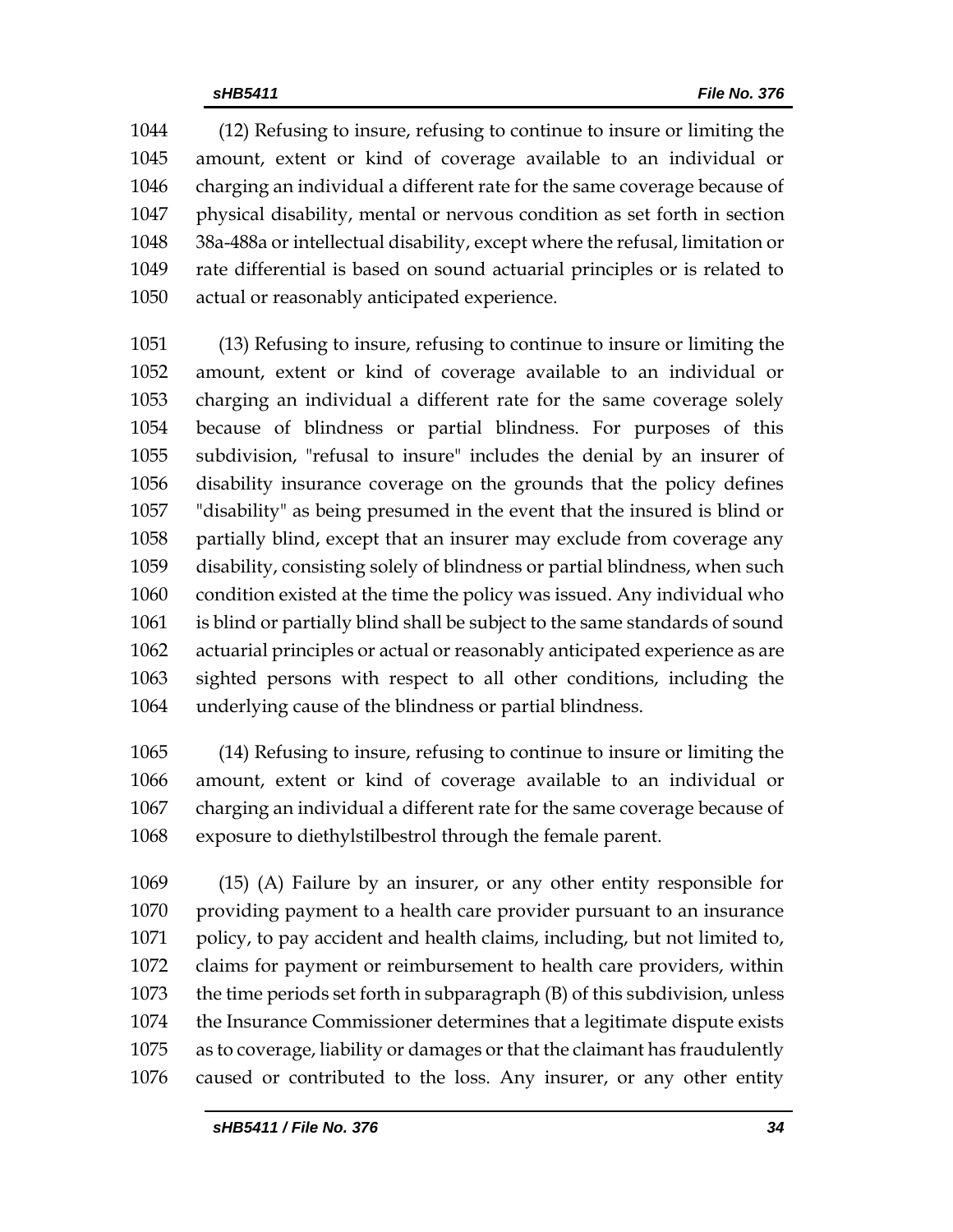responsible for providing payment to a health care provider pursuant to an insurance policy, who fails to pay such a claim or request within the time periods set forth in subparagraph (B) of this subdivision shall pay the claimant or health care provider the amount of such claim plus interest at the rate of fifteen per cent per annum, in addition to any other penalties which may be imposed pursuant to sections 38a-11, as amended by this act, 38a-25, 38a-41 to 38a-53, inclusive, 38a-57 to 38a- 60, inclusive, 38a-62 to 38a-64, inclusive, 38a-76, 38a-83, 38a-84, 38a-117 to 38a-124, inclusive, 38a-129 to 38a-140, inclusive, 38a-146 to 38a-155, inclusive, 38a-283, 38a-288 to 38a-290, inclusive, 38a-319, 38a-320, 38a- 459, 38a-464, 38a-815 to 38a-819, inclusive, 38a-824 to 38a-826, inclusive, and 38a-828 to 38a-830, inclusive. Whenever the interest due a claimant or health care provider pursuant to this section is less than one dollar, the insurer shall deposit such amount in a separate interest-bearing account in which all such amounts shall be deposited. At the end of each calendar year each such insurer shall donate such amount to The University of Connecticut Health Center.

 (B) Each insurer or other entity responsible for providing payment to a health care provider pursuant to an insurance policy subject to this section, shall pay claims not later than:

 (i) For claims filed in paper format, sixty days after receipt by the insurer of the claimant's proof of loss form or the health care provider's request for payment filed in accordance with the insurer's practices or procedures, except that when there is a deficiency in the information needed for processing a claim, as determined in accordance with section 38a-477, the insurer shall (I) send written notice to the claimant or health care provider, as the case may be, of all alleged deficiencies in information needed for processing a claim not later than thirty days after the insurer receives a claim for payment or reimbursement under the contract, and (II) pay claims for payment or reimbursement under the contract not later than thirty days after the insurer receives the information requested; and

(ii) For claims filed in electronic format, twenty days after receipt by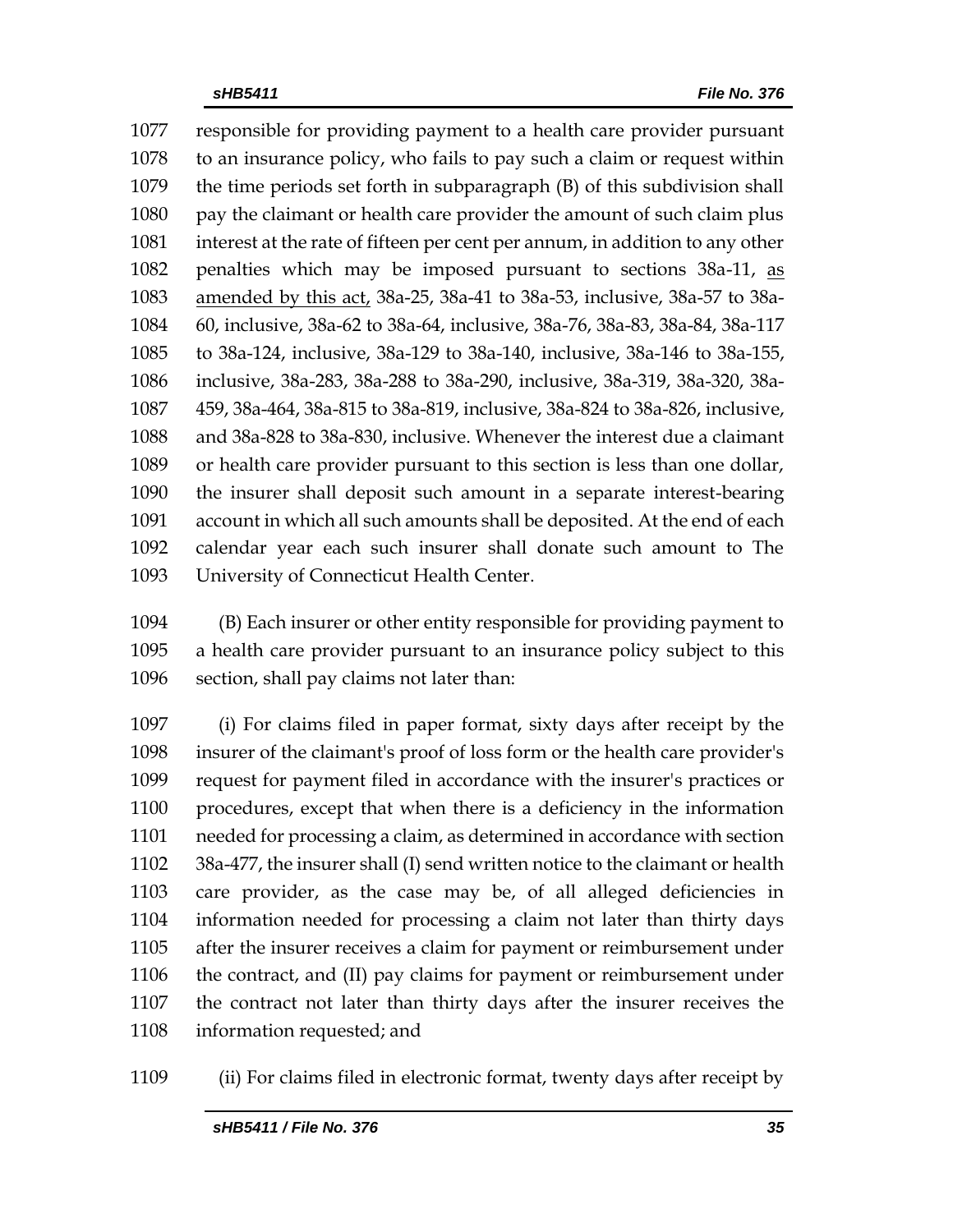the insurer of the claimant's proof of loss form or the health care provider's request for payment filed in accordance with the insurer's practices or procedures, except that when there is a deficiency in the information needed for processing a claim, as determined in accordance with section 38a-477, the insurer shall (I) notify the claimant or health care provider, as the case may be, of all alleged deficiencies in information needed for processing a claim not later than ten days after the insurer receives a claim for payment or reimbursement under the contract, and (II) pay claims for payment or reimbursement under the contract not later than ten days after the insurer receives the information requested.

 (C) As used in this subdivision, "health care provider" means a person licensed to provide health care services under chapter 368d, chapter 368v, chapters 370 to 373, inclusive, 375 to 383c, inclusive, 384a to 384c, inclusive, or chapter 400j.

 (16) Failure to pay, as part of any claim for a damaged motor vehicle under any automobile insurance policy where the vehicle has been declared to be a constructive total loss, an amount equal to the sum of (A) the settlement amount on such vehicle plus, whenever the insurer takes title to such vehicle, (B) an amount determined by multiplying such settlement amount by a percentage equivalent to the current sales tax rate established in section 12-408. For purposes of this subdivision, "constructive total loss" means the cost to repair or salvage damaged property, or the cost to both repair and salvage such property, equals or exceeds the total value of the property at the time of the loss.

 (17) Any violation of section 42-260, by an extended warranty provider subject to the provisions of said section, including, but not limited to: (A) Failure to include all statements required in subsections (c) and (f) of section 42-260 in an issued extended warranty; (B) offering an extended warranty without being (i) insured under an adequate 1140 extended warranty reimbursement insurance policy, or (ii) able to demonstrate that reserves for claims contained in the provider's financial statements are not in excess of one-half the provider's audited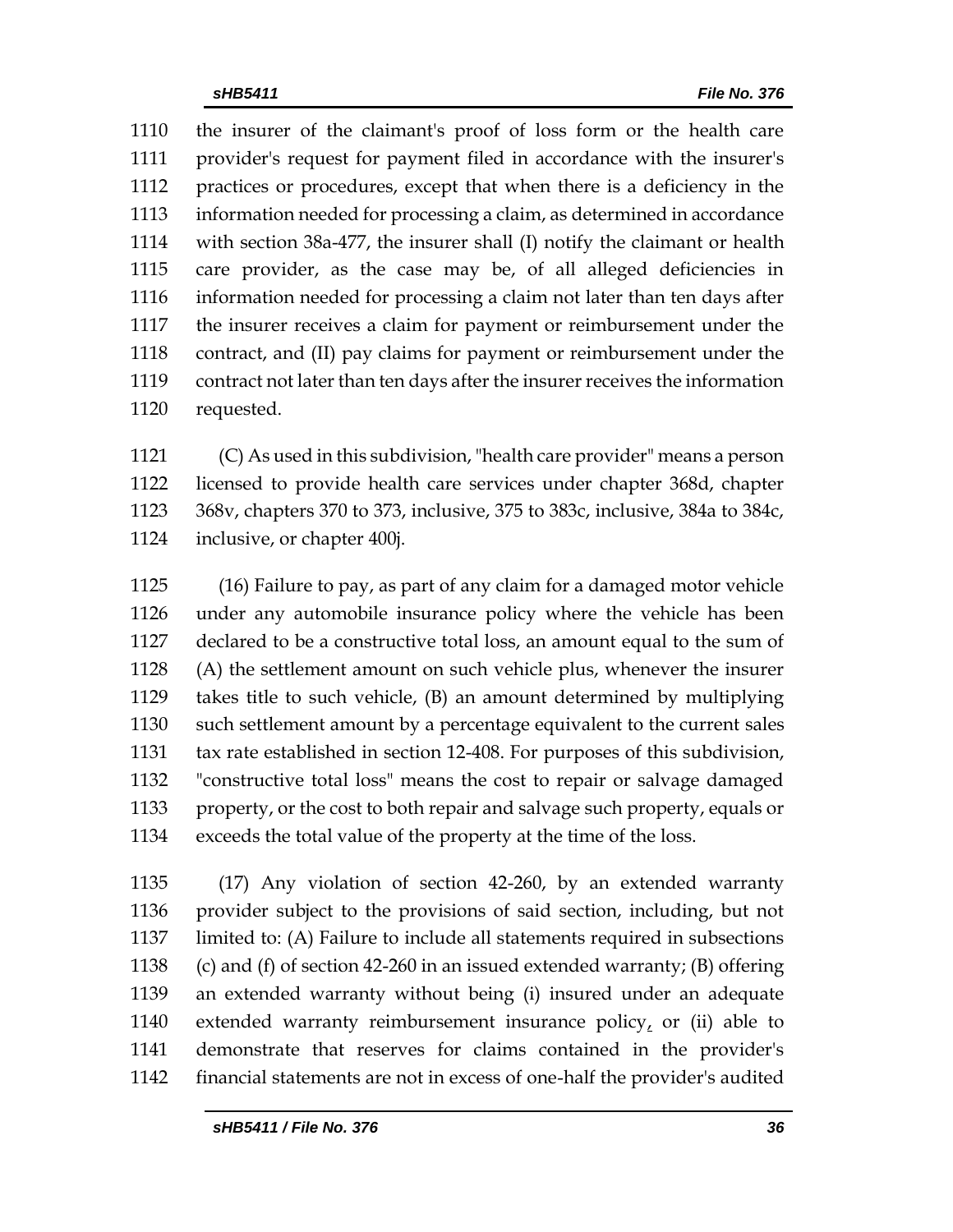net worth; (C) failure to submit a copy of an issued extended warranty form or a copy of such provider's extended warranty reimbursement policy form to the Insurance Commissioner.

 (18) With respect to an insurance company, hospital service corporation, health care center or fraternal benefit society providing individual or group health insurance coverage of the types specified in subdivisions (1), (2), (4), (5), (6), (10), (11) and (12) of section 38a-469, refusing to insure, refusing to continue to insure or limiting the amount, extent or kind of coverage available to an individual or charging an individual a different rate for the same coverage because such individual has been a victim of domestic violence, as defined in section 17b-112a.

 (19) With respect to a property and casualty insurer delivering, issuing for delivery, renewing, amending, continuing or endorsing a property or casualty insurance policy, making any distinction or discrimination against an individual in delivering, issuing for delivery, renewing, amending, continuing, endorsing, offering, withholding, cancelling or setting premiums for such policy, or in the terms of such 1161 policy, because the individual has been a victim of domestic violence, as defined in section 17b-112a.

 (20) With respect to an insurance company, hospital service corporation, health care center or fraternal benefit society providing individual or group health insurance coverage of the types specified in subdivisions (1), (2), (3), (4), (6), (9), (10), (11) and (12) of section 38a-469, refusing to insure, refusing to continue to insure or limiting the amount, extent or kind of coverage available to an individual or charging an individual a different rate for the same coverage because of genetic information. Genetic information indicating a predisposition to a disease or condition shall not be deemed a preexisting condition in the absence of a diagnosis of such disease or condition that is based on other medical information. An insurance company, hospital service corporation, health care center or fraternal benefit society providing individual health coverage of the types specified in subdivisions (1), (2),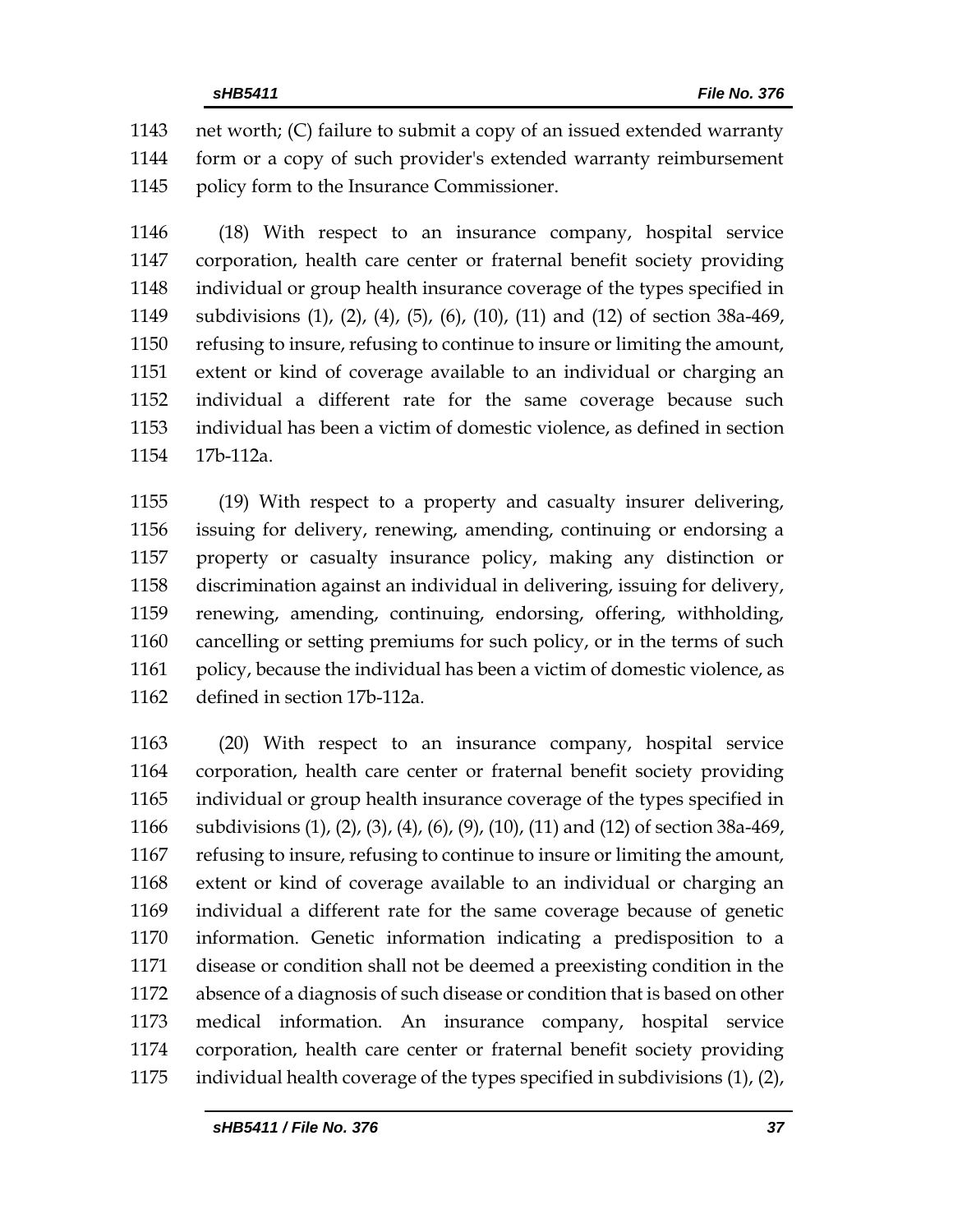| 1176 | $(3)$ , $(4)$ , $(6)$ , $(9)$ , $(10)$ , $(11)$ and $(12)$ of section 38a-469, shall not be |  |  |
|------|---------------------------------------------------------------------------------------------|--|--|
| 1177 | prohibited from refusing to insure or applying a preexisting condition                      |  |  |
| 1178 | limitation, to the extent permitted by law, to an individual who has been                   |  |  |
| 1179 | diagnosed with a disease or condition based on medical information                          |  |  |
| 1180 | other than genetic information and has exhibited symptoms of such                           |  |  |
| 1181 | disease or condition. For the purposes of this subdivision, "genetic                        |  |  |
| 1182 | information" means the information about genes, gene products or                            |  |  |
| 1183 | inherited characteristics that may derive from an individual or family                      |  |  |
| 1184 | member.                                                                                     |  |  |
|      |                                                                                             |  |  |
| 1185 | (21) Any violation of sections 38a-465 to 38a-465q, inclusive.                              |  |  |
|      |                                                                                             |  |  |
| 1186 | (22) With respect to a managed care organization, as defined in                             |  |  |
| 1187 | section 38a-478, failing to establish a confidentiality procedure for                       |  |  |
| 1188 | medical record information, as required by section 38a-999.                                 |  |  |
| 1189 | (23) Any violation of sections 38a-591d to 38a-591f, inclusive.                             |  |  |
|      |                                                                                             |  |  |
| 1190 | (24) Any violation of section 38a-472j.                                                     |  |  |
|      |                                                                                             |  |  |
| 1191 | (25) Any violation of section 38a-833.                                                      |  |  |
| 1192 | (26) Any violation of section 38a-834.                                                      |  |  |
|      |                                                                                             |  |  |
| 1193 | (27) Any violation described in subsection (a) of section 10 of this act.                   |  |  |
|      |                                                                                             |  |  |
|      | This act shall take effect as follows and shall amend the following                         |  |  |
|      | sections:                                                                                   |  |  |
|      | $\frac{1}{2}$<br>$\bigcap_{\text{otherwise}}$ 1 2022<br>$20 - 1$                            |  |  |

| Section 1 | October 1, 2022 | $38a-1$     |
|-----------|-----------------|-------------|
| Sec. $2$  | October 1, 2022 | 38a-398     |
| Sec. 3    | October 1, 2022 | New section |
| Sec. 4    | October 1, 2022 | New section |
| Sec. 5    | October 1, 2022 | New section |
| Sec. 6    | October 1, 2022 | New section |
| Sec. 7    | October 1, 2022 | New section |
| Sec. 8    | October 1, 2022 | New section |
| Sec. 9    | October 1, 2022 | New section |
| Sec. 10   | October 1, 2022 | New section |
| Sec. 11   | October 1, 2022 | New section |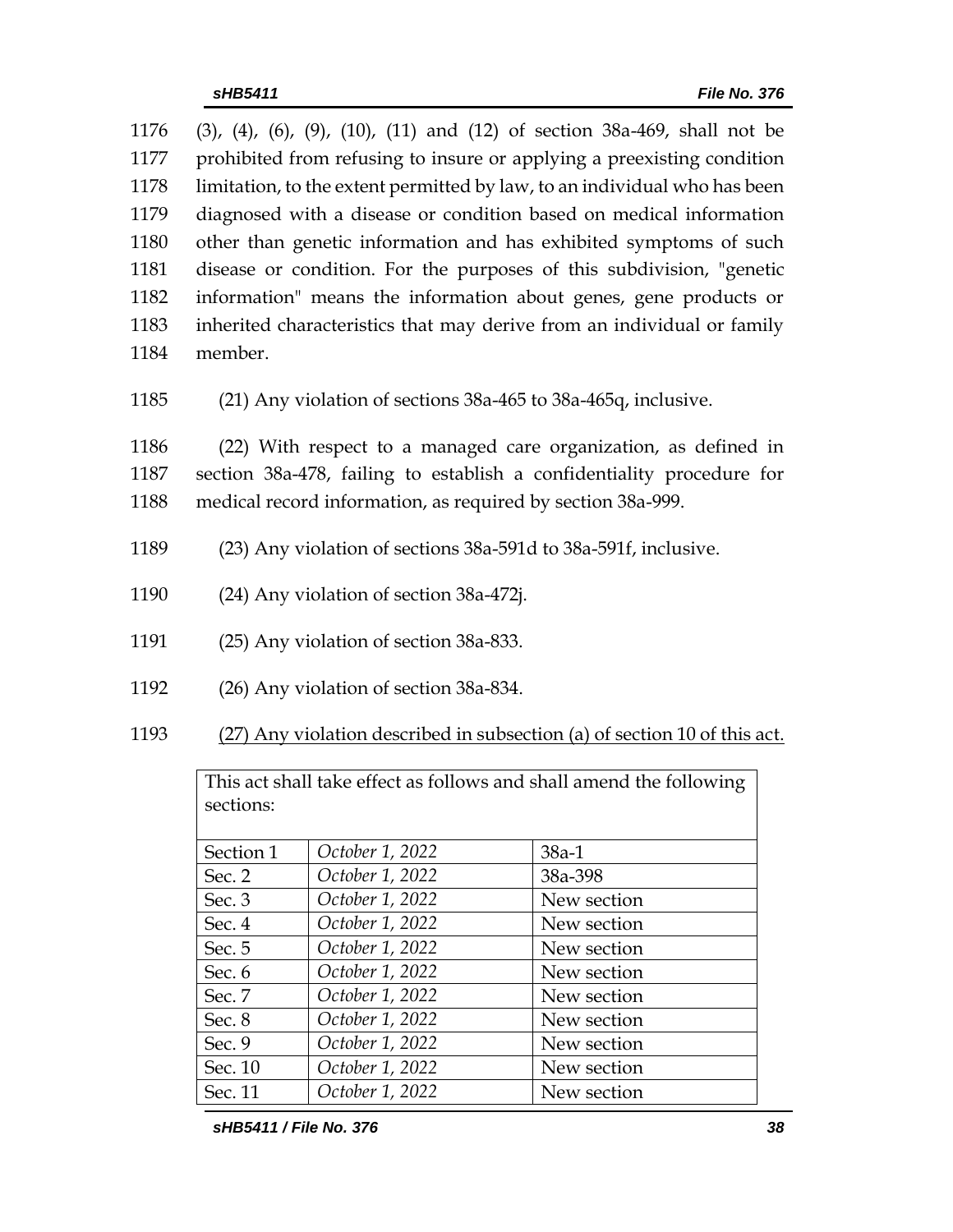| Sec. 12 | October 1, 2022 | $38a-11(a)$  |
|---------|-----------------|--------------|
| Sec. 13 | October 1, 2022 | $38a-792(d)$ |
| Sec. 14 | October 1, 2022 | 38a-816      |

## *Statement of Legislative Commissioners:*

In Section 14(27),  $\frac{v}{f}$ , except as provided in subsection (c) of section 10 of this act" was deleted for clarity.

*INS Joint Favorable Subst. -LCO*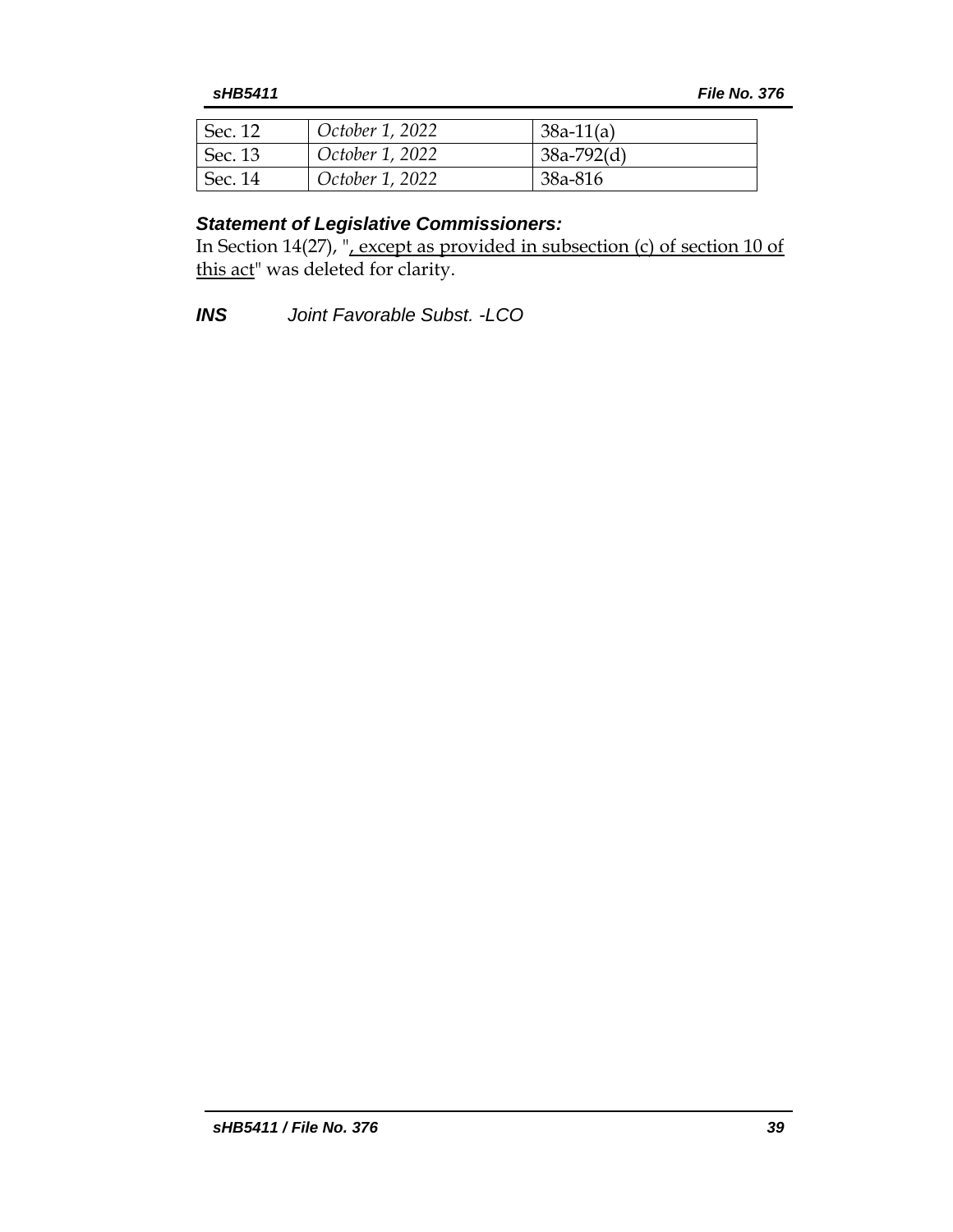*The following Fiscal Impact Statement and Bill Analysis are prepared for the benefit of the members of the General Assembly, solely for purposes of information, summarization and explanation and do not represent the intent of the General Assembly or either chamber thereof for any purpose. In general,*  fiscal impacts are based upon a variety of informational sources, including the analyst's professional *knowledge. Whenever applicable, agency data is consulted as part of the analysis, however final products do not necessarily reflect an assessment from any specific department.*

#### *OFA Fiscal Note*

#### *State Impact:*

| <b>Agency Affected</b>         | <b>Fund-Effect</b> | FY 23 \$  | FY 24 \$  |
|--------------------------------|--------------------|-----------|-----------|
| Insurance Dept.                | GF - Revenue       | Approx.   | Approx.   |
|                                | Gain               | 108,000   | 108,000   |
| Insurance Dept.; Department of | GF - Potential     | See Below | See Below |
| <b>Revenue Services</b>        | Revenue Gain       |           |           |

Note: GF=General Fund

#### *Municipal Impact:* None

#### *Explanation*

The bill modifies existing law governing travel insurance and results in a revenue gain of approximately \$216,000 to the General Fund over two fiscal years. The bill changes the frequency of license renewals for limited lines travel insurance producers from every two years to every year, without changing the \$650 license renewal fee (or "authorization fee" under the bill). There are 334 limited lines travel insurance producers currently licensed by the Insurance Department.

To the extent the adoption of provisions from the National Conference of Insurance Legislators Travel Insurance Model Act makes the state a more favorable place to write and sell travel insurance, there is a potential revenue gain from new license fees for insurers (\$220) and limited lines travel insurance producers (\$750), as well as from the state's 1.5% premium tax on any additional direct written premiums.

The bill is not anticipated to change collection of the state's 1.5% premium tax on existing travel insurance premiums because the bill codifies current practice regarding allocation between jurisdictions. The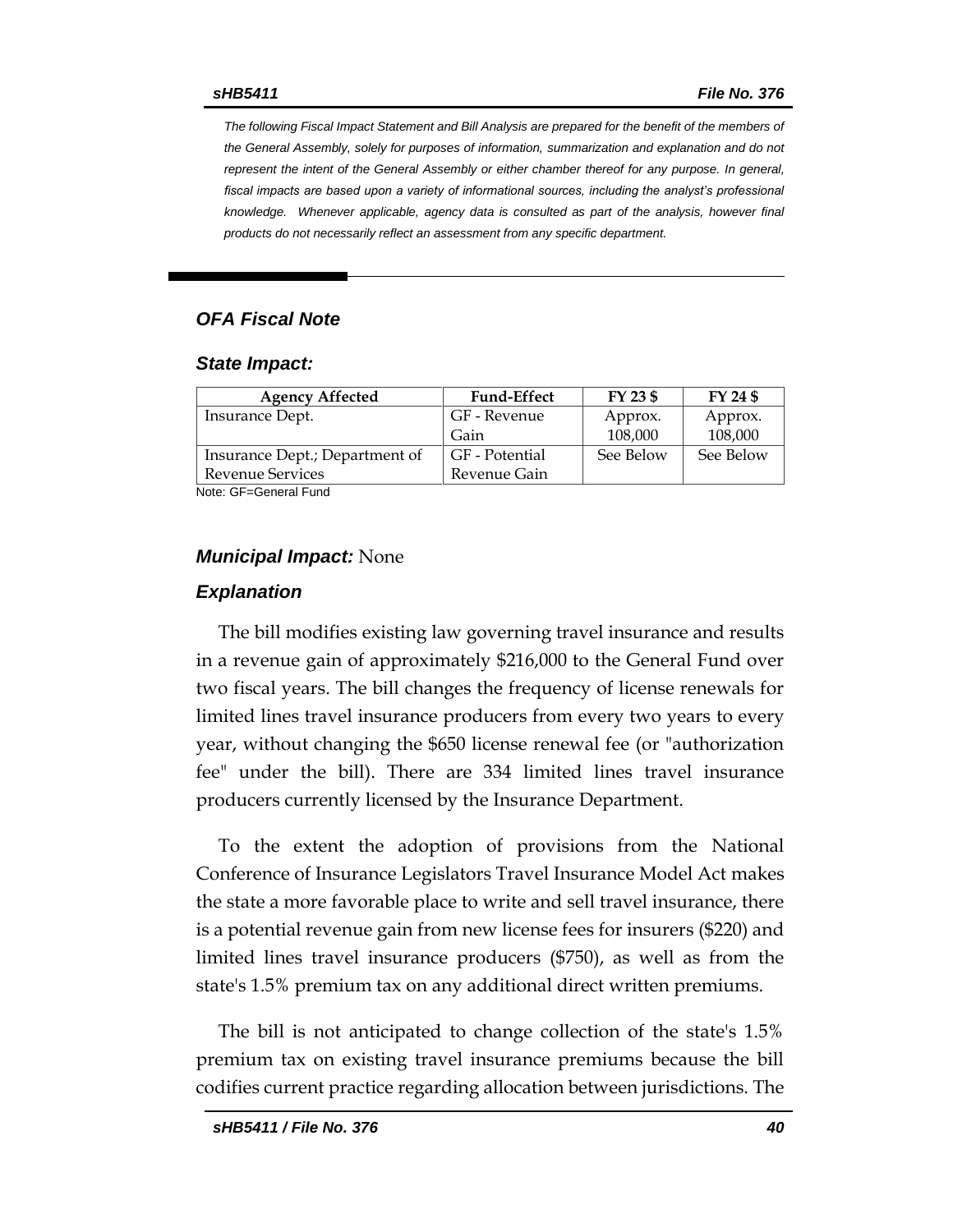bill also requires the Insurance Department to adopt implementing regulations, which has no fiscal impact.

#### *The Out Years*

The annualized ongoing fiscal impact identified above would continue into the future subject to the number of limited lines travel insurance producers that renew authorizations, the number of any additional travel insurance companies or limited lines producers authorized, and the amount of any additional travel insurance premiums written.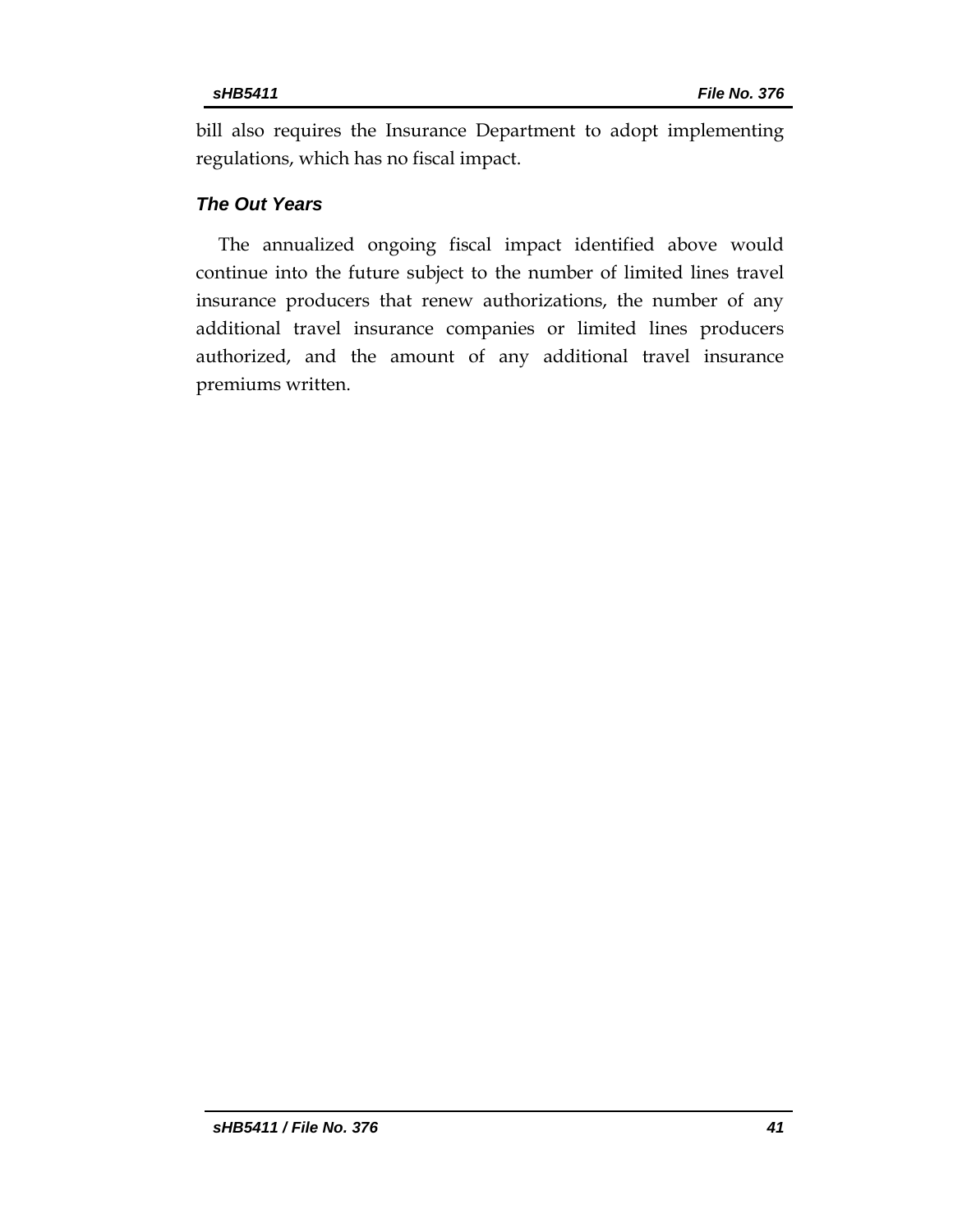## **OLR Bill Analysis HB 5411**

## *AN ACT CONCERNING TRAVEL INSURANCE.*

## **SUMMARY**

This bill adds new requirements for travel insurers, travel insurance producers, and travel retailers (i.e., individuals and businesses who underwrite, sell, offer, or market travel insurance). Generally, travel insurance provides coverage for certain travel related losses, such as trip cancellation or lost baggage. Among other things, the bill:

- 1. establishes several new consumer protections and disclosure requirements, such as prohibiting selling travel insurance in an "opt-out" manner, providing a mandatory cancellation period, and requiring "travel administrators" (i.e., people or businesses underwriting travel insurance, collecting premiums, or settling claims) to be licensed in Connecticut;
- 2. explicitly requires insurers to pay the state's premium tax on travel insurance premiums they collect, conforming to current practice, and describes how insurers should allocate this tax if they are subject to multiple taxing jurisdictions;
- 3. authorizes selling travel protection plans (i.e., a plan that includes travel insurance, travel assistance services, or cancellation waivers); and
- 4. increases the insurance commissioner's enforcement powers, including for non-travel insurance related violations, and specifies certain actions that violate the Connecticut Unfair Insurance Practice Act (CUIPA, see BACKGROUND) or the Connecticut Unfair Trade Practices Act (CUTPA, see BACKGROUND).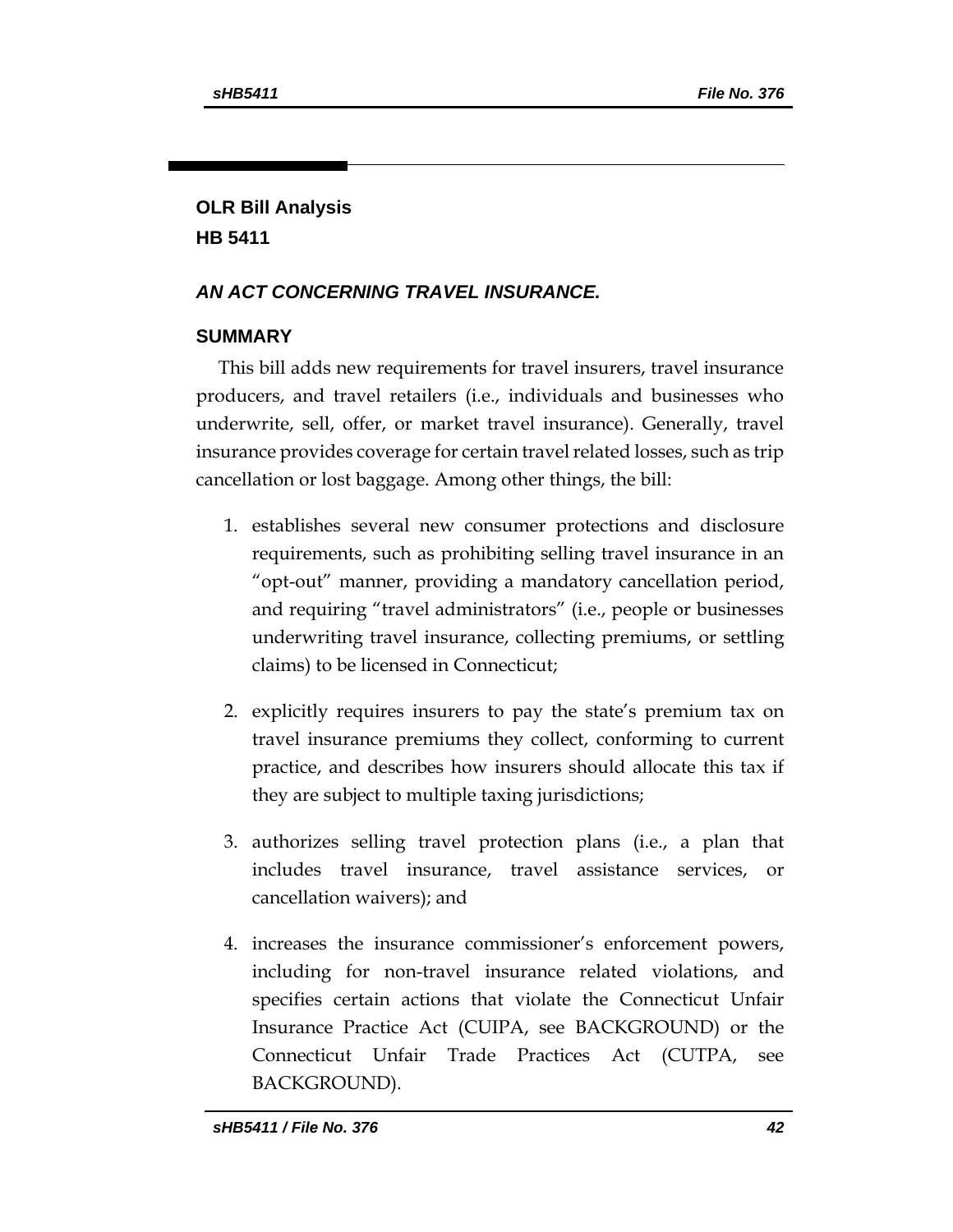The bill also (1) exempts travel administrators and their employees from a provision in existing law that prohibits unlicensed individuals from adjusting claims; and (2) requires the commissioner to adopt implementing regulations for the bill's provisions.

EFFECTIVE DATE: October 1, 2022

#### **§§ 1, 2, 4 & 12 — TRAVEL INSURANCE REGULATORY STRUCTURE**

The bill expands the definition of "travel insurance" to include coverage for event or travel cancellations or interruptions, the repatriation of remains, emergency evacuation, and any other travel related obligation that the commissioner determines by regulations. Under current law and the bill, travel insurance also includes coverage for a trip cancellation or interruption; lost baggage or personal property; damaged rental vehicles or accommodations; or if the insured suffers a sickness, accident, disability, or death during travel.

The bill also specifies that the following products are not travel insurance:

- 1. major medical plans providing comprehensive protection for travelers with trips lasting more than six months, including plans covering expatriate travelers working or living outside the U.S.;
- 2. any products requiring a specific insurance producer license; and
- 3. a cancellation fee waiver.

A "cancellation fee waiver" is a contractual agreement between a travel services supplier and a consumer to waive some or all of a nonrefundable cancellation fee associated with a travel contract.

The bill retains almost all the existing regulatory structure for travel insurance. As under current law, the bill:

1. requires individuals or businesses to apply to the insurance commissioner for permission to act as a limited lines travel insurance producer (the bill terms this "authorization," while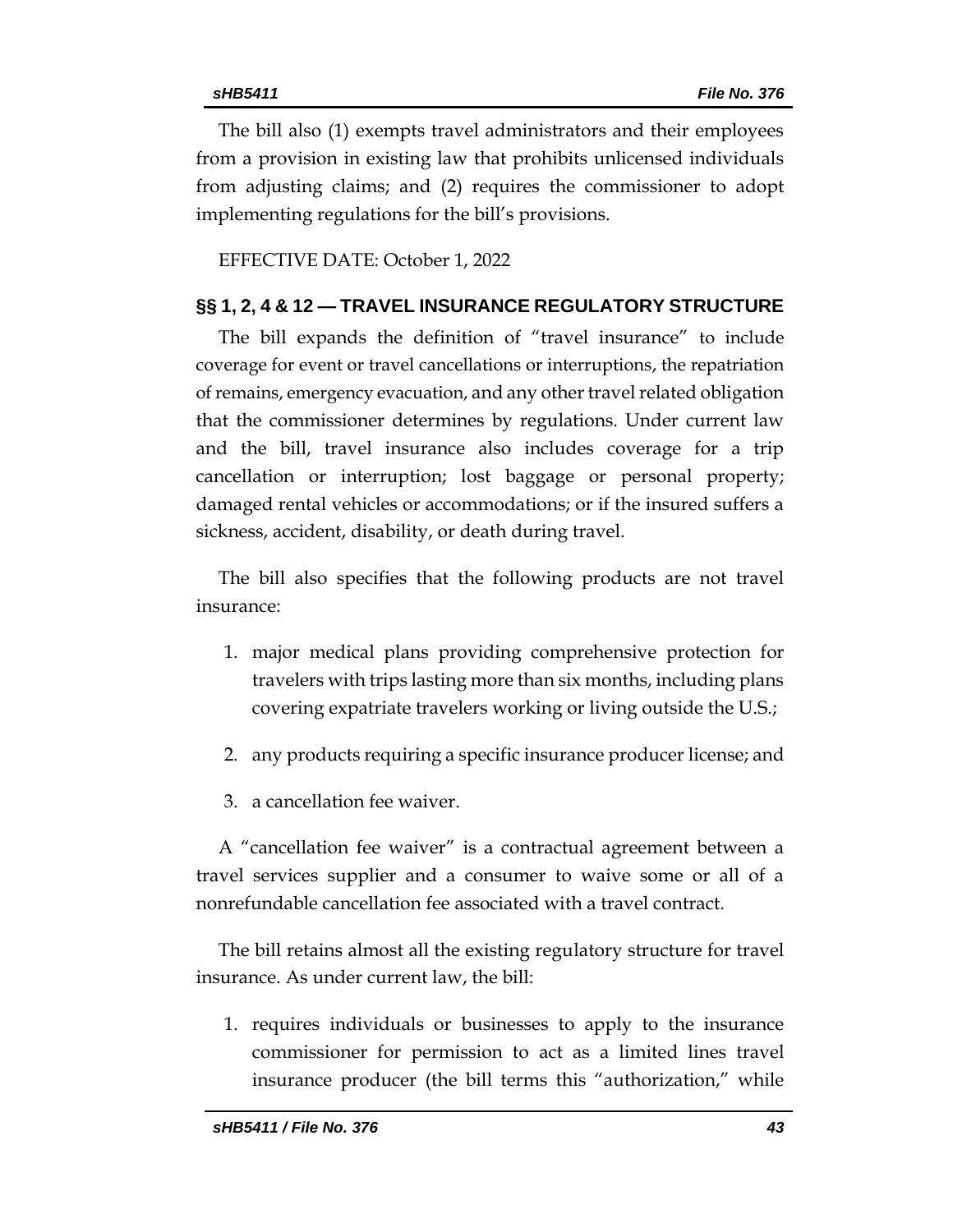current law describes it as a "license," but the application, renewal, and regulatory structure is the same);

- 2. imposes certain restrictions on travel retailers (i.e., businesses making, arranging, or offering travel services), including that they be designated by a licensed (or, under the bill, authorized) producer if they do not employ one or are not licensed to sell insurance in Connecticut;
- 3. establishes nearly identical criteria for the insurance commissioner to approve or deny applications;
- 4. establishes identical registration requirements for limited lines travel producers that are businesses, including the same employee education and consumer disclosure requirements; and
- 5. allows, under identical circumstances as current law, unlicensed individuals or businesses to offer travel insurance.

However, the bill (1) deems any insurance producer licensed for a major line (e.g., life, health, or property and casualty insurance) as also authorized to sell, solicit, and negotiate travel insurance in Connecticut and (2) specifies that any insurance producer licensed in Connecticut for property and casualty insurance lines is not required to obtain authorization to sell, solicit, or negotiate travel insurance through a licensed insurer.

Under the bill, authorizations to act as a limited lines travel insurance producer to sell or offer travel insurance must be renewed annually. Existing law requires licenses to be renewed biannually (CGS § 38a-784). The bill maintains the existing \$650 authorization renewal fee that current law imposes on license renewals. However, it requires this fee annually.

## **§ 3 — FILING TRAVEL INSURANCE POLICIES WITH THE DEPARTMENT**

Generally, state law requires all types of insurance policies to be filed with the insurance department before use. The bill requires travel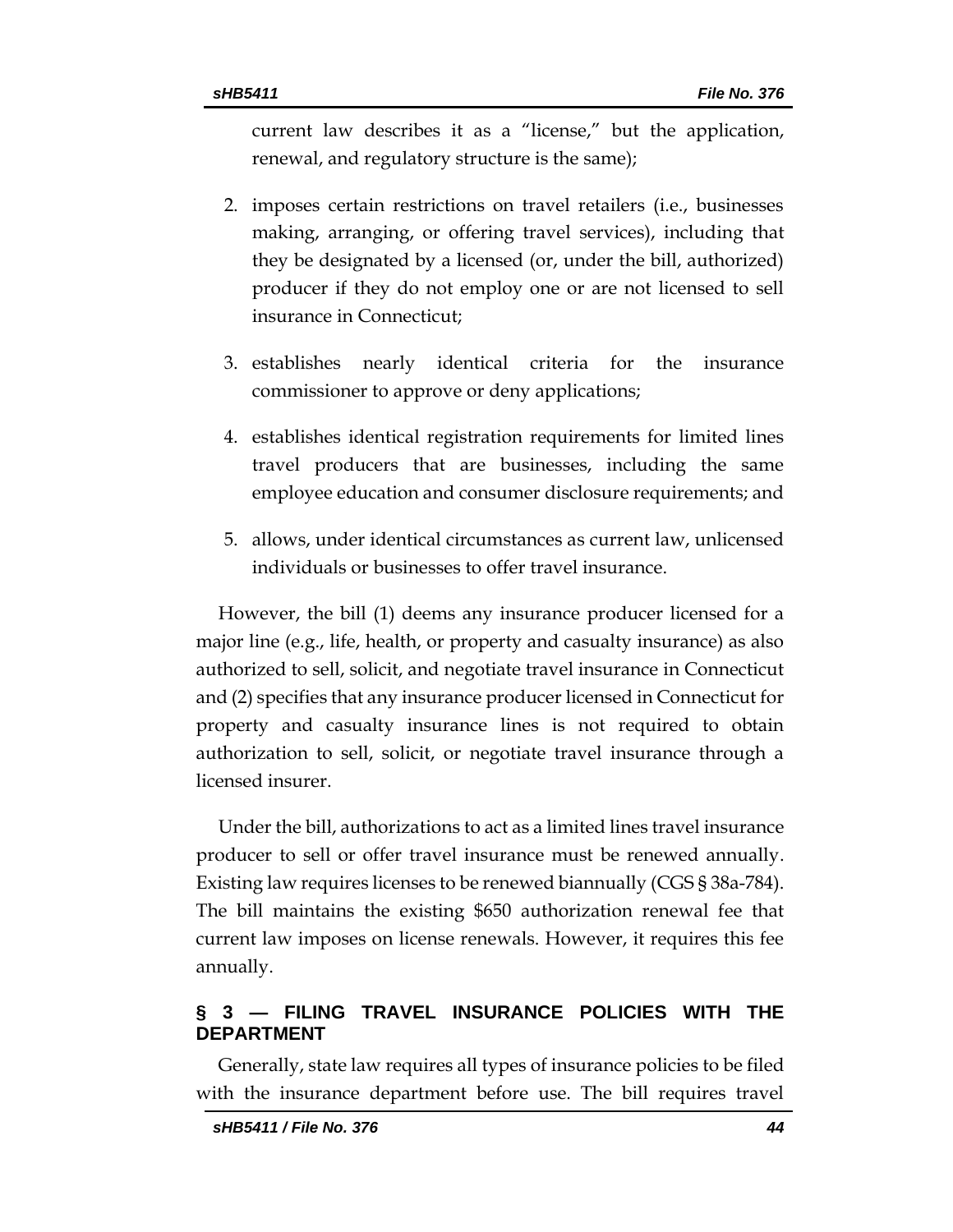insurance policies to be filed as a type of inland marine insurance, conforming to current practice. But it allows these policies to be filed as accident and health insurance if they cover sickness, accident, disability, or death occurring during a trip or travel, either exclusively or in conjunction with related coverages for evacuation, repatriation of remains, or incidental limited property and casualty benefits (e.g., lost luggage).

The bill allows the commissioner to prescribe eligibility and underwriting standards for travel insurance that (1) are based on travel protection plans designed for individual or identified marketing or distribution channels and (2) meet Connecticut's inland marine underwriting standards.

A "travel protection plan" is a plan that includes travel insurance, travel assistance services, or a cancellation fee waiver. "Travel assistance services" are noninsurance services including:

- 1. security advisories, destination information, and vaccine and immunization information services;
- 2. travel reservation services and entertainment, activity, and event planning;
- 3. translation assistance and emergency messaging;
- 4. international legal and medical referrals and medical case monitoring;
- 5. transportation arrangement coordination;
- 6. emergency cash transfer and medical prescription replacement assistance;
- 7. passport, lost luggage, and other travel assistance; and
- 8. concierge services and any other service furnished in connection with the trip or travel.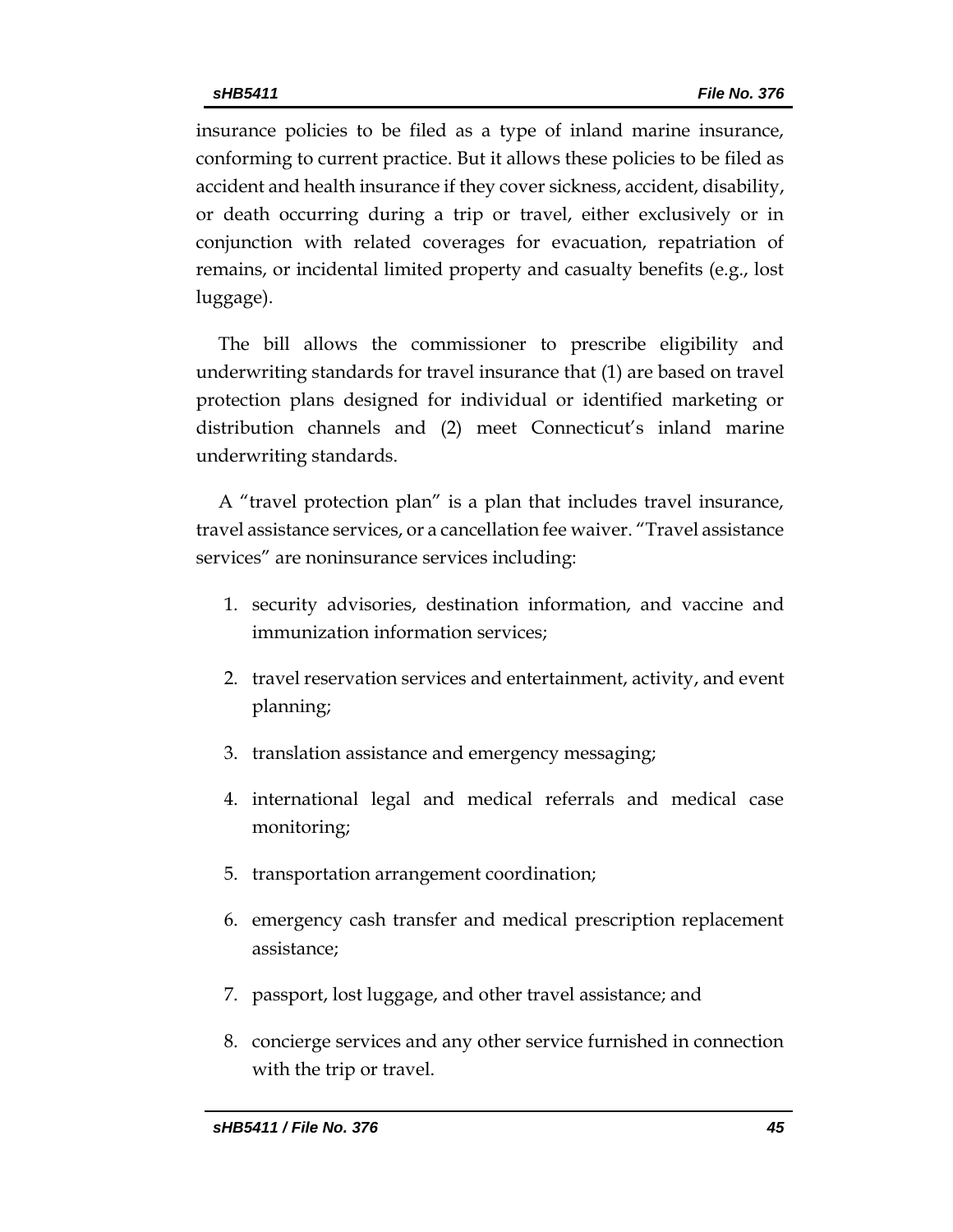# **§ 5 — CONSUMER PROTECTIONS AND DISCLOSURES** *Consistent with Insurance Policy*

The bill requires that all documents provided to a consumer before purchasing a travel insurance policy, including sales, advertising, and marketing materials, be consistent with the travel insurance policy including its forms, endorsements, rate filings, and certificates of insurance.

Additionally, the fulfillment materials for a travel protection plan, and the documents about any included travel insurance coverage, must disclose whether the travel protection plan is primary or secondary to other coverage.

## *Preexisting Conditions*

The bill establishes additional disclosures for travel insurance policies or certificates that contain preexisting condition exclusions. In these cases, information about the exclusion must be provided to the consumer along with an opportunity to learn more. Additionally, the exclusion must be included in the fulfillment materials for any travel protection plan that includes travel insurance.

## *Specific Disclosure Documents*

The bill requires that the following be provided to a consumer purchasing a travel protection plan as soon as practicable after the purchase:

- 1. the travel protection plan fulfillment materials;
- 2. a description or copy of the material terms of any included travel insurance coverage, including how to file a claim or review or cancel the coverage; and
- 3. the insurer issuing the travel insurance policy's identity and contact information.

## *Right to Cancel*

The bill allows a consumer to cancel travel insurance coverage for a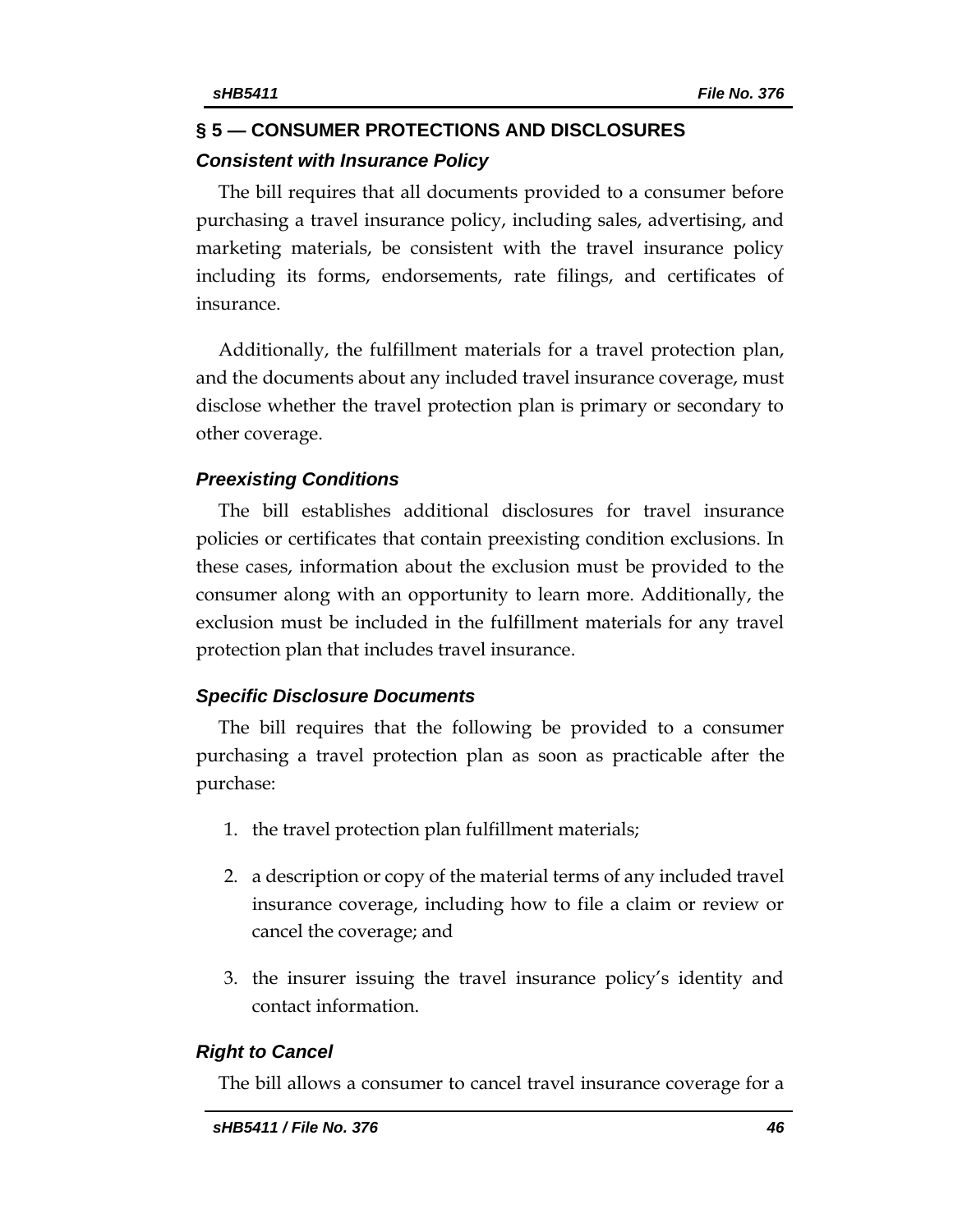full refund, as long as they have not departed on their trip or filed a claim, until at least (1) 15 days after the fulfillment materials are delivered by mail or (2) 10 days after they are delivered any other way.

#### *Opt-Out Selling Prohibited*

The bill prohibits offering, soliciting, or negotiating travel insurance or travel protection plans in an "opt-out" manner (i.e., in which someone would need to deselect or take other affirmative action to not purchase insurance.)

#### **§ 6 — TRAVEL ADMINISTRATORS**

Under the bill, an insurer is responsible for the conduct of any travel administrators that sell policies it underwrites, and must ensure that they make the insurer's books and records available to the commissioner on request. A "travel administrator" is a person who, directly or indirectly (1) underwrites travel insurance; (2) collects travel insurance charges, collateral, or premiums; or (3) settles travel insurance claims for Connecticut residents. The bill prohibits any person from acting or holding themselves out to be a travel administrator in Connecticut unless they are a:

- 1. Connecticut-licensed property and casualty insurance producer,
- 2. managing general agent that is a licensed insurance producer and holds an appointment by a Connecticut insurer, or
- 3. licensed third-party administrator (TPA).

However, under the bill, travel administrators do not include the following:

- 1. anyone working for a travel administrator, to the extent the administrator supervises and controls their activities;
- 2. licensed insurance producers selling insurance or engaged in claims-related activities within the scope of their license;
- 3. designated travel retailers;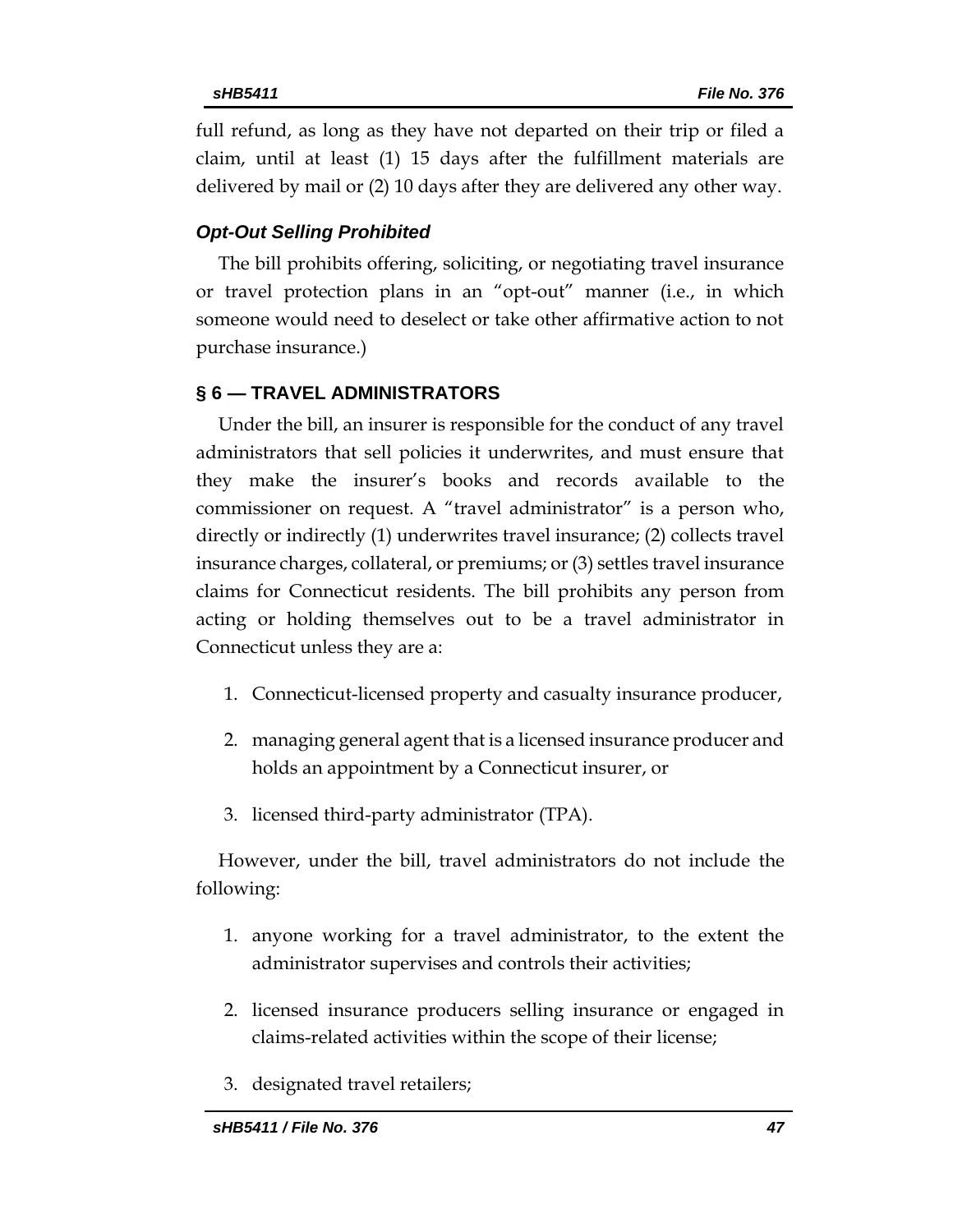- 4. public adjusters or a lawyer settling a client's claim; or
- 5. business entities affiliated with a licensed insurer and administering their direct and assumed travel insurance business.

It is unclear to whom the travel administrator provisions apply. As described above, the bill requires travel administrators to be licensed casualty and property producers, managing general agents who are licensed producers, or TPAs. But the bill also excludes from the definition of "travel administrator" licensed insurance producers selling insurance or engaged in claims-related activities within the scope of their license.

## **§ 7 — TRAVEL PROTECTION PLANS**

The bill authorizes selling "travel protection plans," which are travel plans that include travel insurance, travel assistance services (e.g., travel reservations, entertainment, translation assistance, medical prescription replacement, and destination vaccination information) or cancellation fee waivers.

Under the bill, a travel protection plan may be offered to a Connecticut consumer at a single price reflecting its combined features if it discloses to the consumer, at or before purchase, that:

- 1. it includes travel insurance, travel assistance services, and cancellation fee waivers, as applicable, and
- 2. they may obtain additional information and individual pricing and features for these services.

It must also provide an opportunity, at or before purchase, to obtain this additional information.

## *Fulfillment Materials*

Additionally, travel protection plan fulfillment materials must, if applicable: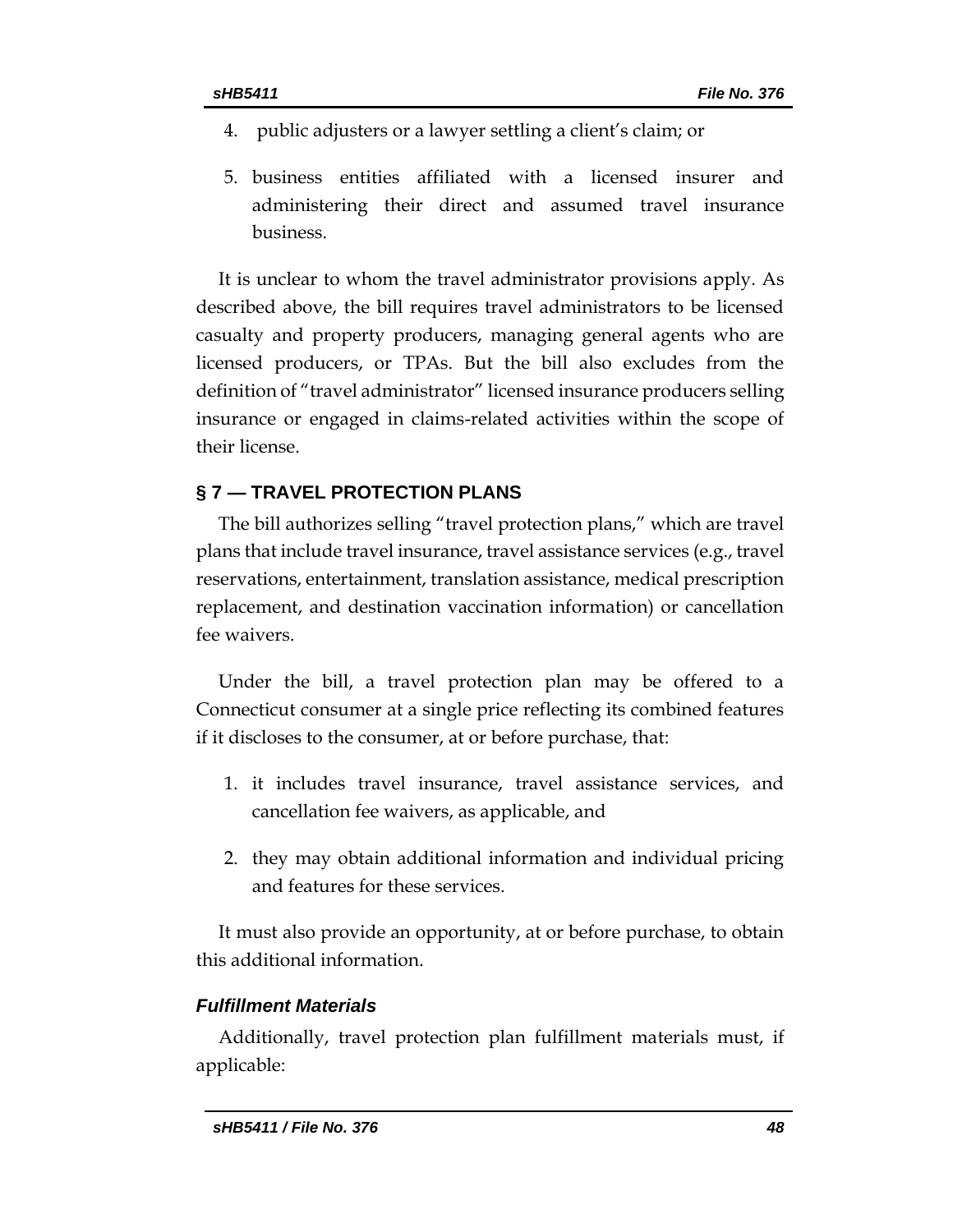- 1. describe and delineate the travel insurance, travel assistance services and cancellation fee waivers, and provide the contact information of anyone providing the assistance or waiver and
- 2. include any travel insurance coverage disclosures the bill requires.

## **§ 8 — PREMIUMS TAX**

The bill explicitly subjects insurers writing travel insurance to the applicable premium tax under state law, conforming with current practice. It requires domestic, foreign, and alien insurers to pay the same 1.5% premium tax on travel insurance premiums that existing law requires they pay on certain other policies protecting Connecticut risks. The bill specifies that the travel insurance premiums are subject to the tax when they are paid by:

- 1. an individual travel insurance policy's primary policyholder, if he or she lives in Connecticut;
- 2. a group travel insurance policy's primary certificate holder, if he or she lives in Connecticut; or
- 3. a blanket travel insurance policyholder (i.e., group travel insurance policy issued to eligible groups), if they are a Connecticut resident and maintain their principal place of business (or that of their affiliate or subsidiary) in Connecticut.

Under the bill, an "eligible group" is any two or more people engaged in common enterprise, or that have an economic, educational, or social affinity or relationship. These include vacation property owners, schools, employers, sports teams, camps, religious groups, and any other group the commissioner determines is in the public interest to be able to secure a blanket travel insurance policy.

Under the bill, a domestic, alien, or foreign insurer writing a blanket travel insurance policy that operates under rules across multiple taxing jurisdictions that allow it to allocate premiums across jurisdictions on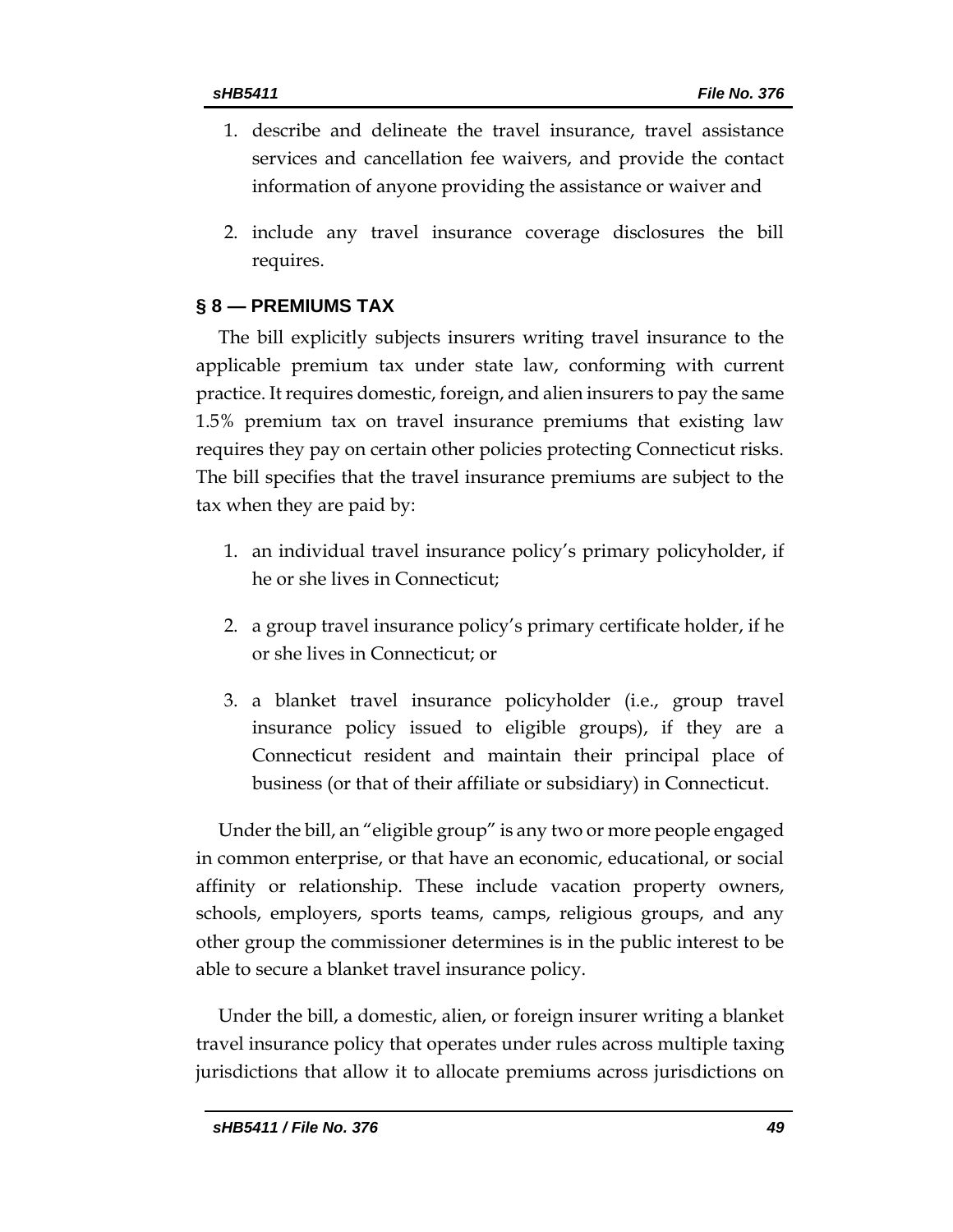an apportioned basis and in a reasonable and equitable manner may subject its tax liability to the same premium allocation.

The bill requires insurers subject to the tax to:

- 1. document the state in which each primary policy or certificate holder, policy holder, affiliate, or subsidiary maintain their primary residence or principal place of business (or that of their affiliate or subsidiary), as applicable, and
- 2. report (presumably to the insurance commissioner) as premium only the amount allocable to travel insurance.

## **§§ 9, 10 & 14 — TRAVEL INSURANCE ENFORCEMENT**

The bill allows the commissioner to suspend, revoke, or refuse to issue or renew an authorization, or to prohibit a travel retailer from acting as a designated travel retailer. He may also impose a civil penalty in accordance with existing insurance statutes. (By law, the penalty for violating an insurance law for which no other penalty is prescribed is a fine of up to \$15,000 (CGS § 38a-2).)

The bill allows him to take these actions against a limited lines travel insurance producer that:

- 1. provides incorrect, misleading, incomplete, or materially untrue information on an authorization application;
- 2. obtains or attempts to obtain authorization through misrepresentation or fraud; or
- 3. has their authorization denied, suspended, or revoked in another jurisdiction.

The commissioner may also take this enforcement action against limited lines travel insurance producers and travel retailers that:

1. violate any insurance law or any of the commissioner's regulations, subpoenas, or orders, or those of another state's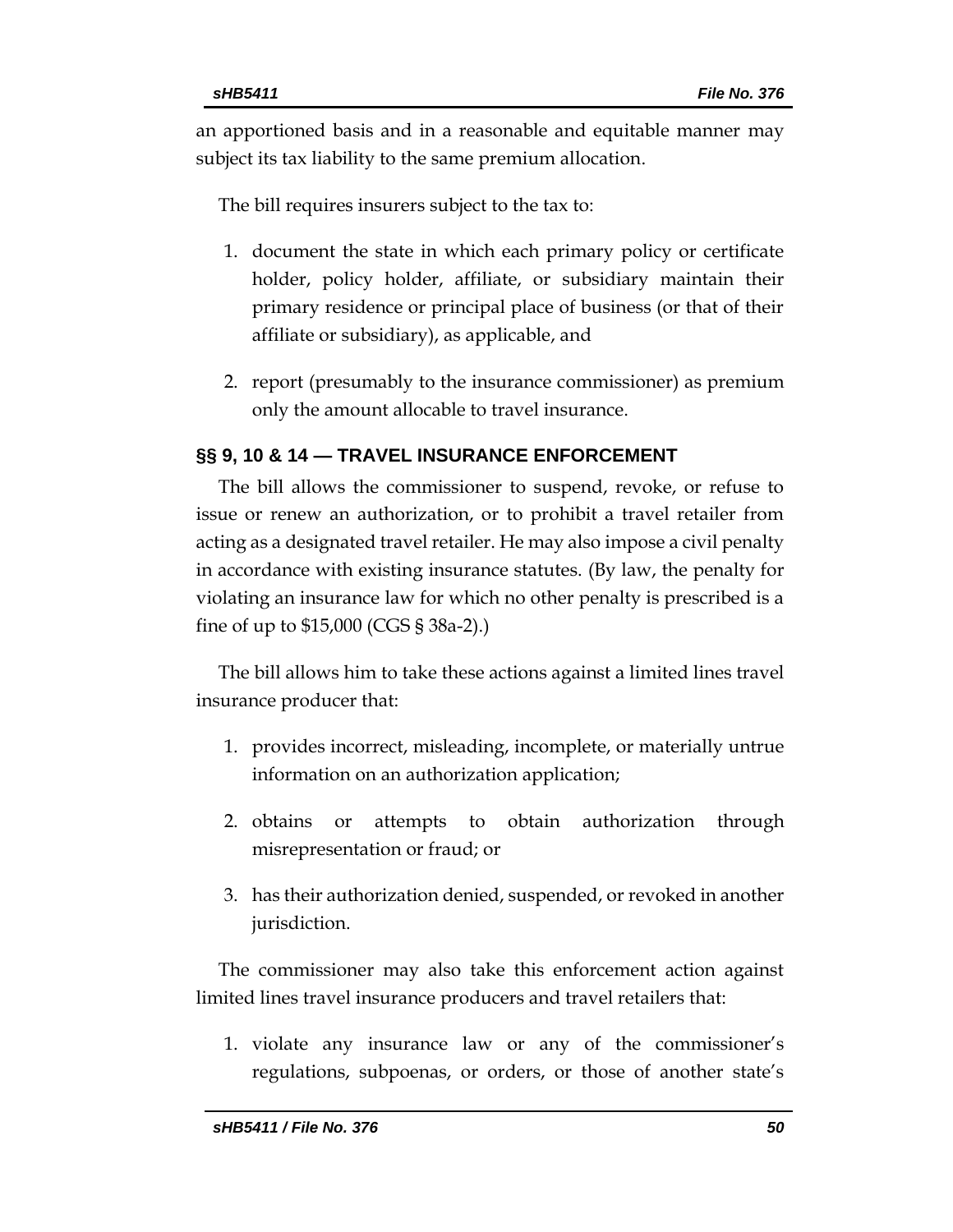insurance commissioner;

- 2. improperly withhold, misappropriate, or convert money or property received in the course of business;
- 3. intentionally misrepresent travel insurance coverage terms, including in applications;
- 4. have been convicted of a felony;
- 5. admit to or are found to have committed an insurance unfair trade practice or fraud;
- 6. use fraudulent, coercive, or dishonest practices, or demonstrate incompetence, untrustworthiness, or financial irresponsibility when conducting business in Connecticut or elsewhere;
- 7. forge another's name to a travel insurance coverage application or a related document;
- 8. fail to comply with an administrative or court ordered childsupport order; or
- 9. fail to pay state income tax or comply with an administrative or court order to do so.

#### *Authorization Denials*

The commissioner must notify an applicant or producer about why he denies an application or renewal. The applicant or producer may demand a hearing in writing within 30 days of the notice, which the commissioner must hold within 20 days after receiving the request. He must do so under existing law prescribing hearings and appeals to the commissioner. (Existing law requires the commissioner to hold the hearing within 30 days of a request. Presumably, the bill's 20-day limit applies with regard to travel insurance decisions and existing law governing insurance hearings applies with regard to other requirements not otherwise established under the bill (CGS § 38a-19).)

#### *Enforcement Specific to Business Entities*

*sHB5411 / File No. 376 51*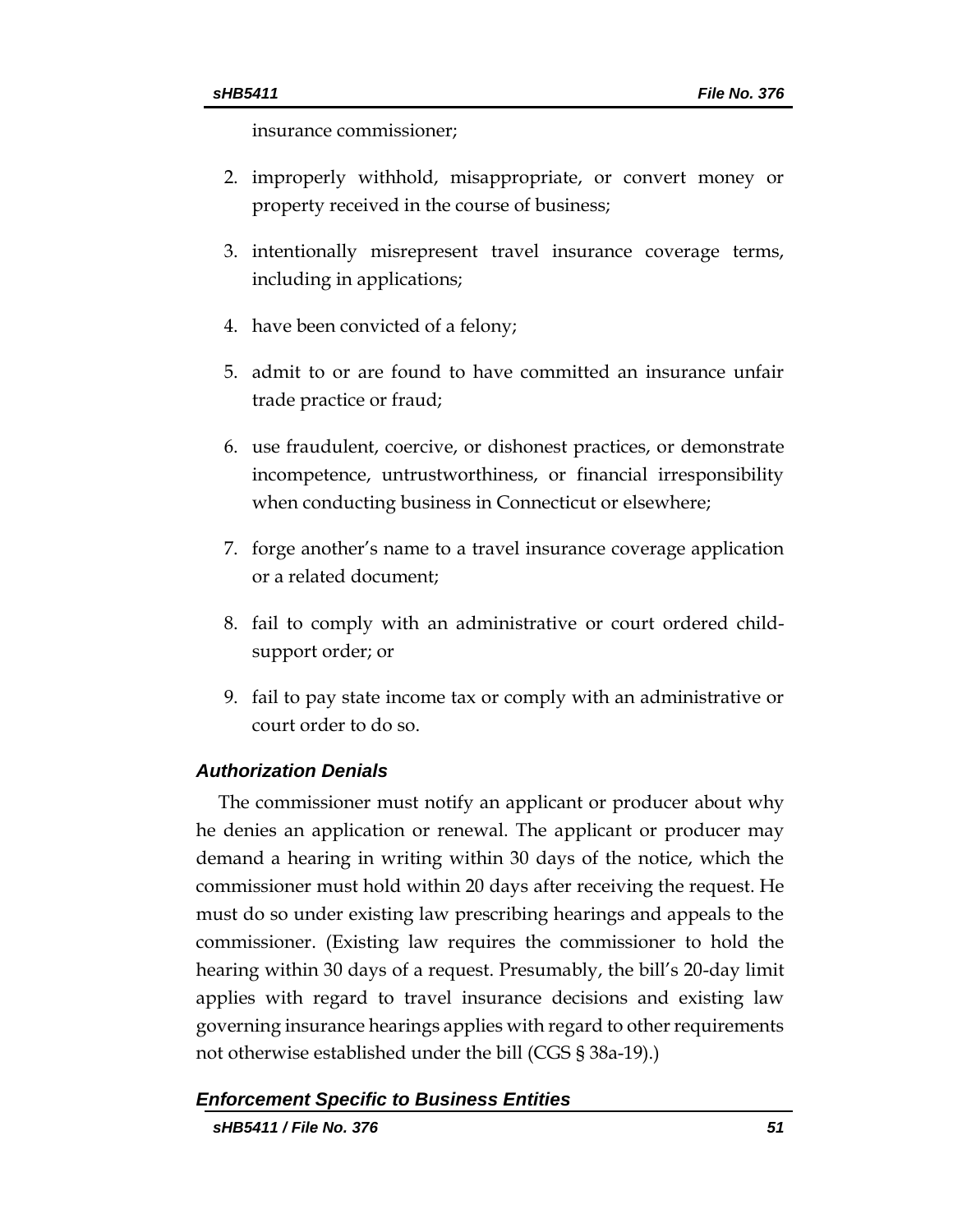The bill allows the commissioner to suspend, revoke, or refuse a business entity's authority to act as a limited lines travel insurance producer or designated travel retailer in Connecticut if the entity fails to act on knowledge that its employees or authorized representatives are violating the bill's provisions. Specifically, the commissioner may act if he finds, after a hearing, that an individual employee's or authorized representative's violation was known or should have been known by one of the business' partners, officers or managers and (1) the violation was not reported to the commissioner and (2) corrective action was not taken.

#### *CUIPA and CUTPA Violations*

Under current law, limited lines travel insurance producers who violate licensure and disclosure provisions are subject to penalties under CUIPA and travel retailers who violate them are subject to penalties under CUTPA. The bill instead makes the following violations enforceable under CUIPA:

- 1. any applicable violation of the bill's provisions relating to authorization, disclosures, travel protection plans, or enforcement by a limited lines travel insurance producer;
- 2. any applicable violation of the bill's travel administrator and premium tax provisions by an insurer;
- 3. offering or selling a travel insurance policy in Connecticut that is never required to pay a claim; or
- 4. representing to a consumer that coverage under a blanket travel insurance policy is free of charge.

The bill also makes the following actions CUTPA violations:

- 1. any applicable violation of the bill's provisions relating to authorization, disclosures, travel protection plans, or enforcement by a travel retailer or designated travel retailer; and
- 2. any applicable violation of the bill's travel administrator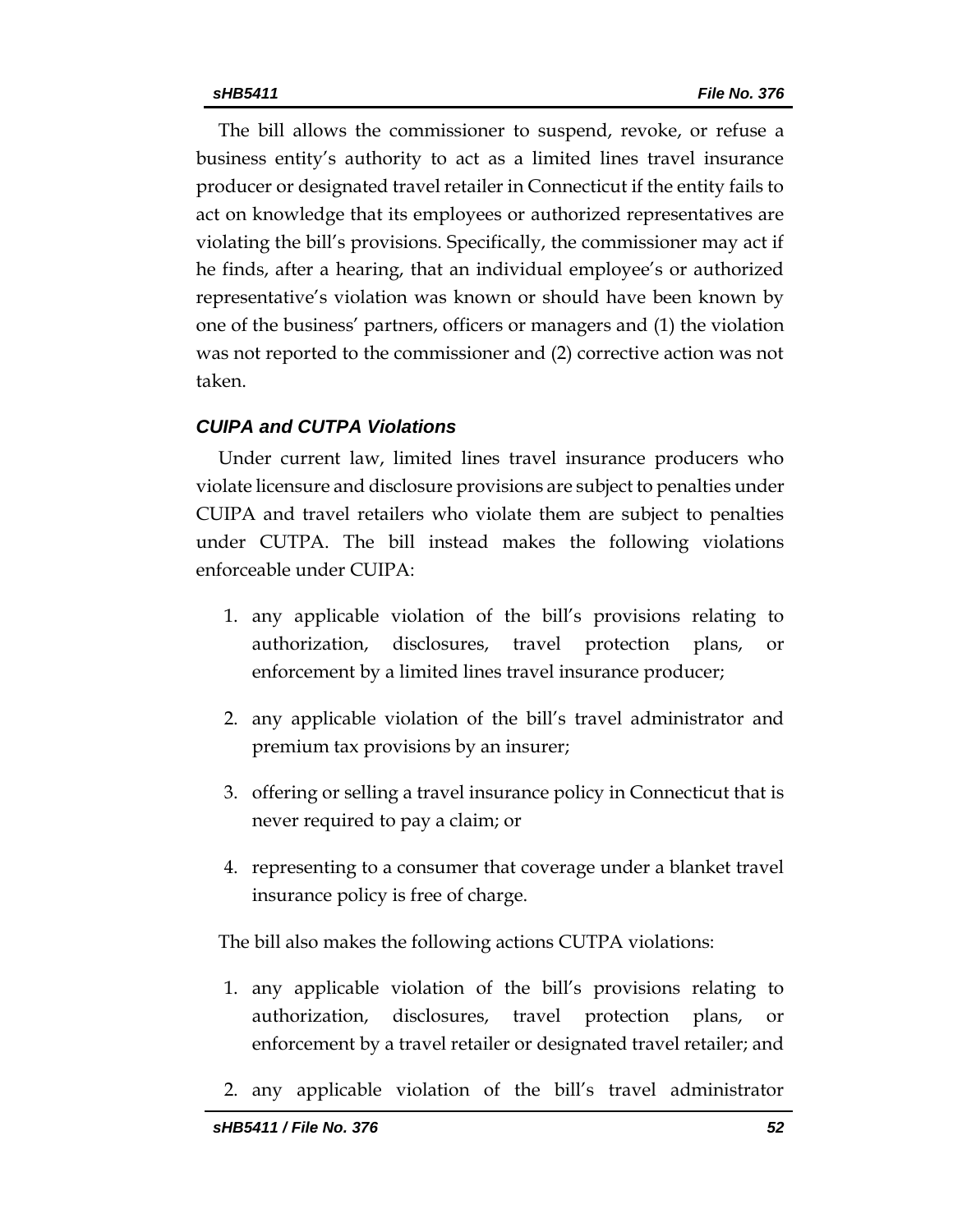provisions, by a travel administrator.

#### *Exemptions*

The bill exempts certain actions from the CUIPA and CUTPA provisions described above. Specifically, if a consumer's travel destination requires insurance coverage, a travel insurance producer or retailer may require the consumer to choose one of the following options as a precondition to purchasing a trip or travel package:

- 1. purchasing the coverage the destination requires through the designated travel retailer or limited lines insurance producer offering the trip or travel package; or
- 2. agreeing to obtain and provide proof of necessary coverage before traveling.

It also exempts offering travel insurance directly marketed to a consumer through an insurer's website or aggregator website (i.e., a website providing information on insurance products from multiple insurers), as long as the consumer can access all the applicable provisions and an accurate summary of the coverage on the website.

#### **§ 9 — BROAD INSURANCE ENFORCEMENT**

Under the bill, the commissioner retains his authority to enforce the provisions of, and impose any penalty or remedy authorized by, existing insurance law. Specifically, the bill allows him to do so against any person under investigation for, or charged with, an insurance law violation even if their authorization, designation, or registration has been surrendered or lapsed by law.

#### **BACKGROUND**

## *Connecticut Unfair Insurance Practices Act (CUIPA)*

The law prohibits engaging in unfair or deceptive acts or practices in the business of insurance. It authorizes the insurance commissioner to conduct investigations and hearings, issue cease and desist orders, impose fines, revoke or suspend licenses, and order restitution for per se violations (i.e., violations specifically listed in statute). The law also